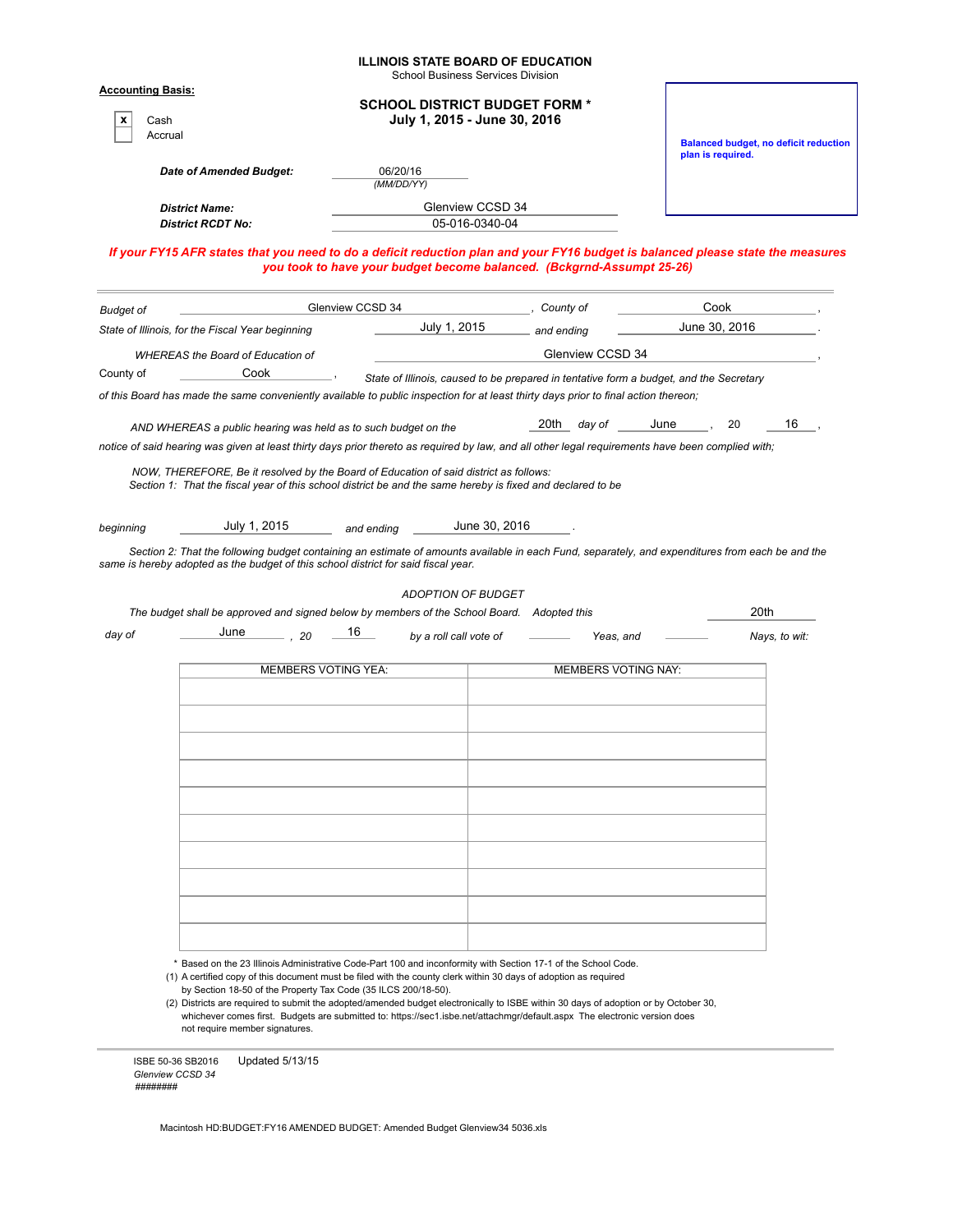#### Page 2 **BUDGET SUMMARY** Page 2

|                 | Α                                                                                                             | B            | $\mathsf{C}$ | D                                  | Ε                   | E              | G                                                         | н                       |                     | J           | Κ                           | $\mathbf{I}$ |
|-----------------|---------------------------------------------------------------------------------------------------------------|--------------|--------------|------------------------------------|---------------------|----------------|-----------------------------------------------------------|-------------------------|---------------------|-------------|-----------------------------|--------------|
| $\overline{1}$  | Begin entering data on EstRev 5-10 and EstExp 11-17 tabs.                                                     |              | (10)         | (20)                               | (30)                | (40)           | (50)                                                      | (60)                    | (70)                | (80)        | (90)                        |              |
| $\overline{2}$  | <b>Description</b>                                                                                            | Acct<br>#    | Educational  | Operations &<br><b>Maintenance</b> | <b>Debt Service</b> | Transportation | <b>Municipal</b><br>Retirement/<br><b>Social Security</b> | <b>Capital Projects</b> | <b>Working Cash</b> | <b>Tort</b> | Fire Prevention &<br>Safety |              |
| 3               |                                                                                                               |              | 38,704,403   | 3,437,353                          | 1,953,948           | 1,739,902      | 1,060,526                                                 | 558,389                 | 1,821,404           | 181,456     | 184,045                     |              |
| $\overline{4}$  | <b>ESTIMATED BEGINNING FUND BALANCE July 1. 2015 1</b><br><b>RECEIPTS/REVENUES</b>                            |              |              |                                    |                     |                |                                                           |                         |                     |             |                             |              |
| 5               | <b>LOCAL SOURCES</b>                                                                                          |              |              |                                    |                     |                |                                                           |                         |                     |             |                             |              |
|                 | <b>FLOW-THROUGH RECEIPTS/REVENUES FROM ONE</b>                                                                | 1000<br>2000 | 48,412,033   | 4,747,495                          | 7,673,641           | 2,492,425      | 2,112,243                                                 | 500                     | 24,817              | 575,531     | 3,095                       |              |
| 6               | <b>DISTRICT TO ANOTHER DISTRICT</b>                                                                           |              |              | $\Omega$                           |                     |                | $\Omega$                                                  |                         |                     |             |                             |              |
| $\overline{7}$  | <b>STATE SOURCES</b>                                                                                          | 3000         | 3,956,005    | $\Omega$                           | $\Omega$            | 1,018,296      | 0                                                         | $\mathbf{0}$            | $\Omega$            | $\Omega$    |                             |              |
| 8               | <b>FEDERAL SOURCES</b>                                                                                        | 4000         | 2.318.890    | $\Omega$                           | $\Omega$            | $\Omega$       | $\Omega$                                                  | $\Omega$                | $\Omega$            | $\Omega$    |                             |              |
| $\overline{9}$  |                                                                                                               |              | 54,686,928   | 4,747,495                          | 7,673,641           | 3,510,721      | 2,112,243                                                 | 500                     | 24,817              | 575,531     | 3,095                       |              |
| $10$            | <b>Total Direct Receints/Revenues</b>                                                                         | 3998         | 11,192,917   |                                    |                     |                |                                                           |                         |                     |             |                             |              |
| 11              | Receipts/Revenues for "On Behalf" Payments <sup>2</sup><br><b>Total Receipts/Revenues</b>                     |              | 65,879,845   | 4,747,495                          | 7,673,641           | 3,510,721      | 2,112,243                                                 | 500                     | 24,817              | 575,531     | 3,095                       |              |
|                 | <b>DISBURSEMENTS/EXPENDITURES</b>                                                                             |              |              |                                    |                     |                |                                                           |                         |                     |             |                             |              |
| 12              |                                                                                                               |              |              |                                    |                     |                |                                                           |                         |                     |             |                             |              |
| 13              | <b>INSTRUCTION</b>                                                                                            | 1000         | 36,215,643   |                                    |                     |                | 1,853,558                                                 |                         |                     |             |                             |              |
| 14              | <b>SUPPORT SERVICES</b>                                                                                       | 2000         | 16,673,912   | 4,743,813                          |                     | 3,402,002      | 0                                                         | 1,048,000               |                     | 492,556     | 689,423                     |              |
| 15              | <b>COMMUNITY SERVICES</b>                                                                                     | 3000         | 68.921       | $\Omega$                           |                     | 0              | 0                                                         |                         |                     |             |                             |              |
| 16              | PAYMENTS TO OTHER DISTRICTS & GOVT UNITS                                                                      | 4000         | 711,468      | $\Omega$                           | $\Omega$            | 0              | 0                                                         |                         |                     |             |                             |              |
| 17              | <b>DEBT SERVICES</b>                                                                                          | 5000         | $\Omega$     | $\Omega$                           | 7,483,490           | $\Omega$       | $\Omega$                                                  |                         |                     | $\Omega$    |                             |              |
| 18              | <b>PROVISION FOR CONTINGENCIES</b>                                                                            | 6000         | $\Omega$     | $\Omega$                           | $\Omega$            | $\overline{0}$ | 0                                                         |                         |                     | $\Omega$    |                             |              |
| 19              | Total Direct Disbursements/Expenditures <sup>3</sup>                                                          |              | 53,669,944   | 4,743,813                          | 7,483,490           | 3,402,002      | 1.853.558                                                 | 1.048.000               |                     | 492.556     | 689.423                     |              |
| 20              |                                                                                                               | 4180         | 11,192,917   | $\Omega$                           | $\Omega$            | $\overline{0}$ | $\Omega$                                                  |                         |                     | 0           |                             |              |
| 21              | Disbursements/Expenditures for "On Behalf" Payments <sup>2</sup><br><b>Total Disbursements/Expenditures</b>   |              | 64,862,861   | 4,743,813                          | 7,483,490           | 3,402,002      | 1,853,558                                                 | 1,048,000               |                     | 492,556     | 689,423                     |              |
|                 | Excess of Direct Receipts/Revenues Over (Under) Direct                                                        |              |              |                                    |                     |                |                                                           |                         |                     |             |                             |              |
| 22              | <b>Disbursements/Expenditures</b>                                                                             |              | 1,016,984    | 3,682                              | 190,151             | 108,719        | 258,685                                                   | $-1,047,500$            | 24,817              | 82,975      | $-686,328$                  |              |
| 23              | <b>OTHER SOURCES/USES OF FUNDS</b>                                                                            |              |              |                                    |                     |                |                                                           |                         |                     |             |                             |              |
| 24              | OTHER SOURCES OF FUNDS (7000)                                                                                 |              |              |                                    |                     |                |                                                           |                         |                     |             |                             |              |
| 25              | PERMANENT TRANSFER FROM VARIOUS FUNDS                                                                         |              |              |                                    |                     |                |                                                           |                         |                     |             |                             |              |
| 26              | Abolishment the Working Cash Fund <sup>16</sup>                                                               | 7110         |              |                                    |                     |                |                                                           |                         |                     |             |                             |              |
| 27              | Abatement of the Working Cash Fund <sup>16</sup>                                                              | 7110         |              |                                    |                     |                |                                                           |                         |                     |             |                             |              |
| 28              | Transfer of Working Cash Fund Interest                                                                        | 7120         |              |                                    |                     |                |                                                           |                         |                     |             |                             |              |
| 29              | <b>Transfer Among Funds</b>                                                                                   | 7130         |              |                                    |                     |                |                                                           |                         |                     |             |                             |              |
| 30              | <b>Transfer of Interest</b>                                                                                   | 7140         |              |                                    |                     |                |                                                           |                         |                     |             |                             |              |
| 31              | Transfer from Capital Projects Fund to O&M Fund                                                               | 7150         |              | $\Omega$                           |                     |                |                                                           |                         |                     |             |                             |              |
| 32              | Transfer of Excess Fire Prev & Safety Tax & Interest 3<br>Proceeds to O&M Fund                                | 7160         |              | $\Omega$                           |                     |                |                                                           |                         |                     |             |                             |              |
| 33              | Transfer of Excess Accumulated Fire Prev & Safety Bond and Int <sup>3a</sup> Proceeds to<br>Debt Service Fund | 7170         |              |                                    |                     |                |                                                           |                         |                     |             |                             |              |
| 34              | SALE OF BONDS (7200)                                                                                          |              |              |                                    |                     |                |                                                           |                         |                     |             |                             |              |
| 35              | Principal on Bonds Sold <sup>4</sup>                                                                          | 7210         |              |                                    |                     |                |                                                           |                         |                     |             | 5,750,000                   |              |
| 36              | Premium on Bonds Sold                                                                                         | 7220         |              |                                    |                     |                |                                                           |                         |                     |             |                             |              |
| $\overline{37}$ | Accrued Interest on Bonds Sold                                                                                | 7230         |              |                                    |                     |                |                                                           |                         |                     |             |                             |              |
| 38              | Sale or Compensation for Fixed Assets <sup>5</sup>                                                            | 7300         |              |                                    |                     |                |                                                           |                         |                     |             |                             |              |
| 39              | Transfer to Debt Service to Pay Principal on Capital Leases                                                   | 7400         |              |                                    | $\Omega$            |                |                                                           |                         |                     |             |                             |              |
| 40              | Transfer to Debt Service Fund to Pay Interest on Capital Leases                                               | 7500         |              |                                    | $\Omega$            |                |                                                           |                         |                     |             |                             |              |
| 41              | Transfer to Debt Service Fund to Pay Principal on Revenue Bonds                                               | 7600         |              |                                    | $\Omega$            |                |                                                           |                         |                     |             |                             |              |
| 42              | Transfer to Debt Service Fund to Pay Interest on Revenue Bonds                                                | 7700         |              |                                    | $\Omega$            |                |                                                           |                         |                     |             |                             |              |
| 43              | Transfer to Capital Projects Fund                                                                             | 7800         |              |                                    |                     |                |                                                           | 941,000                 |                     |             |                             |              |
| 44              | <b>ISBE Loan Proceeds</b>                                                                                     | 7900         |              |                                    |                     |                |                                                           |                         |                     |             |                             |              |
| 45              | Other Sources Not Classified Elsewhere                                                                        | 7990         |              |                                    |                     |                |                                                           |                         |                     |             |                             |              |
| 46              | <b>Total Other Sources of Funds<sup>8</sup></b>                                                               |              | $\Omega$     | $\Omega$                           | $\Omega$            | $\Omega$       | 0                                                         | 941.000                 | $\Omega$            | 0           | 5.750.000                   |              |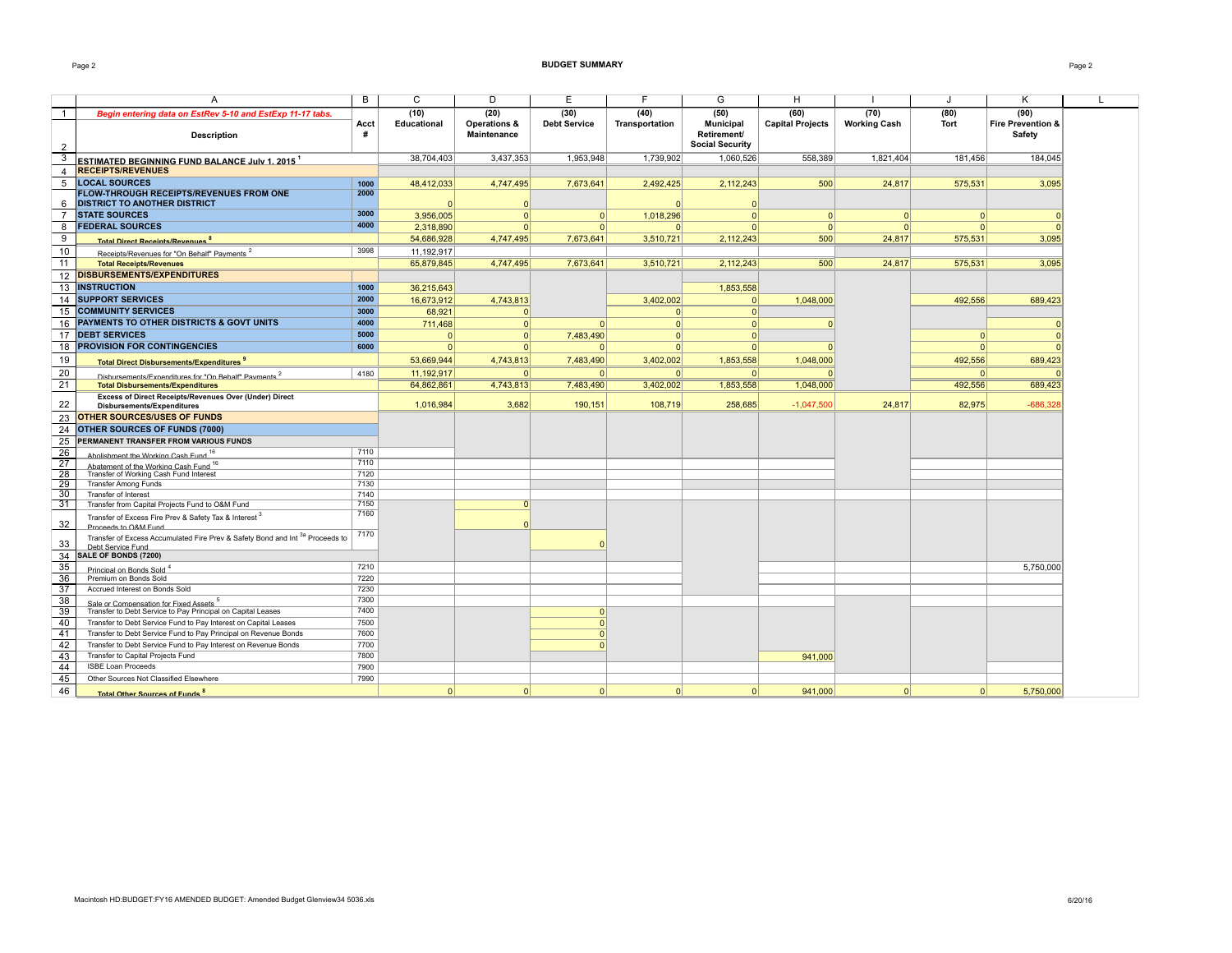#### Page 3 **BUDGET SUMMARY** Page 3

|--|--|

|                                    | A                                                                                                                              | B            | C                   | D                                             | E                           | F                                         | G                                                  | H                               |                             | J                   | ĸ                                           |            |
|------------------------------------|--------------------------------------------------------------------------------------------------------------------------------|--------------|---------------------|-----------------------------------------------|-----------------------------|-------------------------------------------|----------------------------------------------------|---------------------------------|-----------------------------|---------------------|---------------------------------------------|------------|
| $\overline{1}$                     | Begin entering data on EstRev 5-10 and EstExp 11-17 tabs.                                                                      | Acct         | (10)<br>Educational | (20)<br>Operations &                          | (30)<br><b>Debt Service</b> | (40)<br>Transportation                    | (50)<br><b>Municipal</b>                           | (60)<br><b>Capital Projects</b> | (70)<br><b>Working Cash</b> | (80)<br><b>Tort</b> | (90)<br><b>Fire Prevention &amp;</b>        |            |
| $\overline{2}$                     | <b>Description</b>                                                                                                             | #            |                     | <b>Maintenance</b>                            |                             |                                           | Retirement/<br><b>Social Security</b>              |                                 |                             |                     | <b>Safety</b>                               |            |
| 47                                 | <b>OTHER USES OF FUNDS (8000)</b>                                                                                              |              |                     |                                               |                             |                                           |                                                    |                                 |                             |                     |                                             |            |
| 49                                 | TRANSFER TO VARIOUS OTHER FUNDS (8100)                                                                                         |              |                     |                                               |                             |                                           |                                                    |                                 |                             |                     |                                             |            |
| 50                                 |                                                                                                                                | 8110         |                     |                                               |                             |                                           |                                                    |                                 | $\Omega$                    |                     |                                             |            |
| 51                                 | Abolishment or Abatement of the Working Cash Fund 16<br>Transfer of Working Cash Fund Interest                                 | 8120         |                     |                                               |                             |                                           |                                                    |                                 | $\Omega$                    |                     |                                             |            |
| 52                                 | <b>Transfer Among Funds</b>                                                                                                    | 8130         |                     |                                               |                             |                                           |                                                    |                                 |                             |                     |                                             |            |
| 53                                 |                                                                                                                                | 8140         |                     |                                               |                             |                                           |                                                    |                                 |                             |                     |                                             |            |
| 54                                 | Transfer of Interest <sup>6</sup><br>Transfer from Capital Projects Fund to O&M Fund                                           | 8150         |                     |                                               |                             |                                           |                                                    |                                 |                             |                     |                                             |            |
| 55                                 | Transfer of Excess Fire Prev & Safety Tax & Interest <sup>3</sup><br>Proceeds<br>to O&M Fund                                   | 8160         |                     |                                               |                             |                                           |                                                    |                                 |                             |                     |                                             |            |
| 56                                 | Transfer of Excess Accumulated Fire Prev & Safety Bond 3a<br>and<br>Int Proceeds to Debt Service Fund                          | 8170         |                     |                                               |                             |                                           |                                                    |                                 |                             |                     |                                             |            |
| 57                                 | Taxes Pledged to Pay Principal on Capital Leases                                                                               | 8410         |                     |                                               |                             |                                           |                                                    |                                 |                             |                     |                                             |            |
| 58                                 | Grants/Reimbursements Pledged to Pay Principal on Capital Leases                                                               | 8420         |                     |                                               |                             |                                           |                                                    |                                 |                             |                     |                                             |            |
| 59<br>60                           | Other Revenues Pledged to Pay Principal on Capital Leases<br>Fund Balance Transfers Pledged to Pay Principal on Capital Leases | 8430<br>8440 |                     |                                               |                             |                                           |                                                    |                                 |                             |                     |                                             |            |
| 61                                 | Taxes Pledged to Pay Interest on Capital Leases                                                                                | 8510         |                     |                                               |                             |                                           |                                                    |                                 |                             |                     |                                             |            |
| 62                                 | Grants/Reimbursements Pledged to Pay Interest on Capital Leases                                                                | 8520         |                     |                                               |                             |                                           |                                                    |                                 |                             |                     |                                             |            |
| 63                                 | Other Revenues Pledged to Pay Interest on Capital Leases                                                                       | 8530         |                     |                                               |                             |                                           |                                                    |                                 |                             |                     |                                             |            |
| 64                                 | Fund Balance Transfers Pledged to Pay Interest on Capital Leases                                                               | 8540         |                     |                                               |                             |                                           |                                                    |                                 |                             |                     |                                             |            |
| 65                                 | Taxes Pledged to Pay Principal on Revenue Bonds                                                                                | 8610         |                     |                                               |                             |                                           |                                                    |                                 |                             |                     |                                             |            |
| 66                                 | Grants/Reimbursements Pledged to Pay Principal on Revenue Bonds                                                                | 8620         |                     |                                               |                             |                                           |                                                    |                                 |                             |                     |                                             |            |
| 67                                 | Other Revenues Pledged to Pay Principal on Revenue Bonds                                                                       | 8630         |                     |                                               |                             |                                           |                                                    |                                 |                             |                     |                                             |            |
| 68                                 | Fund Balance Transfers Pledged to Pay Principal on Revenue Bonds                                                               | 8640         |                     |                                               |                             |                                           |                                                    |                                 |                             |                     |                                             |            |
| 69                                 | Taxes Pledged to Pay Interest on Revenue Bonds                                                                                 | 8710         |                     |                                               |                             |                                           |                                                    |                                 |                             |                     |                                             |            |
| 70                                 | Grants/Reimbursements Pledged to Pay Interest on Revenue Bonds                                                                 | 8720         |                     |                                               |                             |                                           |                                                    |                                 |                             |                     |                                             |            |
| 71                                 | Other Revenues Pledged to Pay Interest on Revenue Bonds                                                                        | 8730         |                     |                                               |                             |                                           |                                                    |                                 |                             |                     |                                             |            |
| $\overline{72}$<br>$\overline{73}$ | Fund Balance Transfers Pledged to Pay Interest on Revenue Bonds                                                                | 8740         |                     |                                               |                             |                                           |                                                    |                                 |                             |                     |                                             |            |
| $\overline{74}$                    | Taxes Transferred to Pay for Capital Projects<br>Grants/Reimbursements Pledged to Pay for Capital Projects                     | 8810<br>8820 |                     |                                               |                             |                                           |                                                    |                                 |                             |                     |                                             |            |
| 75                                 | Other Revenues Pledged to Pay for Capital Projects                                                                             | 8830         |                     |                                               |                             |                                           |                                                    |                                 |                             |                     |                                             |            |
| $\overline{76}$                    | Fund Balance Transfers Pledged to Pay for Capital Projects                                                                     | 8840         |                     | 941,000                                       |                             |                                           |                                                    |                                 |                             |                     |                                             |            |
| $\overline{77}$                    | Transfer to Debt Service Fund to Pay Principal on ISBE Loans                                                                   | 8910         |                     |                                               |                             |                                           |                                                    |                                 |                             |                     |                                             |            |
| 78                                 | Other Uses Not Classified Elsewhere                                                                                            | 8990         |                     |                                               |                             |                                           |                                                    |                                 |                             |                     |                                             |            |
| 79                                 | Total Other Hees of Funds                                                                                                      |              | 0                   | 941,000                                       | 0                           | $\Omega$                                  | 0                                                  | 0                               | 0                           | $\Omega$            |                                             |            |
| 80                                 | <b>Total Other Sources/Uses of Fund</b>                                                                                        |              | 0                   | $-941,000$                                    | 0                           | 0                                         | 0                                                  | 941,000                         | 0                           | 0                   | 5,750,000                                   |            |
| 81                                 | <b>ESTIMATED ENDING FUND BALANCE June 30, 2016</b>                                                                             |              | 39,721,387          | 2,500,035                                     | 2,144,099                   | 1,848,621                                 | 1,319,211                                          | 451,889                         | 1,846,221                   | 264,431             | 5,247,717                                   |            |
|                                    |                                                                                                                                |              |                     |                                               |                             |                                           |                                                    |                                 |                             |                     |                                             |            |
| 82<br>83                           |                                                                                                                                |              |                     |                                               |                             | SUMMARY OF EXPENDITURES (by Major Object) |                                                    |                                 |                             |                     |                                             |            |
| 84                                 |                                                                                                                                |              | (10)                | (20)                                          | (30)                        | (40)                                      | (50)                                               | (60)                            | (70)                        | (80)                | (90)                                        |            |
| 85                                 | <b>Description</b>                                                                                                             | Acct<br>#    | Educational         | <b>Operations &amp;</b><br><b>Maintenance</b> | <b>Debt Service</b>         | Transportation                            | Municipal<br>Retirement/<br><b>Social Security</b> | <b>Capital Projects</b>         | <b>Working Cash</b>         | Tort                | Fire Prevention & Total By Object<br>Safety |            |
| 86                                 | <b>Object Name</b>                                                                                                             |              |                     |                                               |                             |                                           |                                                    |                                 |                             |                     |                                             |            |
| 87                                 | <b>Salaries</b>                                                                                                                | 100          | 38,543,626          | 1,889,349                                     |                             | 71,226                                    |                                                    |                                 |                             | $\Omega$            | $\Omega$                                    | 40,504,201 |
| 88                                 | <b>Employee Benefits</b>                                                                                                       | 200          | 6,382,338           | 564,933                                       |                             | 10,122                                    | 1,853,558                                          |                                 |                             | $\Omega$            | 0                                           | 8,810,951  |
| 89                                 | <b>Purchased Services</b>                                                                                                      | 300          | 2,983,197           | 699,900                                       | $\Omega$                    | 3,302,263                                 |                                                    | 90,000                          |                             | 492,556             | 680,623                                     | 8,248,539  |
| 90                                 | <b>Supplies &amp; Materials</b>                                                                                                | 400          | 2,098,209           | 1,044,500                                     |                             | 12,500                                    |                                                    |                                 |                             | $\Omega$            | $\mathbf{0}$                                | 3,155,209  |
| 91                                 | <b>Capital Outlay</b>                                                                                                          | 500          | 949,100             | 532,500                                       |                             | 5,000                                     |                                                    | 958,000                         |                             | $\Omega$            | 8,800                                       | 2,453,400  |
| 92                                 | <b>Other Objects</b>                                                                                                           | 600          | 2,663,474           | 5,000                                         | 7,483,490                   |                                           | $\Omega$                                           |                                 |                             | $\Omega$            | $\mathbf{0}$                                | 10,151,964 |
| 93                                 | Non-Capitalized Equipment                                                                                                      | 700          | $\Omega$            | $\Omega$                                      |                             | n                                         |                                                    |                                 |                             | $\Omega$            | 0                                           |            |
| 94                                 | <b>Termination Benefits</b>                                                                                                    | 800          | 50,000              | 7,631                                         |                             | 891                                       |                                                    |                                 |                             | 492.556             |                                             | 58,522     |
| 95                                 | <b>Total Expenditures</b>                                                                                                      |              | 53,669,944          | 4,743,813                                     | 7,483,490                   | 3,402,002                                 | 1,853,558                                          | 1.048.000                       |                             |                     | 689.423                                     | 73,382,786 |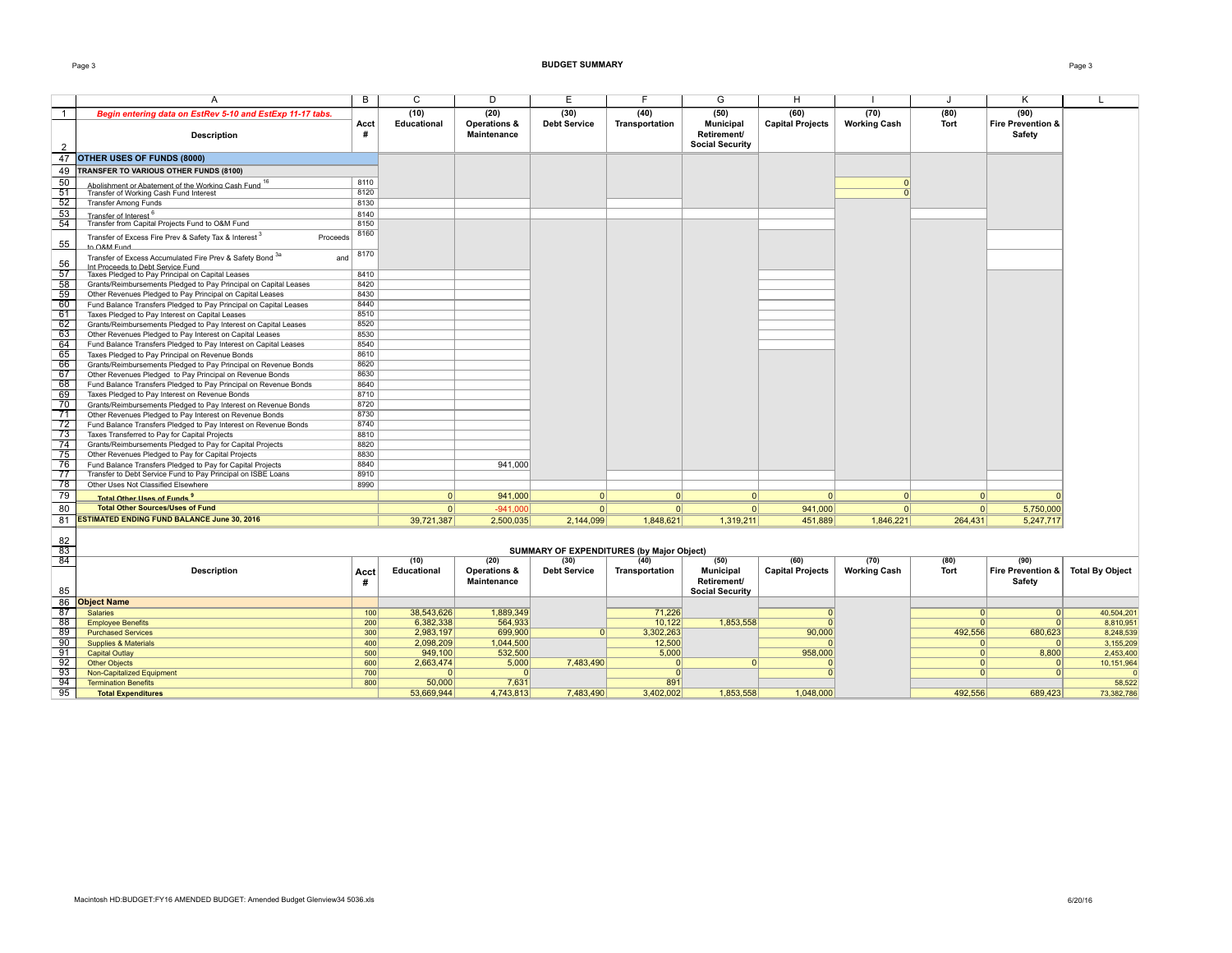## **Page 4 SUMMARY OF CASH TRANSACTIONS Page 4 Page 4 Page 4 Page 4 Page 4 Page 4 Page 4 Page 4 Page 4 Page 4 Page 4 Page 4 Page 4 Page 4 Page 4 Page 4 Page 4 Page 4 Page 4 Page 4 P**

|                 | A                                                                        | B    | C.          | D            | E                   |                | G                      | н                       |                     |             | Κ                            |
|-----------------|--------------------------------------------------------------------------|------|-------------|--------------|---------------------|----------------|------------------------|-------------------------|---------------------|-------------|------------------------------|
|                 |                                                                          |      | (10)        | (20)         | (30)                | (40)           | (50)                   | (60)                    | (70)                | (80)        | (90)                         |
|                 |                                                                          | Acct | Educational | Operations & | <b>Debt Service</b> | Transportation | <b>Municipal</b>       | <b>Capital Projects</b> | <b>Working Cash</b> | <b>Tort</b> | <b>Fire Prevention &amp;</b> |
|                 | <b>Description</b>                                                       |      |             | Maintenance  |                     |                | Retirement/            |                         |                     |             | Safety                       |
| 2               |                                                                          |      |             |              |                     |                | <b>Social Security</b> |                         |                     |             |                              |
|                 | BEGINNING CASH BALANCE ON HAND July 1, 2015                              |      | 35,615,854  | 3,579,904    | 1,939,246           | 1,737,057      | 1,054,121              | 577.278                 | 1.829.407           | 178,355     | 129,980                      |
|                 | <b>Total Direct Receipts &amp; Other Sources</b> <sup>°</sup>            |      | 54,686,928  | 4,747,495    | 7,673,641           | 3,510,721      | 2,112,243              | 941,500                 | 24,817              | 575,531     | 5,753,095                    |
|                 | <b>OTHER RECEIPTS</b>                                                    |      |             |              |                     |                |                        |                         |                     |             |                              |
|                 | Interfund Loans Payable (Loans from Other Funds)                         | 411  |             |              |                     |                |                        |                         |                     |             |                              |
|                 | Interfund Loans Receivable (Repayment of Loans)                          | 141  |             |              |                     |                |                        |                         |                     |             |                              |
| 8               | Notes and Warrants Payable                                               | 433  |             |              |                     |                |                        |                         |                     |             |                              |
| 9               | <b>Other Current Assets</b>                                              | 199  |             |              |                     |                |                        |                         |                     |             |                              |
| $\overline{10}$ | <b>Total Other Receipts</b>                                              |      |             | 0            | $\Omega$            |                |                        |                         |                     |             |                              |
| 11              | <b>Total Direct Receipts, Other Sources, &amp; Other Receipts</b>        |      | 54,686,928  | 4,747,495    | 7,673,641           | 3,510,721      | 2,112,243              | 941,500                 | 24,817              | 575,531     | 5,753,095                    |
| 12              | <b>Total Amount Available</b>                                            |      | 90,302,782  | 8,327,399    | 9,612,887           | 5,247,778      | 3,166,364              | 1,518,778               | 1,854,224           | 753,886     | 5,883,075                    |
| 13              | Total Direct Disbursements & Other Uses 9                                |      | 53,669,944  | 5,684,813    | 7,483,490           | 3,402,002      | 1,853,558              | 1,048,000               |                     | 492,556     | 689,423                      |
| 14              | <b>OTHER DISBURSEMENTS</b>                                               |      |             |              |                     |                |                        |                         |                     |             |                              |
| 15              | Interfund Loans Receivable (Loans to Other Funds) <sup>10</sup>          | 141  |             |              |                     |                |                        |                         |                     |             |                              |
| 16              | Interfund Loans Payable (Repayment of Loans)                             | 411  |             |              |                     |                |                        |                         |                     |             |                              |
| 17              | Notes and Warrants Payable                                               | 433  |             |              |                     |                |                        |                         |                     |             |                              |
| 18              | <b>Other Current Liabilities</b>                                         | 499  |             |              |                     |                |                        |                         |                     |             |                              |
| 19              | <b>Total Other Disbursements</b>                                         |      | $\Omega$    | 0            | 0                   |                |                        |                         |                     | $\Omega$    | $\Omega$                     |
| 20              | <b>Total Direct Disbursements, Other Uses, &amp; Other Disbursements</b> |      | 53,669,944  | 5,684,813    | 7,483,490           | 3,402,002      | 1,853,558              | 1,048,000               |                     | 492,556     | 689,423                      |
| 21              | <b>ENDING CASH BALANCE ON HAND June 30, 2016</b>                         |      | 36,632,838  | 2,642,586    | 2,129,397           | 1,845,776      | 1,312,806              | 470,778                 | 1,854,224           | 261,330     | 5,193,652                    |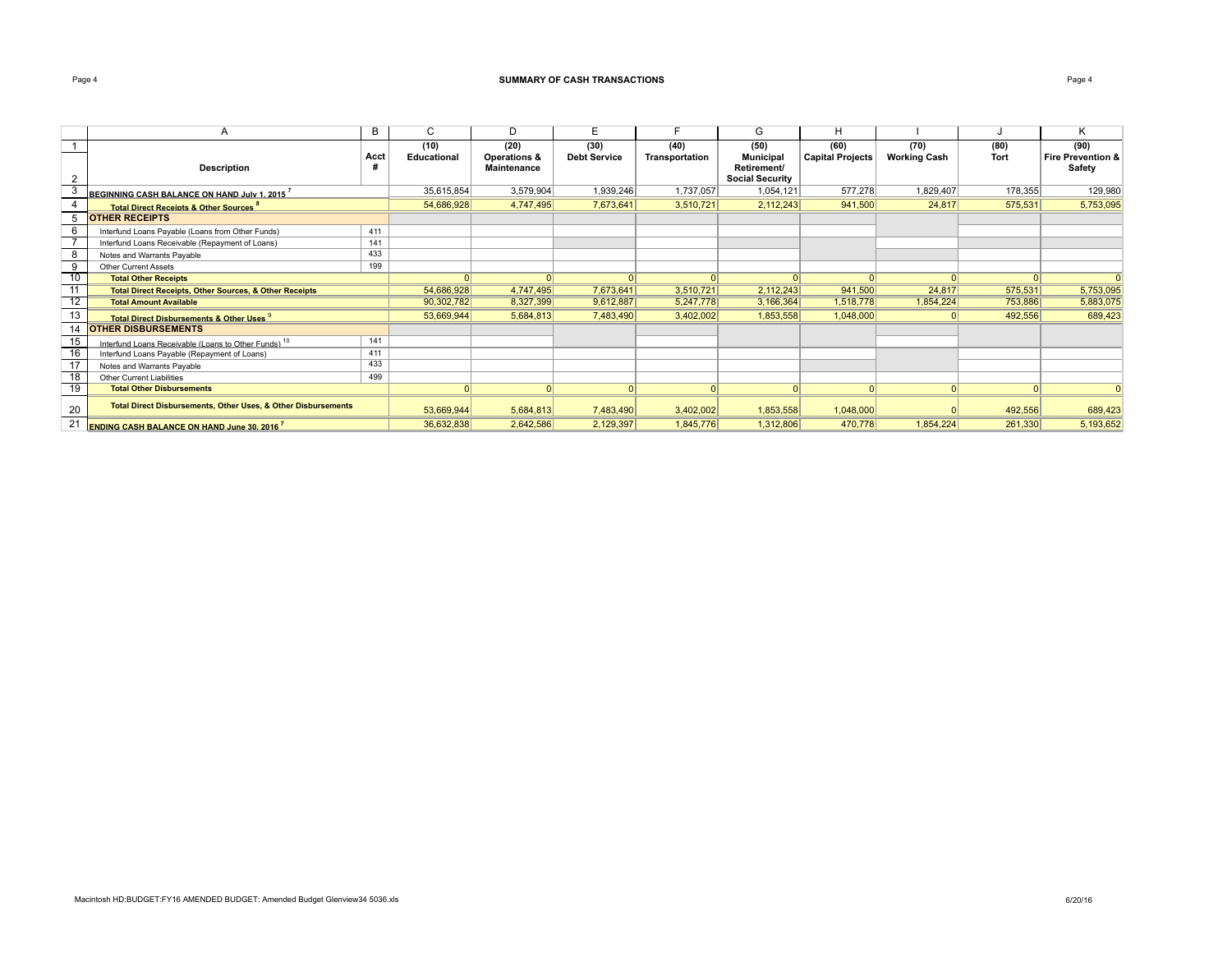### Page 5 **ESTIMATED RECEIPTS/REVENUES** Page 5

|                                   | Α                                                                                                                                | В            | C                   | D                                   | E                           | F                      | G                                | H                               |                             | J            | Κ                                   |
|-----------------------------------|----------------------------------------------------------------------------------------------------------------------------------|--------------|---------------------|-------------------------------------|-----------------------------|------------------------|----------------------------------|---------------------------------|-----------------------------|--------------|-------------------------------------|
| -1                                | <b>Description</b>                                                                                                               | Acct         | (10)<br>Educational | (20)<br>Operations &<br>Maintenance | (30)<br><b>Debt Service</b> | (40)<br>Transportation | (50)<br>Municipal<br>Retirement/ | (60)<br><b>Capital Projects</b> | (70)<br><b>Working Cash</b> | (80)<br>Tort | (90)<br>Fire Prevention &<br>Safety |
| 2                                 |                                                                                                                                  |              |                     |                                     |                             |                        | <b>Social Security</b>           |                                 |                             |              |                                     |
| 3                                 | <b>RECEIPTS/REVENUES FROM LOCAL SOURCES</b>                                                                                      |              |                     |                                     |                             |                        |                                  |                                 |                             |              |                                     |
| $\overline{4}$                    | AD VALOREM TAXES LEVIED BY LOCAL EDUCATION AGENCY                                                                                |              |                     |                                     |                             |                        |                                  |                                 |                             |              |                                     |
| 5                                 | Designated Purposes Levies <sup>11</sup>                                                                                         | $\sim$       | 37,542,174          | 4,352,495                           | 3,724,681                   | 2,408,064              | 2,030,728                        |                                 |                             | 575,206      |                                     |
| 6                                 | Leasing Purposes Levy <sup>12</sup>                                                                                              | 1130         |                     |                                     |                             |                        |                                  |                                 |                             |              |                                     |
| $\overline{7}$<br>8               | Special Education Purposes Levy<br>FICA and Medicare Only Levies                                                                 | 1140<br>1150 |                     |                                     |                             |                        |                                  |                                 |                             |              |                                     |
| 9                                 | Area Vocational Construction Purposes Levy                                                                                       | 1160         |                     |                                     |                             |                        |                                  |                                 |                             |              |                                     |
| 10                                | Summer School Purposes Levy                                                                                                      | 1170         |                     |                                     |                             |                        |                                  |                                 |                             |              |                                     |
| 11                                | Other Tax Levies (Describe & Itemize)                                                                                            | 1190         |                     |                                     |                             |                        |                                  |                                 |                             |              |                                     |
| 12                                | <b>Total Ad Valorem Taxes Levied by District</b>                                                                                 |              | 37,542,174          | 4,352,495                           | 3,724,681                   | 2,408,064              | 2,030,728                        | 0                               | 0                           | 575,206      |                                     |
| 14                                | 13 PAYMENTS IN LIEU OF TAXES                                                                                                     |              |                     |                                     |                             |                        |                                  |                                 |                             |              |                                     |
| 15                                | Mobile Home Privilege Tax<br>Payments from Local Housing Authority                                                               | 1210<br>1220 |                     |                                     |                             |                        |                                  |                                 |                             |              |                                     |
| 16                                | Corporate Personal Property Replacement Taxes 13                                                                                 | 1230         | 626.504             |                                     |                             |                        | 70,000                           |                                 |                             |              |                                     |
| 17                                | Other Payments in Lieu of Taxes (Describe & Itemize)                                                                             | 1290         | 7,887,092           |                                     |                             |                        |                                  |                                 |                             |              |                                     |
| 18                                | <b>Total Payments in Lieu of Taxes</b>                                                                                           |              | 8,513,596           | 0                                   | 0                           | $\Omega$               | 70,000                           | $\Omega$                        | 0                           | $\Omega$     |                                     |
| 19                                | <b>TUITION</b>                                                                                                                   |              |                     |                                     |                             |                        |                                  |                                 |                             |              |                                     |
| 20                                | Regular Tuition from Pupils or Parents (In State)                                                                                | 1311         | 3,000               |                                     |                             |                        |                                  |                                 |                             |              |                                     |
| 21                                | Regular Tuition from Other Districts (In State)                                                                                  | 1312         |                     |                                     |                             |                        |                                  |                                 |                             |              |                                     |
| $\overline{22}$<br>23             | Regular Tuition from Other Sources (In State)                                                                                    | 1313<br>1314 |                     |                                     |                             |                        |                                  |                                 |                             |              |                                     |
| $\overline{24}$                   | Regular Tuition from Other Sources (Out of State)<br>Summer School Tuition from Pupils or Parents (In State)                     | 1321         | 85,000              |                                     |                             |                        |                                  |                                 |                             |              |                                     |
| 25                                | Summer School Tuition from Other Districts (In State)                                                                            | 1322         |                     |                                     |                             |                        |                                  |                                 |                             |              |                                     |
| $\overline{26}$                   | Summer School Tuition from Other Sources (In State)                                                                              | 1323         |                     |                                     |                             |                        |                                  |                                 |                             |              |                                     |
| 27                                | Summer School Tuition from Other Sources (Out of State)                                                                          | 1324         |                     |                                     |                             |                        |                                  |                                 |                             |              |                                     |
| 28                                | CTE Tuition from Pupils or Parents (In State)                                                                                    | 1331         |                     |                                     |                             |                        |                                  |                                 |                             |              |                                     |
| $\overline{29}$<br>30             | CTE Tuition from Other Districts (In State)<br>CTE Tuition from Other Sources (In State)                                         | 1332<br>1333 |                     |                                     |                             |                        |                                  |                                 |                             |              |                                     |
| 31                                | CTE Tuition from Other Sources (Out of State)                                                                                    | 1334         |                     |                                     |                             |                        |                                  |                                 |                             |              |                                     |
| $\overline{32}$                   | Special Education Tuition from Pupils or Parents (In State)                                                                      | 1341         |                     |                                     |                             |                        |                                  |                                 |                             |              |                                     |
| $\overline{33}$                   | Special Education Tuition from Other Districts (In State)                                                                        | 1342         |                     |                                     |                             |                        |                                  |                                 |                             |              |                                     |
| 34                                | Special Education Tuition from Other Sources (In State)                                                                          | 1343         |                     |                                     |                             |                        |                                  |                                 |                             |              |                                     |
| $\frac{1}{35}$<br>$\overline{36}$ | Special Education Tuition from Other Sources (Out of State)<br>Adult Tuition from Pupils or Parents (In State)                   | 1344<br>1351 |                     |                                     |                             |                        |                                  |                                 |                             |              |                                     |
| 37                                | Adult Tuition from Other Districts (In State)                                                                                    | 1352         |                     |                                     |                             |                        |                                  |                                 |                             |              |                                     |
| 38                                | Adult Tuition from Other Sources (In State)                                                                                      | 1353         |                     |                                     |                             |                        |                                  |                                 |                             |              |                                     |
| 39                                | Adult Tuition from Other Sources (Out of State)                                                                                  | 1354         |                     |                                     |                             |                        |                                  |                                 |                             |              |                                     |
| 40                                | <b>Total Tuition</b>                                                                                                             |              | 88,000              |                                     |                             |                        |                                  |                                 |                             |              |                                     |
| 41                                | <b>TRANSPORTATION FEES</b>                                                                                                       |              |                     |                                     |                             |                        |                                  |                                 |                             |              |                                     |
| 42                                | Regular Transportation Fees from Pupils or Parents (In State)                                                                    | 1411         |                     |                                     |                             | 68,300                 |                                  |                                 |                             |              |                                     |
| $-43$<br>44                       | Regular Transportation Fees from Other Districts (In State)<br>Regular Transportation Fees from Other Sources (In State)         | 1412<br>1413 |                     |                                     |                             |                        |                                  |                                 |                             |              |                                     |
| 45                                | Regular Transportation Fees from Co-curricular Activities (In State)                                                             | 1415         |                     |                                     |                             |                        |                                  |                                 |                             |              |                                     |
| 46                                | Regular Transportation Fees from Other Sources (Out of State)                                                                    | 1416         |                     |                                     |                             |                        |                                  |                                 |                             |              |                                     |
| 47                                | Summer School Transportation Fees from Pupils or Parents (In State)                                                              | 1421         |                     |                                     |                             |                        |                                  |                                 |                             |              |                                     |
| 48                                | Summer School Transportation Fees from Other Districts (In State)                                                                | 1422         |                     |                                     |                             |                        |                                  |                                 |                             |              |                                     |
| 49                                | Summer School Transportation Fees from Other Sources (In State)<br>Summer School Transportation Fees from Other Sources          | 1423<br>1424 |                     |                                     |                             |                        |                                  |                                 |                             |              |                                     |
| 50                                | (Out of State)                                                                                                                   |              |                     |                                     |                             |                        |                                  |                                 |                             |              |                                     |
| 51                                | CTE Transportation Fees from Pupils or Parents (In State)                                                                        | 1431         |                     |                                     |                             |                        |                                  |                                 |                             |              |                                     |
| 52                                | CTE Transportation Fees from Other Districts (In State)                                                                          | 1432         |                     |                                     |                             |                        |                                  |                                 |                             |              |                                     |
| 53<br>54                          | CTE Transportation Fees from Other Sources (In State)                                                                            | 1433         |                     |                                     |                             |                        |                                  |                                 |                             |              |                                     |
|                                   | CTE Transportation Fees from Other Sources (Out of State)<br>Special Education Transportation Fees from Pupils or Parents<br>(In | 1434<br>1441 |                     |                                     |                             |                        |                                  |                                 |                             |              |                                     |
| 55                                | State)                                                                                                                           |              |                     |                                     |                             |                        |                                  |                                 |                             |              |                                     |
| 56                                | Special Education Transportation Fees from Other Districts (In State)                                                            | 1442         |                     |                                     |                             |                        |                                  |                                 |                             |              |                                     |
| 57                                | Special Education Transportation Fees from Other Sources (In State)<br>Special Education Transportation Fees from Other Sources  | 1443<br>1444 |                     |                                     |                             |                        |                                  |                                 |                             |              |                                     |
| 58                                | (Out of State)                                                                                                                   |              |                     |                                     |                             |                        |                                  |                                 |                             |              |                                     |
| 59                                | Adult Transportation Fees from Pupils or Parents (In State)                                                                      | 1451         |                     |                                     |                             |                        |                                  |                                 |                             |              |                                     |
| 60                                | Adult Transportation Fees from Other Districts (In State)                                                                        | 1452         |                     |                                     |                             |                        |                                  |                                 |                             |              |                                     |
| 61                                | Adult Transportation Fees from Other Sources (In State)                                                                          | 1453         |                     |                                     |                             |                        |                                  |                                 |                             |              |                                     |
| 62<br>63                          | Adult Transportation Fees from Other Sources (Out of State)<br><b>Total Transportation Fees</b>                                  | 1454         |                     |                                     |                             | 68,300                 |                                  |                                 |                             |              |                                     |
| 64                                | <b>EARNINGS ON INVESTMENTS</b>                                                                                                   |              |                     |                                     |                             |                        |                                  |                                 |                             |              |                                     |
| 65                                | Interest on Investments                                                                                                          | 1510         | 331,971             | 35.000                              | 94.995                      | 16,061                 | 11,515                           | 500                             | 24,817                      | 325          | 3,095                               |
| 66                                | Gain or Loss on Sale of Investments                                                                                              | 1520         |                     |                                     |                             |                        |                                  |                                 |                             |              |                                     |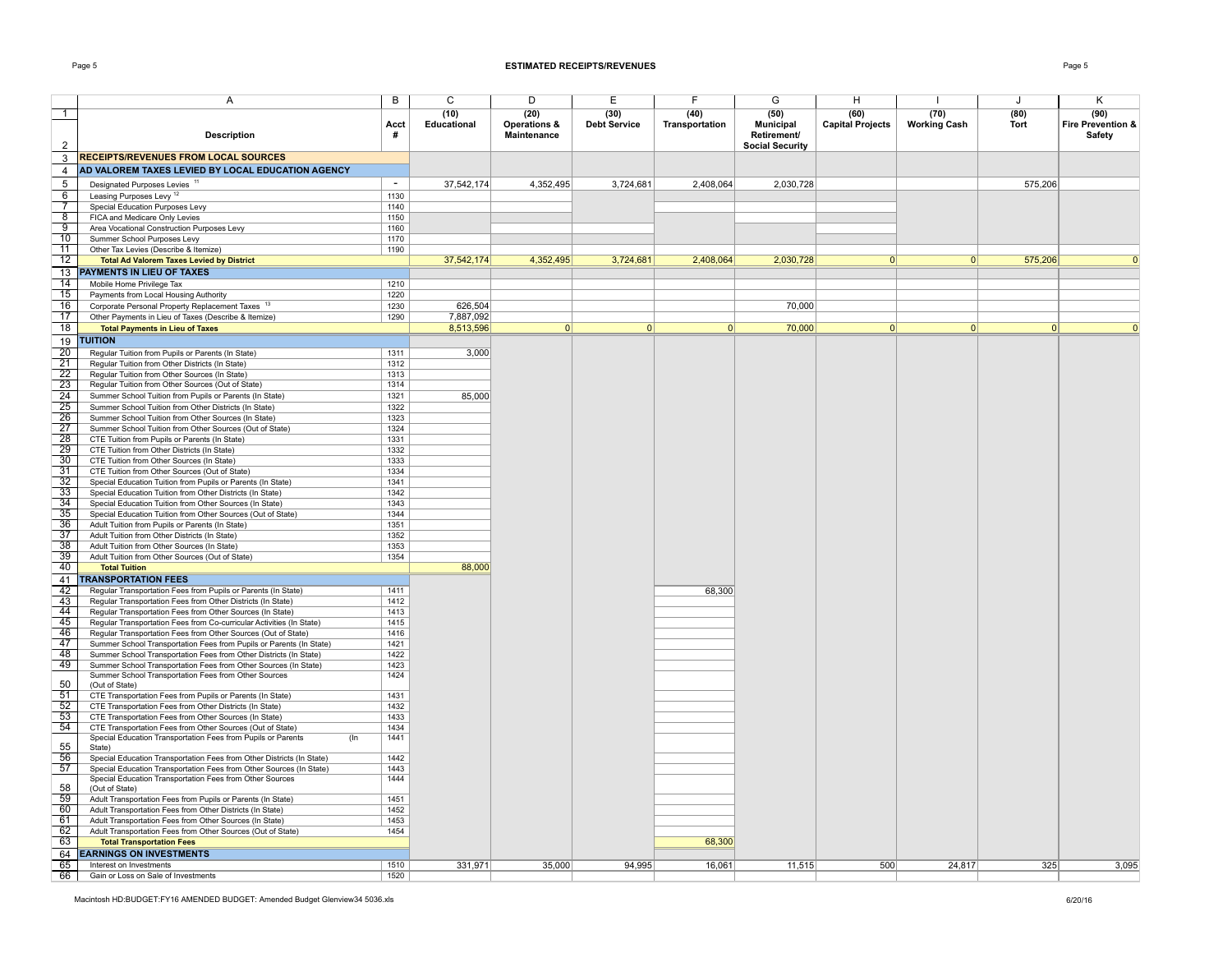### Page 6 **ESTIMATED RECEIPTS/REVENUES** Page 6

|--|--|

|                                      | A                                                                                                     | $\overline{B}$ | $\overline{C}$ | D                       | E                   | F              | G                      | H                       |                     | J        | κ                 |
|--------------------------------------|-------------------------------------------------------------------------------------------------------|----------------|----------------|-------------------------|---------------------|----------------|------------------------|-------------------------|---------------------|----------|-------------------|
|                                      |                                                                                                       |                |                |                         |                     |                |                        | (60)                    |                     |          |                   |
| $\overline{1}$                       |                                                                                                       |                | (10)           | (20)                    | (30)                | (40)           | (50)                   |                         | (70)                | (80)     | (90)              |
|                                      |                                                                                                       | Acct           | Educational    | <b>Operations &amp;</b> | <b>Debt Service</b> | Transportation | <b>Municipal</b>       | <b>Capital Projects</b> | <b>Working Cash</b> | Tort     | Fire Prevention & |
|                                      | <b>Description</b>                                                                                    | #              |                | Maintenance             |                     |                | Retirement/            |                         |                     |          | Safety            |
| $\overline{2}$                       |                                                                                                       |                |                |                         |                     |                | <b>Social Security</b> |                         |                     |          |                   |
| 67                                   | <b>Total Earnings on Investments</b>                                                                  |                | 331,971        | 35,000                  | 94,995              | 16,061         | 11,515                 | 500                     | 24,817              | 325      | 3,095             |
| 68                                   | <b>FOOD SERVICE</b>                                                                                   |                |                |                         |                     |                |                        |                         |                     |          |                   |
| 69                                   | Sales to Pupils - Lunch                                                                               | 1611           | 1,084,150      |                         |                     |                |                        |                         |                     |          |                   |
| 70                                   | Sales to Pupils - Breakfast                                                                           | 1612           |                |                         |                     |                |                        |                         |                     |          |                   |
| $\overline{71}$                      | Sales to Pupils - A la Carte                                                                          | 1613           |                |                         |                     |                |                        |                         |                     |          |                   |
| $\frac{72}{73}$<br>$\frac{73}{74}$   | Sales to Pupils - Other (Describe & Itemize)                                                          | 1614           |                |                         |                     |                |                        |                         |                     |          |                   |
|                                      | Sales to Adults                                                                                       | 1620           | 24.000         |                         |                     |                |                        |                         |                     |          |                   |
|                                      | Other Food Service (Describe & Itemize)                                                               | 1690           | 1.500          |                         |                     |                |                        |                         |                     |          |                   |
| 75                                   | <b>Total Food Service</b>                                                                             |                | 1,109,650      |                         |                     |                |                        |                         |                     |          |                   |
|                                      | 76 DISTRICT/SCHOOL ACTIVITY INCOME                                                                    |                |                |                         |                     |                |                        |                         |                     |          |                   |
| 77                                   | Admissions - Athletic                                                                                 | 1711           |                |                         |                     |                |                        |                         |                     |          |                   |
| $\overline{78}$                      | Admissions - Other                                                                                    | 1719           |                |                         |                     |                |                        |                         |                     |          |                   |
| 79                                   | Fees                                                                                                  | 1720           | 110,600        |                         |                     |                |                        |                         |                     |          |                   |
| 80                                   | <b>Book Store Sales</b>                                                                               | 1730           |                |                         |                     |                |                        |                         |                     |          |                   |
| 81                                   | Other District/School Activity Revenue (Describe & Itemize)                                           | 1790           |                |                         |                     |                |                        |                         |                     |          |                   |
| 82                                   |                                                                                                       |                | 110,600        | $\Omega$                |                     |                |                        |                         |                     |          |                   |
|                                      | <b>Total District/School Activity Income</b>                                                          |                |                |                         |                     |                |                        |                         |                     |          |                   |
|                                      | 83 TEXTBOOK Income                                                                                    |                |                |                         |                     |                |                        |                         |                     |          |                   |
| 84                                   | Rentals - Regular Textbooks                                                                           | 1811           | 408,553        |                         |                     |                |                        |                         |                     |          |                   |
| 85                                   | Rentals - Summer School Textbooks                                                                     | 1812           |                |                         |                     |                |                        |                         |                     |          |                   |
| 86                                   | Rentals - Adult/Continuing Education Textbooks                                                        | 1813           | 277,500        |                         |                     |                |                        |                         |                     |          |                   |
| 87                                   | Rentals - Other (Describe)                                                                            | 1819           |                |                         |                     |                |                        |                         |                     |          |                   |
| 88                                   | Sales - Regular Textbooks                                                                             | 1821           |                |                         |                     |                |                        |                         |                     |          |                   |
| 89                                   | Sales - Summer School Textbooks                                                                       | 1822           |                |                         |                     |                |                        |                         |                     |          |                   |
| $90-1$                               | Sales - Adult/Continuing Education Textbooks                                                          | 1823           |                |                         |                     |                |                        |                         |                     |          |                   |
| 91                                   | Sales - Other (Describe & Itemize)                                                                    | 1829           |                |                         |                     |                |                        |                         |                     |          |                   |
| 92                                   | Other (Describe & Itemize)                                                                            | 1890           |                |                         |                     |                |                        |                         |                     |          |                   |
| 93                                   | <b>Total Textbooks</b>                                                                                |                | 686,053        |                         |                     |                |                        |                         |                     |          |                   |
| 94                                   | OTHER REVENUE FROM LOCAL SOURCES                                                                      |                |                |                         |                     |                |                        |                         |                     |          |                   |
| $\frac{\frac{9}{95}}{\frac{96}{97}}$ | Rentals                                                                                               | 1910           |                | 40,000                  |                     |                |                        |                         |                     |          |                   |
|                                      | Contributions and Donations from Private Sources                                                      | 1920           |                | 320,000                 |                     |                |                        |                         |                     |          |                   |
|                                      | Impact Fees from Municipal or County Governments                                                      | 1930           |                |                         |                     |                |                        |                         |                     |          |                   |
|                                      | Services Provided Other Districts                                                                     | 1940           |                |                         |                     |                |                        |                         |                     |          |                   |
| $\frac{98}{99}$                      | Refund of Prior Years' Expenditures                                                                   | 1950           | 25,000         |                         |                     |                |                        |                         |                     |          |                   |
| 100                                  | Payments of Surplus Moneys from TIF Districts                                                         | 1960           |                |                         |                     |                |                        |                         |                     |          |                   |
| 101                                  | <b>Drivers' Education Fees</b>                                                                        | 1970           |                |                         |                     |                |                        |                         |                     |          |                   |
| 102                                  | Proceeds from Vendors' Contracts                                                                      | 1980           | $\Omega$       | $\Omega$                | $\Omega$            | $\Omega$       | 0                      | $\Omega$                | $\Omega$            | $\Omega$ | $\Omega$          |
| 103                                  | School Facility Occupation Tax Proceeds                                                               | 1983           |                |                         |                     |                |                        |                         |                     |          |                   |
| 104                                  | Payment from Other Districts                                                                          | 1991           |                |                         |                     |                |                        |                         |                     |          |                   |
| $\overline{105}$                     | Sale of Vocational Projects                                                                           | 1992           |                |                         |                     |                |                        |                         |                     |          |                   |
| 106                                  | Other Local Fees (Describe & Itemize)                                                                 | 1993           | 3,000          |                         |                     |                |                        |                         |                     |          |                   |
| 107                                  | Other Local Revenues (Describe & Itemize)                                                             | 1999           | 1,989          |                         | 3,853,965           |                |                        |                         |                     |          |                   |
| 108                                  | <b>Total Other Revenue from Local Sources</b>                                                         |                | 29.989         | 360,000                 | 3,853,965           | $\Omega$       | $\Omega$               | $\Omega$                | $\Omega$            | $\Omega$ | $\Omega$          |
| 109                                  | <b>Total Receipts/Revenues from Local Sources</b>                                                     | 1000           | 48,412,033     | 4,747,495               | 7,673,641           | 2,492,425      | 2,112,243              | 500                     | 24,817              | 575,531  | 3,095             |
|                                      |                                                                                                       |                |                |                         |                     |                |                        |                         |                     |          |                   |
|                                      | <b>FLOW-THROUGH RECEIPTS/REVENUES FROM ONE</b><br>110 DISTRICT TO ANOTHER DISTRICT                    |                |                |                         |                     |                |                        |                         |                     |          |                   |
| 711                                  |                                                                                                       |                |                |                         |                     |                |                        |                         |                     |          |                   |
|                                      | Flow-Through Revenue from State Sources                                                               | 2100<br>2200   |                |                         |                     |                |                        |                         |                     |          |                   |
| 112<br>113                           | Flow-Through Revenue from Federal Sources                                                             |                |                |                         |                     |                |                        |                         |                     |          |                   |
|                                      | Other Flow-Through Revenue (Describe & Itemize)                                                       | 2300           |                |                         |                     |                |                        |                         |                     |          |                   |
| 114                                  | <b>Total Flow-Through Receipts/Revenues From</b><br><b>One District to Another District</b>           | 2000           | $\Omega$       |                         |                     | $\Omega$       | $\Omega$               |                         |                     |          |                   |
|                                      | 115 RECEIPTS/REVENUES FROM STATE SOURCES                                                              |                |                |                         |                     |                |                        |                         |                     |          |                   |
|                                      |                                                                                                       |                |                |                         |                     |                |                        |                         |                     |          |                   |
| 117                                  | 116 UNRESTRICTED GRANTS-IN-AID                                                                        | 3001           | 2,095,400      |                         |                     |                |                        |                         |                     |          |                   |
| 118                                  | General State Aid (Section 18-8.05)                                                                   |                |                |                         |                     |                |                        |                         |                     |          |                   |
|                                      | General State Aid Hold Harmless/Supplemental                                                          | 3002<br>3005   |                |                         |                     |                |                        |                         |                     |          |                   |
| 119                                  | Reorganization Incentives (Accounts 3005-3021)<br>Other Unrestricted Grants-In-Aid From State Sources | 3099           |                |                         |                     |                |                        |                         |                     |          |                   |
| 120                                  | (Describe & Itemize)                                                                                  |                |                |                         |                     |                |                        |                         |                     |          |                   |
| 121                                  | <b>Total Unrestricted Grants-In-Aid</b>                                                               |                | 2,095,400      | 0                       | 0                   | 0              | 0                      | $\Omega$                |                     | 0        | $\Omega$          |
|                                      |                                                                                                       |                |                |                         |                     |                |                        |                         |                     |          |                   |
|                                      | 122 RESTRICTED GRANTS-IN-AID                                                                          |                |                |                         |                     |                |                        |                         |                     |          |                   |
| 124                                  | 123 SPECIAL EDUCATION                                                                                 |                | 243,000        |                         |                     |                |                        |                         |                     |          |                   |
|                                      | Special Education - Private Facility Tuition                                                          | 3100           |                |                         |                     |                |                        |                         |                     |          |                   |
| $\overline{125}$<br>126              | Special Education - Funding for Children Requiring Sp Ed Services                                     | 3105           | 440,445        |                         |                     |                |                        |                         |                     |          |                   |
| 127                                  | Special Education - Personnel                                                                         | 3110           | 1,008,814      |                         |                     |                |                        |                         |                     |          |                   |
|                                      | Special Education - Orphanage - Individual                                                            | 3120           |                |                         |                     |                |                        |                         |                     |          |                   |
| 128                                  | Special Education - Orphanage - Summer Individual                                                     | 3130           |                |                         |                     |                |                        |                         |                     |          |                   |
| 129                                  | Special Education - Summer School                                                                     | 3145           | 2,500          |                         |                     |                |                        |                         |                     |          |                   |
| 130                                  | Special Education - Other (Describe & Itemize)                                                        | 3199           |                |                         |                     |                |                        |                         |                     |          |                   |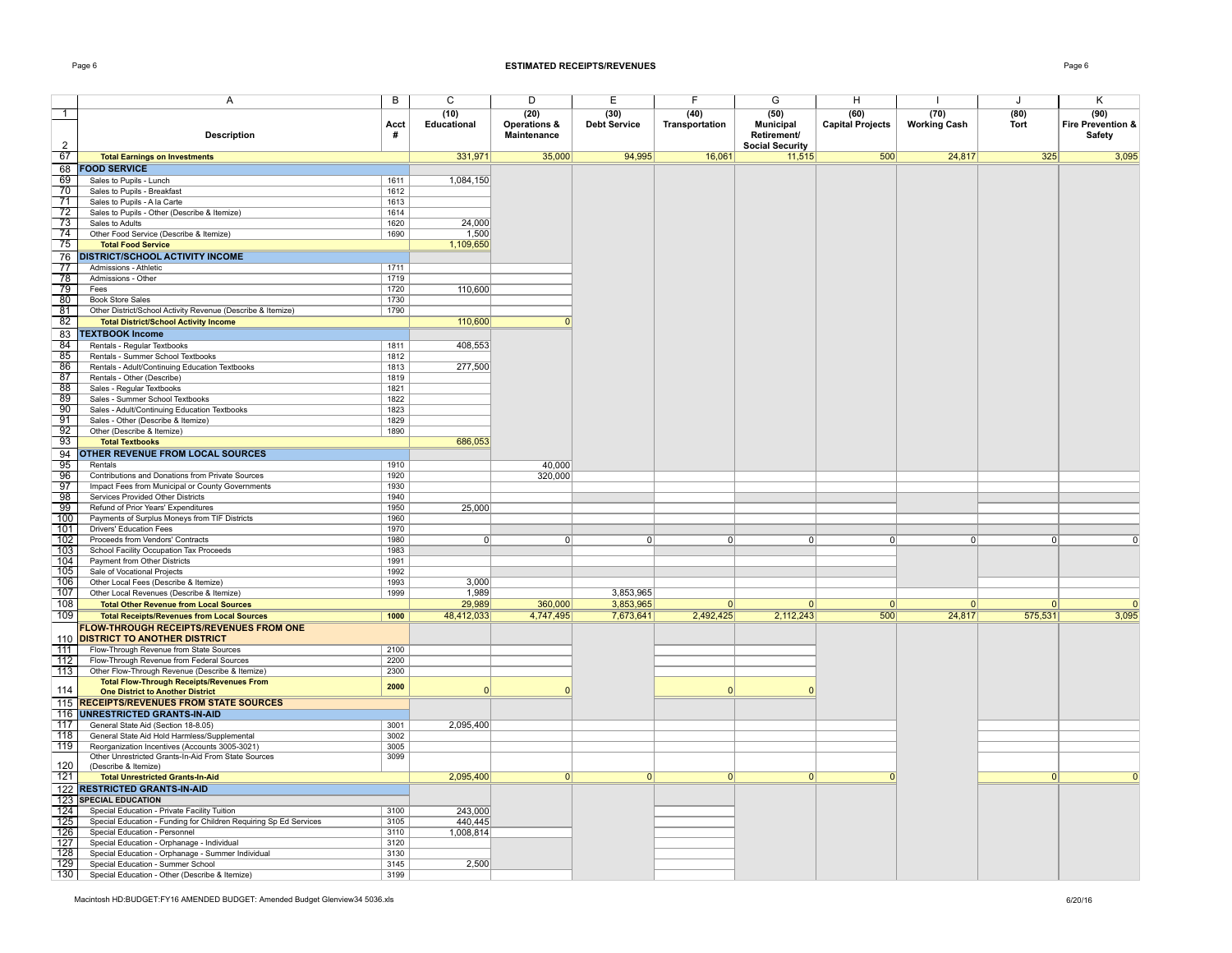### Page 7 **ESTIMATED RECEIPTS/REVENUES** Page 7

|                  | Α                                                                                                 | В            | C                   | D                                   | E                           | F                      | G                                       | H                               | ı.                          | J              | Κ                                   |
|------------------|---------------------------------------------------------------------------------------------------|--------------|---------------------|-------------------------------------|-----------------------------|------------------------|-----------------------------------------|---------------------------------|-----------------------------|----------------|-------------------------------------|
| $\mathbf{1}$     | <b>Description</b>                                                                                | Acct<br>#    | (10)<br>Educational | (20)<br>Operations &<br>Maintenance | (30)<br><b>Debt Service</b> | (40)<br>Transportation | (50)<br><b>Municipal</b><br>Retirement/ | (60)<br><b>Capital Projects</b> | (70)<br><b>Working Cash</b> | (80)<br>Tort   | (90)<br>Fire Prevention &<br>Safety |
| 2                |                                                                                                   |              |                     |                                     |                             |                        | <b>Social Security</b>                  |                                 |                             |                |                                     |
| 131              | <b>Total Special Education</b><br>132 CAREER AND TECHNICAL EDUCATION (CTE)                        |              | 1,694,759           | 0                                   |                             | 0                      |                                         |                                 |                             |                |                                     |
| 133              | CTE - Technical Education - Tech Prep                                                             | 3200         |                     |                                     |                             |                        |                                         |                                 |                             |                |                                     |
| 134              | CTE - Secondary Program Improvement (CTEI)                                                        | 3220         |                     |                                     |                             |                        |                                         |                                 |                             |                |                                     |
| 135              | CTE - WECEP                                                                                       | 3225         |                     |                                     |                             |                        |                                         |                                 |                             |                |                                     |
| 136              | CTE - Agriculture Education                                                                       | 3235         |                     |                                     |                             |                        |                                         |                                 |                             |                |                                     |
| $\overline{137}$ | CTE - Instructor Practicum                                                                        | 3240         |                     |                                     |                             |                        |                                         |                                 |                             |                |                                     |
| 138              | CTE - Student Organizations                                                                       | 3270         |                     |                                     |                             |                        |                                         |                                 |                             |                |                                     |
| 739              | CTE - Other (Describe & Itemize)                                                                  | 3299         | 0                   |                                     |                             |                        |                                         |                                 |                             |                |                                     |
| 140              | <b>Total Career and Technical Education</b><br>141 BILINGUAL EDUCATION                            |              |                     |                                     |                             |                        |                                         |                                 |                             |                |                                     |
| 142              | Bilingual Education - Downstate - TPI and TBE                                                     | 3305         | 157,346             |                                     |                             |                        |                                         |                                 |                             |                |                                     |
| 143              | Bilingual Education - Downstate - Transitional Bilingual Education                                | 3310         |                     |                                     |                             |                        |                                         |                                 |                             |                |                                     |
| 144              | <b>Total Bilingual Education</b>                                                                  |              | 157,346             |                                     |                             |                        |                                         |                                 |                             |                |                                     |
| 145              | State Free Lunch & Breakfast                                                                      | 3360         | 8,500               |                                     |                             |                        |                                         |                                 |                             |                |                                     |
| 146              | School Breakfast Initiative                                                                       | 3365         |                     |                                     |                             |                        |                                         |                                 |                             |                |                                     |
| 147              | <b>Driver Education</b>                                                                           | 3370         |                     |                                     |                             |                        |                                         |                                 |                             |                |                                     |
| 148              | Adult Education (from ICCB)                                                                       | 3410         |                     |                                     |                             |                        |                                         |                                 |                             |                |                                     |
| 149              | Adult Education - Other (Describe & Itemize)                                                      | 3499         |                     |                                     |                             |                        |                                         |                                 |                             |                |                                     |
|                  | 150 TRANSPORTATION                                                                                |              |                     |                                     |                             |                        |                                         |                                 |                             |                |                                     |
| 151              | Transportation - Regular and Vocational                                                           | 3500         |                     |                                     |                             | 477,520                |                                         |                                 |                             |                |                                     |
| 152              | Transportation - Special Education                                                                | 3510         |                     |                                     |                             | 540,776                |                                         |                                 |                             |                |                                     |
| 153              | Transportation - Other (Describe & Itemize)                                                       | 3599         |                     |                                     |                             |                        |                                         |                                 |                             |                |                                     |
| 154              | <b>Total Transportation</b>                                                                       |              | 0                   | $\Omega$                            |                             | 1,018,296              | $\Omega$                                |                                 |                             |                |                                     |
| 155              | Learning Improvement - Change Grants                                                              | 3610         |                     |                                     |                             |                        |                                         |                                 |                             |                |                                     |
| 156              | Scientific Literacy                                                                               | 3660         |                     |                                     |                             |                        |                                         |                                 |                             |                |                                     |
| 157              | Truant Alternative/Optional Education                                                             | 3695         |                     |                                     |                             |                        |                                         |                                 |                             |                |                                     |
| 158              | Early Childhood - Block Grant                                                                     | 3705         |                     |                                     |                             |                        |                                         |                                 |                             |                |                                     |
| 159              | Reading Improvement Block Grant                                                                   | 3715         |                     |                                     |                             |                        |                                         |                                 |                             |                |                                     |
| 160              | Reading Improvement Block Grant - Reading Recovery                                                | 3720         |                     |                                     |                             |                        |                                         |                                 |                             |                |                                     |
| 161              | Continued Reading Improvement Block Grant                                                         | 3725         |                     |                                     |                             |                        |                                         |                                 |                             |                |                                     |
| 162<br>163       | Continued Reading Improvement Block Grant (2% Set Aside)                                          | 3726         |                     |                                     |                             |                        |                                         |                                 |                             |                |                                     |
|                  | Chicago General Education Block Grant                                                             | 3766         |                     |                                     |                             |                        |                                         |                                 |                             |                |                                     |
| 164<br>165       | Chicago Educational Services Block Grant                                                          | 3767<br>3775 |                     |                                     |                             |                        |                                         |                                 |                             |                |                                     |
| 166              | School Safety & Educational Improvement Block Grant                                               | 3780         |                     |                                     |                             |                        |                                         |                                 |                             |                |                                     |
| 167              | Technology - Technology for Success<br>State Charter Schools                                      | 3815         |                     |                                     |                             |                        |                                         |                                 |                             |                |                                     |
| 168              | Extended Learning Opportunities - Summer Bridges                                                  | 3825         |                     |                                     |                             |                        |                                         |                                 |                             |                |                                     |
| 169              | Infrastructure Improvements - Planning/Construction                                               | 3920         |                     |                                     |                             |                        |                                         |                                 |                             |                |                                     |
| 170              | School Infrastructure - Maintenance Projects                                                      | 3925         |                     |                                     |                             |                        |                                         |                                 |                             |                |                                     |
| $\overline{171}$ | Other Restricted Revenue from State Sources (Describe & Itemize)                                  | 3999         |                     |                                     |                             |                        |                                         |                                 |                             |                |                                     |
| $\overline{172}$ | <b>Total Restricted Grants-In-Aid</b>                                                             |              | 1,860,605           | $\Omega$                            | $\overline{0 }$             | 1,018,296              | $\overline{0}$                          | $\overline{0}$                  | $\overline{0}$              | $\overline{0}$ |                                     |
| 173              | <b>Total Receipts/Revenues from State Sources</b>                                                 | 3000         | 3,956,005           | 0                                   | $\overline{0}$              | 1,018,296              | $\overline{0}$                          | $\overline{0}$                  | $\overline{0}$              | $\overline{0}$ | $\overline{0}$                      |
| 174              | <b>RECEIPTS/REVENUES FROM FEDERAL SOURCES</b>                                                     |              |                     |                                     |                             |                        |                                         |                                 |                             |                |                                     |
| 175              | UNRESTRICTED GRANTS-IN-AID RECEIVED DIRECTLY<br><b>FROM FEDERAL GOVT.</b>                         |              |                     |                                     |                             |                        |                                         |                                 |                             |                |                                     |
| 176              | Federal Impact Aid                                                                                | 4001         |                     |                                     |                             |                        |                                         |                                 |                             |                |                                     |
| 177              | Other Unrestricted Grants-In-Aid Received Directly from the Federal Govt.<br>(Describe & Itemize) | 4009         |                     |                                     |                             |                        |                                         |                                 |                             |                |                                     |
| 178              | Total Unrestricted Grants-In-Aid Received Directly from Fed Govt                                  |              | 0                   | $\Omega$                            | $\Omega$                    | 0                      | 0                                       | 0                               | 0                           | $\Omega$       | $\Omega$                            |
| 179              | RESTRICTED GRANTS-IN-AID RECEIVED DIRECTLY FROM FEDERAL GOVT                                      |              |                     |                                     |                             |                        |                                         |                                 |                             |                |                                     |
| 180<br>181       | <b>Head Start</b><br>Construction (Impact Aid)                                                    | 4045<br>4050 |                     |                                     |                             |                        |                                         |                                 |                             |                |                                     |
| 182              | <b>MAGNET</b>                                                                                     | 4060         |                     |                                     |                             |                        |                                         |                                 |                             |                |                                     |
| 183              | Other Restricted Grants-In-Aid Received Directly from Federal Govt. (Describe &<br>Itemize)       | 4090         |                     |                                     |                             |                        |                                         |                                 |                             |                |                                     |
| 184              | <b>Total Restricted Grants-In-Aid Received Directly</b><br>from Federal Govt.                     |              | $\Omega$            |                                     |                             | $\Omega$               | $\Omega$                                | $\Omega$                        |                             |                | $\Omega$                            |
|                  | RESTRICTED GRANTS-IN-AID RECEIVED FROM FEDERAL<br>185 GOVT. THRU THE STATE                        |              |                     |                                     |                             |                        |                                         |                                 |                             |                |                                     |
|                  | 186 TITLE VI                                                                                      |              |                     |                                     |                             |                        |                                         |                                 |                             |                |                                     |
|                  | 187   Title VI - Innovation and Flexibility Formula                                               | 4100         |                     |                                     |                             |                        |                                         |                                 |                             |                |                                     |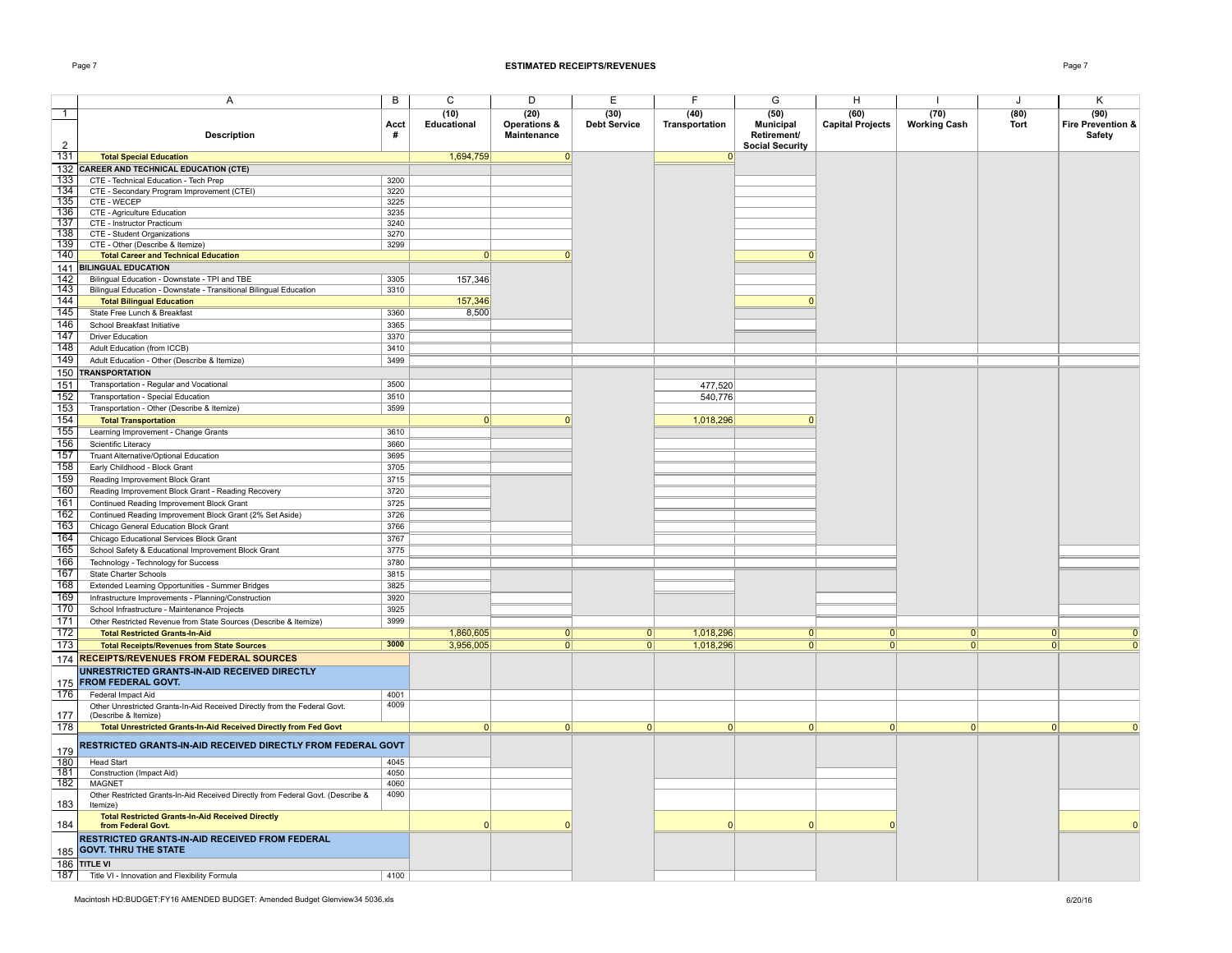### Page 8 **ESTIMATED RECEIPTS/REVENUES** Page 8

|                                                                                           | Α                                                                  | B    | $\overline{C}$ | D            | Е                   | F              | G                      | H                       |                     | J           | $\overline{\mathsf{K}}$ |
|-------------------------------------------------------------------------------------------|--------------------------------------------------------------------|------|----------------|--------------|---------------------|----------------|------------------------|-------------------------|---------------------|-------------|-------------------------|
|                                                                                           |                                                                    |      |                |              |                     |                |                        |                         |                     |             |                         |
| $\overline{1}$                                                                            |                                                                    |      | (10)           | (20)         | (30)                | (40)           | (50)                   | (60)                    | (70)                | (80)        | (90)                    |
|                                                                                           |                                                                    | Acct | Educational    | Operations & | <b>Debt Service</b> | Transportation | <b>Municipal</b>       | <b>Capital Projects</b> | <b>Working Cash</b> | <b>Tort</b> | Fire Prevention &       |
|                                                                                           | <b>Description</b>                                                 | #    |                | Maintenance  |                     |                | Retirement/            |                         |                     |             | Safety                  |
| 2                                                                                         |                                                                    |      |                |              |                     |                | <b>Social Security</b> |                         |                     |             |                         |
| 188                                                                                       |                                                                    |      |                |              |                     |                |                        |                         |                     |             |                         |
|                                                                                           | Title VI - SEA Projects                                            | 4105 |                |              |                     |                |                        |                         |                     |             |                         |
| 189                                                                                       | Title VI - Rural Education Initiative (REI)                        | 4107 |                |              |                     |                |                        |                         |                     |             |                         |
| 190                                                                                       | Title VI - Other (Describe & Itemize)                              | 4199 |                |              |                     |                |                        |                         |                     |             |                         |
| 191                                                                                       | <b>Total Title VI</b>                                              |      | $\Omega$       | $\Omega$     |                     | $\Omega$       | $\Omega$               |                         |                     |             |                         |
|                                                                                           | 192 FOOD SERVICE                                                   |      |                |              |                     |                |                        |                         |                     |             |                         |
|                                                                                           |                                                                    |      |                |              |                     |                |                        |                         |                     |             |                         |
| 193                                                                                       | Breakfast Start-Up Expansion                                       | 4200 |                |              |                     |                |                        |                         |                     |             |                         |
| 194                                                                                       | National School Lunch Program                                      | 4210 | 450,000        |              |                     |                |                        |                         |                     |             |                         |
| 195                                                                                       | Special Milk Program                                               | 4215 |                |              |                     |                |                        |                         |                     |             |                         |
| 196                                                                                       | School Breakfast Program                                           | 4220 | 60,000         |              |                     |                |                        |                         |                     |             |                         |
| 197                                                                                       | Summer Food Service Admin/Program                                  | 4225 |                |              |                     |                |                        |                         |                     |             |                         |
| 198                                                                                       | Child and Adult Care Food Program                                  | 4226 |                |              |                     |                |                        |                         |                     |             |                         |
| 199                                                                                       |                                                                    |      |                |              |                     |                |                        |                         |                     |             |                         |
|                                                                                           | Fresh Fruit and Vegetables                                         | 4240 |                |              |                     |                |                        |                         |                     |             |                         |
| 200                                                                                       | Food Service - Other (Describe & Itemize)                          | 4299 |                |              |                     |                |                        |                         |                     |             |                         |
| 201                                                                                       | <b>Total Food Service</b>                                          |      | 510,000        |              |                     |                | n                      |                         |                     |             |                         |
|                                                                                           | 202 TITLE I                                                        |      |                |              |                     |                |                        |                         |                     |             |                         |
| 203                                                                                       |                                                                    | 4300 |                |              |                     |                |                        |                         |                     |             |                         |
|                                                                                           | Title I - Low Income                                               |      | 459,145        |              |                     |                |                        |                         |                     |             |                         |
| 204                                                                                       | Title I - Low Income - Neglected, Private                          | 4305 |                |              |                     |                |                        |                         |                     |             |                         |
| 205                                                                                       | Title I - Comprehensive School Reform                              | 4332 |                |              |                     |                |                        |                         |                     |             |                         |
| 206                                                                                       | Title I - Reading First                                            | 4334 |                |              |                     |                |                        |                         |                     |             |                         |
| 207                                                                                       | Title I - Even Start                                               | 4335 |                |              |                     |                |                        |                         |                     |             |                         |
| $\overline{208}$                                                                          | Title I - Reading First SEA Funds                                  | 4337 |                |              |                     |                |                        |                         |                     |             |                         |
| $\frac{1}{209}$                                                                           | Title I - Migrant Education                                        | 4340 |                |              |                     |                |                        |                         |                     |             |                         |
| 210                                                                                       |                                                                    | 4399 |                |              |                     |                |                        |                         |                     |             |                         |
|                                                                                           | Title I - Other (Describe & Itemize)                               |      |                |              |                     |                |                        |                         |                     |             |                         |
| 211                                                                                       | <b>Total Title I</b>                                               |      | 459,145        | $\Omega$     |                     | 0              | $\Omega$               |                         |                     |             |                         |
|                                                                                           | 212 TITLE IV                                                       |      |                |              |                     |                |                        |                         |                     |             |                         |
| 213                                                                                       | Title IV - Safe & Drug Free Schools - Formula                      | 4400 |                |              |                     |                |                        |                         |                     |             |                         |
| 214                                                                                       | Title IV - 21st Century Comm Learning Centers                      | 4421 |                |              |                     |                |                        |                         |                     |             |                         |
|                                                                                           |                                                                    | 4499 |                |              |                     |                |                        |                         |                     |             |                         |
| 215                                                                                       | Title IV - Other (Describe & Itemize)                              |      |                |              |                     |                |                        |                         |                     |             |                         |
| 216                                                                                       | <b>Total Title IV</b>                                              |      | $\overline{0}$ | $\Omega$     |                     | $\Omega$       | $\Omega$               |                         |                     |             |                         |
|                                                                                           | 217 FEDERAL - SPECIAL EDUCATION                                    |      |                |              |                     |                |                        |                         |                     |             |                         |
| $\begin{array}{r}\n 218 \\  \hline\n 219 \\  \hline\n 220 \\  \hline\n 221\n \end{array}$ | Federal Special Education - Preschool Flow-Through                 | 4600 | 30,000         |              |                     |                |                        |                         |                     |             |                         |
|                                                                                           | Federal Special Education - Preschool Discretionary                | 4605 |                |              |                     |                |                        |                         |                     |             |                         |
|                                                                                           |                                                                    |      | 775,000        |              |                     |                |                        |                         |                     |             |                         |
|                                                                                           | Federal Special Education - IDEA Flow Through                      | 4620 |                |              |                     |                |                        |                         |                     |             |                         |
|                                                                                           | Federal Special Education - IDEA Room & Board                      | 4625 | 192,930        |              |                     |                |                        |                         |                     |             |                         |
| 222                                                                                       | Federal Special Education - IDEA Discretionary                     | 4630 |                |              |                     |                |                        |                         |                     |             |                         |
| 223                                                                                       | Federal Special Education - IDEA - Other (Describe & Itemize)      | 4699 |                |              |                     |                |                        |                         |                     |             |                         |
| 224                                                                                       | <b>Total Federal Special Education</b>                             |      | 997,930        | $\Omega$     |                     | $\Omega$       | $\Omega$               |                         |                     |             |                         |
|                                                                                           | 225 CTE - PERKINS                                                  |      |                |              |                     |                |                        |                         |                     |             |                         |
|                                                                                           |                                                                    |      |                |              |                     |                |                        |                         |                     |             |                         |
| 226                                                                                       | CTE - Perkins-Title IIIE Tech Prep                                 | 4770 |                |              |                     |                |                        |                         |                     |             |                         |
| 227                                                                                       | CTE - Other (Describe & Itemize)                                   | 4799 |                |              |                     |                |                        |                         |                     |             |                         |
| 228                                                                                       | <b>Total CTE - Perkins</b>                                         |      | 0              | $\Omega$     |                     |                | $\Omega$               |                         |                     |             |                         |
| 229                                                                                       | Federal - Adult Education                                          | 4810 |                |              |                     |                |                        |                         |                     |             |                         |
|                                                                                           | ARRA - General State Aid - Education Stabilization                 | 4850 |                |              |                     |                |                        |                         |                     |             |                         |
| $\frac{230}{231}$<br>$\frac{232}{232}$                                                    |                                                                    |      |                |              |                     |                |                        |                         |                     |             |                         |
|                                                                                           | ARRA - Title I - Low Income                                        | 4851 |                |              |                     |                |                        |                         |                     |             |                         |
|                                                                                           | ARRA - Title I - Neglected, Private                                | 4852 |                |              |                     |                |                        |                         |                     |             |                         |
|                                                                                           | ARRA - Title I - Delinquent, Private                               | 4853 |                |              |                     |                |                        |                         |                     |             |                         |
|                                                                                           | ARRA - Title I - School Improvement (Part A)                       | 4854 |                |              |                     |                |                        |                         |                     |             |                         |
| $\frac{232}{233}$ $\frac{233}{235}$ $\frac{236}{237}$ $\frac{237}{238}$ $\frac{238}{239}$ | ARRA - Title I - School Improvement (Section 1003g)                | 4855 |                |              |                     |                |                        |                         |                     |             |                         |
|                                                                                           | ARRA - IDEA - Part B - Preschool                                   | 4856 |                |              |                     |                |                        |                         |                     |             |                         |
|                                                                                           | ARRA - IDEA - Part B - Flow-Through                                | 4857 |                |              |                     |                |                        |                         |                     |             |                         |
|                                                                                           |                                                                    | 4860 |                |              |                     |                |                        |                         |                     |             |                         |
|                                                                                           | ARRA - Title IID - Technology - Formula                            |      |                |              |                     |                |                        |                         |                     |             |                         |
|                                                                                           | ARRA - Title IID - Technology - Competitive                        | 4861 |                |              |                     |                |                        |                         |                     |             |                         |
| 240                                                                                       | ARRA - McKinney - Vento Homeless Education                         | 4862 |                |              |                     |                |                        |                         |                     |             |                         |
| 241                                                                                       | ARRA - Child Nutrition Equipment Assistance                        | 4863 |                |              |                     |                |                        |                         |                     |             |                         |
| 242                                                                                       | Impact Aid Formula Grants                                          | 4864 |                |              |                     |                |                        |                         |                     |             |                         |
| 243                                                                                       | Impact Aid Competitive Grants                                      | 4865 |                |              |                     |                |                        |                         |                     |             |                         |
| 244                                                                                       | Qualified Zone Academy Bond Tax Credits                            | 4866 |                |              |                     |                |                        |                         |                     |             |                         |
|                                                                                           | Qualified School Construction Bond Credits                         | 4867 |                |              |                     |                |                        |                         |                     |             |                         |
|                                                                                           |                                                                    |      |                |              |                     |                |                        |                         |                     |             |                         |
| $\frac{245}{246}$<br>246                                                                  | Build America Bond Tax Credits                                     | 4868 |                |              |                     |                |                        |                         |                     |             |                         |
|                                                                                           | Build America Bond Interest Reimbursement                          | 4869 |                |              |                     |                |                        |                         |                     |             |                         |
| $\frac{248}{249}$<br>249                                                                  | ARRA - General State Aid - Other Government Services Stabilization | 4870 |                |              |                     |                |                        |                         |                     |             |                         |
|                                                                                           | Other ARRA Funds - II                                              | 4871 |                |              |                     |                |                        |                         |                     |             |                         |
|                                                                                           | Other ARRA Funds - III                                             | 4872 |                |              |                     |                |                        |                         |                     |             |                         |
| 251                                                                                       | Other ARRA Funds - IV                                              | 4873 |                |              |                     |                |                        |                         |                     |             |                         |
| $\overline{252}$                                                                          | Other ARRA Funds - V                                               | 4874 |                |              |                     |                |                        |                         |                     |             |                         |
|                                                                                           |                                                                    |      |                |              |                     |                |                        |                         |                     |             |                         |
| $\frac{253}{254}$                                                                         | ARRA - Early Childhood                                             | 4875 |                |              |                     |                |                        |                         |                     |             |                         |
|                                                                                           | Other ARRA Funds - VII                                             | 4876 |                |              |                     |                |                        |                         |                     |             |                         |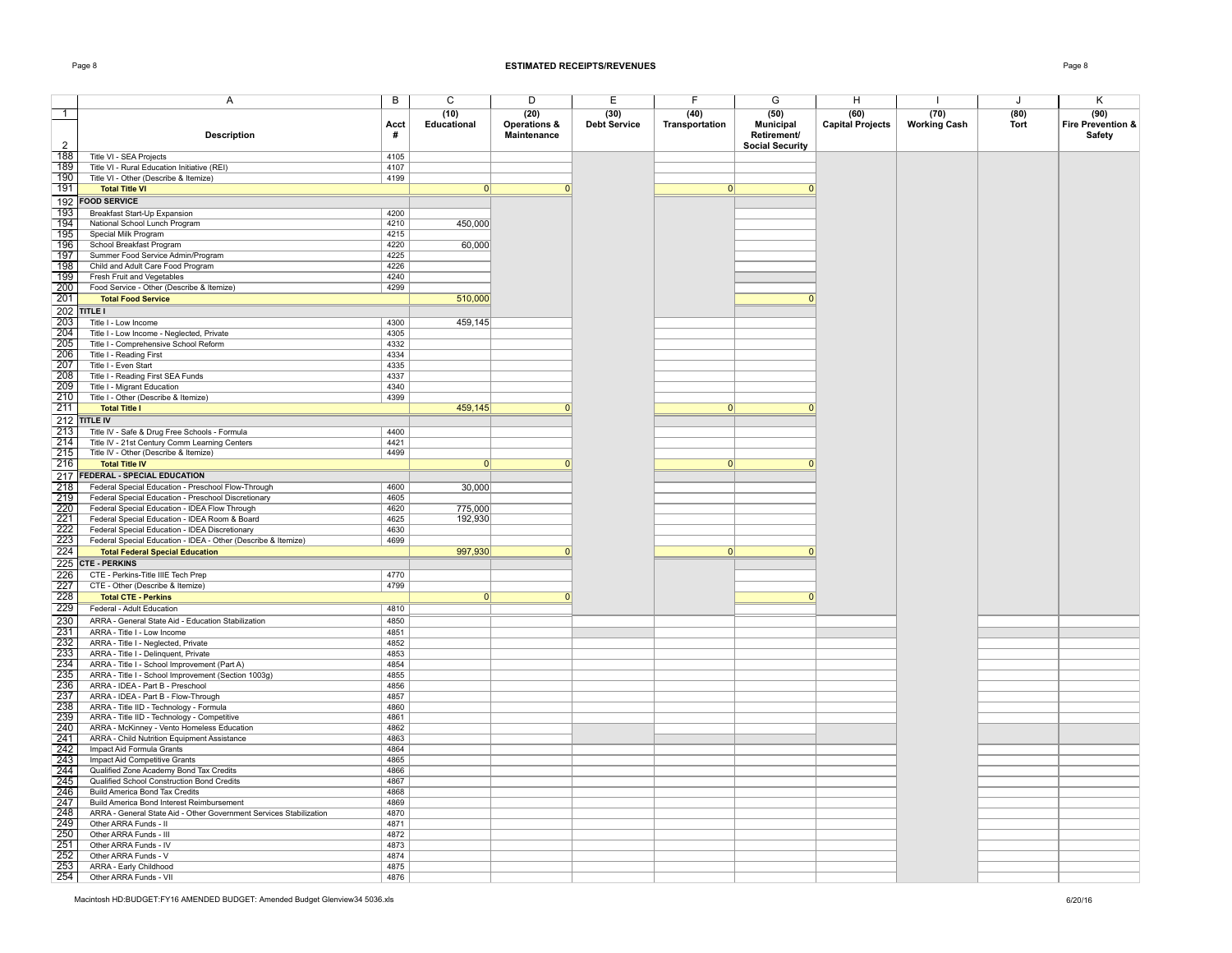### Page 9 **ESTIMATED RECEIPTS/REVENUES** Page 9

|     | A                                                                                              | B    | C                   | D                                                     | E.                          |                        | G                                                                 | H                               |                             |              | Κ                                              |
|-----|------------------------------------------------------------------------------------------------|------|---------------------|-------------------------------------------------------|-----------------------------|------------------------|-------------------------------------------------------------------|---------------------------------|-----------------------------|--------------|------------------------------------------------|
| 2   | <b>Description</b>                                                                             | Acct | (10)<br>Educational | (20)<br><b>Operations &amp;</b><br><b>Maintenance</b> | (30)<br><b>Debt Service</b> | (40)<br>Transportation | (50)<br><b>Municipal</b><br>Retirement/<br><b>Social Security</b> | (60)<br><b>Capital Projects</b> | (70)<br><b>Working Cash</b> | (80)<br>Tort | (90)<br><b>Fire Prevention &amp;</b><br>Safety |
| 255 | Other ARRA Funds - VIII                                                                        | 4877 |                     |                                                       |                             |                        |                                                                   |                                 |                             |              |                                                |
| 256 | Other ARRA Funds - IX                                                                          | 4878 |                     |                                                       |                             |                        |                                                                   |                                 |                             |              |                                                |
| 257 | Other ARRA Funds - X                                                                           | 4879 |                     |                                                       |                             |                        |                                                                   |                                 |                             |              |                                                |
| 258 | Other ARRA Funds - Ed Job Fund Program                                                         | 4880 |                     |                                                       |                             |                        |                                                                   |                                 |                             |              |                                                |
| 259 | <b>Total Stimulus Programs</b>                                                                 |      |                     | 0                                                     | $\Omega$                    | $\Omega$               | 0                                                                 |                                 |                             |              |                                                |
| 260 | Race to the Top Program                                                                        | 4901 |                     |                                                       |                             |                        |                                                                   |                                 |                             |              |                                                |
| 261 | Race to the Top - Preschool Expansion Grant                                                    | 4902 |                     |                                                       |                             |                        |                                                                   |                                 |                             |              |                                                |
| 262 | Advanced Placement Fee/International Baccalaureate                                             | 4904 |                     |                                                       |                             |                        |                                                                   |                                 |                             |              |                                                |
| 263 | Title III - Immigrant Education Program (IEP)                                                  | 4905 |                     |                                                       |                             |                        |                                                                   |                                 |                             |              |                                                |
| 264 | Title III - Language Inst Program - Limited English (LIPLEP)                                   | 4909 | 34,080              |                                                       |                             |                        |                                                                   |                                 |                             |              |                                                |
| 265 | Learn & Serve America                                                                          | 4910 |                     |                                                       |                             |                        |                                                                   |                                 |                             |              |                                                |
| 266 | McKinney Education for Homeless Children                                                       | 4920 |                     |                                                       |                             |                        |                                                                   |                                 |                             |              |                                                |
| 267 | Title II - Eisenhower - Professional Development Formula                                       | 4930 |                     |                                                       |                             |                        |                                                                   |                                 |                             |              |                                                |
| 268 | Title II - Teacher Quality                                                                     | 4932 | 47,735              |                                                       |                             |                        |                                                                   |                                 |                             |              |                                                |
| 269 | <b>Federal Charter Schools</b>                                                                 | 4960 |                     |                                                       |                             |                        |                                                                   |                                 |                             |              |                                                |
| 270 | Medicaid Matching Funds - Administrative Outreach                                              | 4991 | 190,000             |                                                       |                             |                        |                                                                   |                                 |                             |              |                                                |
| 271 | Medicaid Matching Funds - Fee-For-Service Program                                              | 4992 | 80,000              |                                                       |                             |                        |                                                                   |                                 |                             |              |                                                |
| 272 | Other Restricted Grants Received from Federal Government through State<br>(Describe & Itemize) | 4999 |                     |                                                       |                             |                        |                                                                   |                                 |                             |              |                                                |
| 273 | <b>Total Restricted Grants-In-Aid Received from Federal</b><br><b>Govt. Thru the State</b>     |      | 2,318,890           |                                                       |                             |                        |                                                                   |                                 |                             |              |                                                |
| 274 | <b>TOTAL RECEIPTS/REVENUES FROM FEDERAL SOURCES</b>                                            | 4000 | 2,318,890           | 0                                                     |                             |                        | 0                                                                 | $\Omega$                        | $\Omega$                    |              | $\Omega$                                       |
| 275 | <b>TOTAL DIRECT RECEIPTS/REVENUES</b>                                                          |      | 54.686.928          | 4,747,495                                             | 7,673,641                   | 3,510,721              | 2,112,243                                                         | 500                             | 24,817                      | 575,531      | 3,095                                          |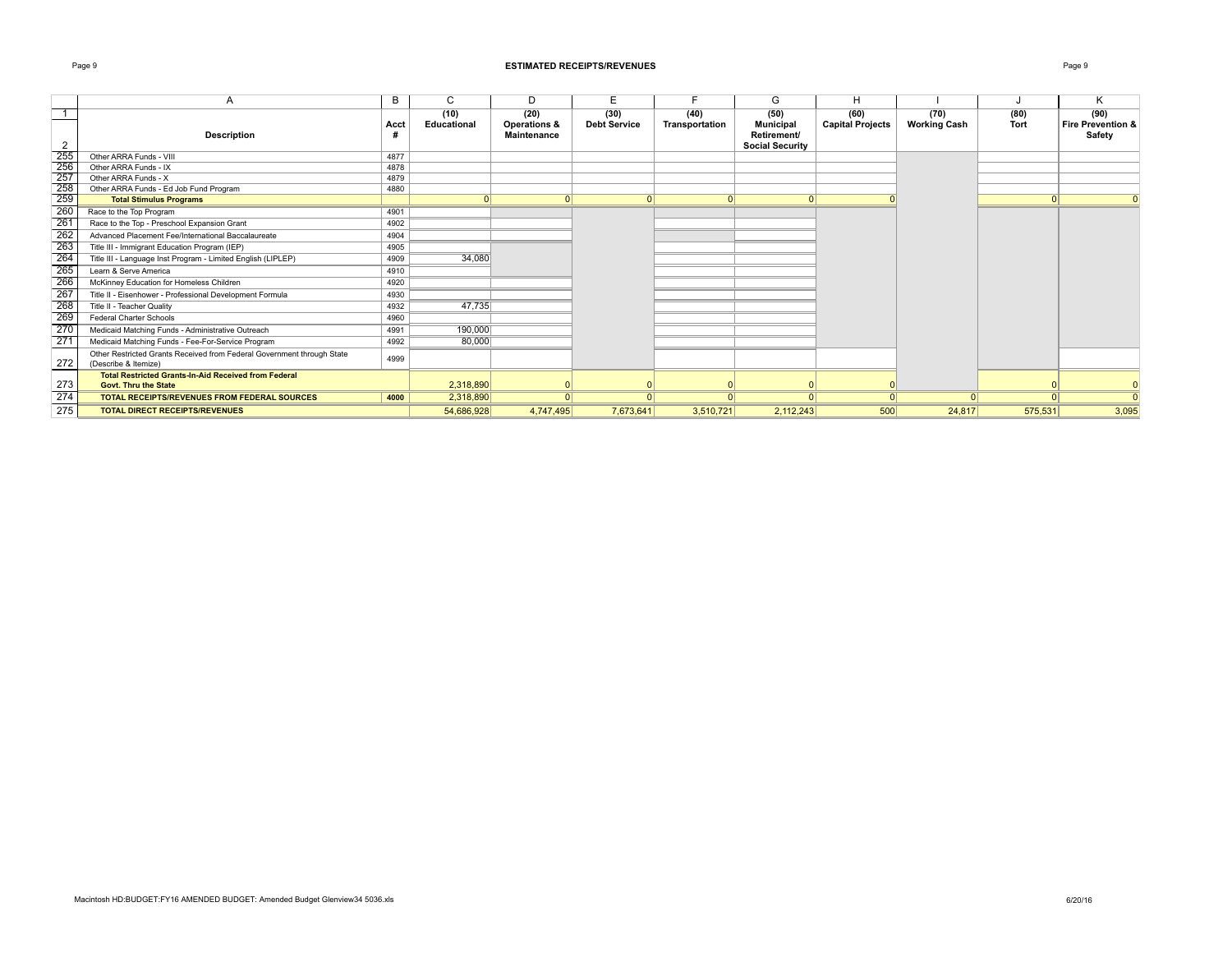### Page 10 **ESTIMATED DISBURSEMENTS/EXPENDITURES** Page 10

|                                                                                                                       | Α                                                                                                       | B              | $\overline{C}$  | D                           | E                            | F                              | G                     | н                    |                              | J                              | Κ                    |
|-----------------------------------------------------------------------------------------------------------------------|---------------------------------------------------------------------------------------------------------|----------------|-----------------|-----------------------------|------------------------------|--------------------------------|-----------------------|----------------------|------------------------------|--------------------------------|----------------------|
| $\mathbf{1}$                                                                                                          |                                                                                                         |                | (100)           | (200)                       | (300)                        | (400)                          | (500)                 | (600)                | (700)                        | (800)                          | (900)                |
| $\overline{2}$                                                                                                        | <b>Description</b>                                                                                      | Funct<br>#     | <b>Salaries</b> | Employee<br><b>Benefits</b> | Purchased<br><b>Services</b> | Supplies &<br><b>Materials</b> | <b>Capital Outlay</b> | <b>Other Objects</b> | Non-Capitalized<br>Equipment | Termination<br><b>Benefits</b> | Total                |
| 3                                                                                                                     | 10 - EDUCATIONAL FUND (ED)                                                                              |                |                 |                             |                              |                                |                       |                      |                              |                                |                      |
| $\overline{4}$                                                                                                        | <b>INSTRUCTION (ED)</b>                                                                                 |                |                 |                             |                              |                                |                       |                      |                              |                                |                      |
| $\frac{5}{6}$                                                                                                         | Regular Programs                                                                                        | 1100           | 19,707,770      | 3,022,474                   | 117,000                      | 623,576                        | 8,900                 | 1,000                | 0                            | 0                              | 23,480,720           |
|                                                                                                                       | Tuition Payment to Charter Schools                                                                      | 1115<br>1125   | 145,062         | 45,508                      | 7,100                        | 7,000                          |                       |                      |                              |                                | 204,670              |
| $\frac{8}{ }$                                                                                                         | Pre-K Programs<br>Special Education Programs (Functions 1200 - 1220)                                    | 1200           | 4,014,894       | 1,000,417                   | 814,200                      | 125,531                        | 30,000                | 1,750                |                              |                                | 5,986,792            |
|                                                                                                                       | Special Education Programs Pre-K                                                                        | 1225           |                 |                             |                              | 6,500                          |                       |                      |                              |                                | 6,500                |
| $\frac{9}{10}$<br>$\frac{10}{11}$                                                                                     | Remedial and Supplemental Programs K-12                                                                 | 1250           |                 |                             |                              |                                |                       |                      |                              |                                |                      |
|                                                                                                                       | Remedial and Supplemental Programs Pre-K                                                                | 1275           |                 |                             |                              |                                |                       |                      |                              |                                |                      |
|                                                                                                                       | Adult/Continuing Education Programs<br>CTE Programs                                                     | 1300<br>1400   |                 |                             |                              |                                |                       |                      |                              |                                |                      |
| $\frac{12}{13}$<br>$\frac{13}{14}$                                                                                    | Interscholastic Programs                                                                                | 1500           | 600             |                             | 8,500                        | 500                            |                       | 1,575                |                              |                                | 11,175               |
| $\frac{1}{15}$                                                                                                        | Summer School Programs                                                                                  | 1600           | 215,000         |                             |                              | 10,000                         |                       | 15,000               |                              |                                | 240,000              |
| 16                                                                                                                    | Gifted Programs                                                                                         | 1650           | 1,011,311       | 113,490                     | 14,500                       | 10,190                         |                       |                      |                              |                                | 1,149,491            |
| 17                                                                                                                    | Driver's Education Programs<br><b>Bilingual Programs</b>                                                | 1700<br>1800   | 2,191,878       | 329,973                     | 14,500                       | 39,444                         |                       | 500                  |                              |                                | 2,576,295            |
| $\begin{array}{r}\n 18 \\  \hline\n 19 \\  \hline\n 20 \\  \hline\n 21 \\  \hline\n 22 \\  \hline\n 23\n \end{array}$ | Truant Alternative & Optional Programs                                                                  | 1900           | $\Omega$        | $\Omega$                    | $\Omega$                     | $\Omega$                       | $\Omega$              | $\Omega$             | 0                            | $\Omega$                       |                      |
|                                                                                                                       | Pre-K Programs - Private Tuition                                                                        | 1910           |                 |                             |                              |                                |                       |                      |                              |                                |                      |
|                                                                                                                       | Regular K-12 Programs Private Tuition                                                                   | 1911           |                 |                             |                              |                                |                       |                      |                              |                                |                      |
|                                                                                                                       | Special Education Programs K-12 Private Tuition<br>Special Education Programs Pre-K Tuition             | 1912<br>1913   |                 |                             |                              |                                |                       | 2,560,000            |                              |                                | 2,560,000            |
|                                                                                                                       | Remedial/Supplemental Programs K-12 Private Tuition                                                     | 1914           |                 |                             |                              |                                |                       |                      |                              |                                | $\Omega$             |
| $\frac{24}{25}$<br>$\frac{25}{26}$                                                                                    | Remedial/Supplemental Programs Pre-K Private Tuition                                                    | 1915           |                 |                             |                              |                                |                       |                      |                              |                                | $\Omega$             |
|                                                                                                                       | Adult/Continuing Education Programs Private Tuition                                                     | 1916           |                 |                             |                              |                                |                       |                      |                              |                                | $\Omega$             |
| 27                                                                                                                    | CTE Programs Private Tuition<br>Interscholastic Programs Private Tuition                                | 1917<br>1918   |                 |                             |                              |                                |                       |                      |                              |                                | $\Omega$<br>$\Omega$ |
| $\begin{array}{r}\n 28 \\  \hline\n 29 \\  \hline\n 30\n \end{array}$                                                 | Summer School Programs Private Tuition                                                                  | 1919           |                 |                             |                              |                                |                       |                      |                              |                                | $\Omega$             |
|                                                                                                                       | Gifted Programs Private Tuition                                                                         | 1920           |                 |                             |                              |                                |                       |                      |                              |                                | $\Omega$             |
| $\overline{31}$                                                                                                       | <b>Bilingual Programs Private Tuition</b>                                                               | 1921           |                 |                             |                              |                                |                       |                      |                              |                                |                      |
| $\overline{32}$                                                                                                       | Truants Alternative/Opt Ed Programs Private Tuition                                                     | 1922           |                 |                             |                              |                                |                       |                      |                              |                                |                      |
| 33                                                                                                                    | <b>Total Instruction<sup>14</sup></b>                                                                   | 1000           | 27,286,515      | 4,511,862                   | 975,800                      | 822,741                        | 38,900                | 2,579,825            | 0                            | 0                              | 36,215,643           |
| $\frac{34}{35}$                                                                                                       | <b>SUPPORT SERVICES (ED)</b>                                                                            |                |                 |                             |                              |                                |                       |                      |                              |                                |                      |
| $\overline{36}$                                                                                                       | <b>Support Services - Pupil</b><br>Attendance & Social Work Services                                    | 2110           | 1,664,679       | 256,710                     |                              | 3,286                          |                       |                      |                              |                                | 1,924,675            |
| 37                                                                                                                    | <b>Guidance Services</b>                                                                                | 2120           |                 | 10,000                      |                              | 1,500                          |                       |                      |                              |                                | 11,500               |
| $\frac{5}{38}$                                                                                                        | <b>Health Services</b>                                                                                  | 2130           | 261,671         | 66,663                      | 2,500                        | 10,170                         |                       | 312                  |                              |                                | 341,316              |
| 39                                                                                                                    | <b>Psychological Services</b>                                                                           | 2140           | 501,558         | 77,473                      | 11,000                       | 1,701                          |                       |                      |                              |                                | 591,732              |
| 40<br>41                                                                                                              | Speech Pathology & Audiology Services<br>Other Support Services - Pupils (Describe & Itemize)           | 2150<br>2190   | 1,565,329       | 172,485                     | 11,000                       | 2,399                          |                       |                      |                              |                                | 1,751,213            |
| 42                                                                                                                    | <b>Total Support Services - Pupil</b>                                                                   | 2100           | 3,993,237       | 583,331                     | 24,500                       | 19,056                         | 0                     | 312                  | 0                            | 0                              | 4,620,436            |
| 43                                                                                                                    | <b>Support Services - Instructional Staff</b>                                                           |                |                 |                             |                              |                                |                       |                      |                              |                                |                      |
| 44                                                                                                                    | Improvement of Instruction Services                                                                     | 2210           | 1,334,283       | 184,445                     | 192,000                      | 58,000                         |                       | 21,250               |                              |                                | 1,789,978            |
| $\frac{1}{45}$                                                                                                        | <b>Educational Media Services</b>                                                                       | 2220           | 2,034,045       | 264,963                     | 89,500                       | 306,708                        | 830,500               |                      |                              |                                | 3,525,716            |
| 46<br>47                                                                                                              | Assessment & Testing                                                                                    | 2230           |                 |                             | 130,000                      | 22,000                         |                       |                      | $\Omega$                     |                                | 152,000              |
| 48                                                                                                                    | <b>Total Support Services - Instructional Staff</b><br><b>Support Services - General Administration</b> | 2200           | 3,368,328       | 449,408                     | 411,500                      | 386,708                        | 830,500               | 21,250               |                              | 0                              | 5,467,694            |
| 49                                                                                                                    | Board of Education Services                                                                             | 2310           |                 |                             | 383,800                      | 10,000                         | 500                   | 18,000               |                              |                                | 412,300              |
| 50                                                                                                                    | <b>Executive Administration Services</b>                                                                | 2320           | 299,998         | 72,615                      | 14,744                       | 1,000                          | 1,000                 | 12,500               |                              |                                | 401,857              |
| 51                                                                                                                    | Special Area Administration Services                                                                    | 2330           | 7,775           |                             | 2,500                        |                                |                       |                      |                              |                                | 10,275               |
| 52                                                                                                                    | <b>Tort Immunity Services</b>                                                                           | 2360 -<br>2370 |                 |                             |                              |                                |                       |                      |                              |                                |                      |
| 53                                                                                                                    | <b>Total Support Services - General Administration</b>                                                  | 2300           | 307,773         | 72,615                      | 401,044                      | 11,000                         | 1,500                 | 30,500               | $\Omega$                     | 0                              | 824,432              |
| 54                                                                                                                    | <b>Support Services - School Administration</b>                                                         |                |                 |                             |                              |                                |                       |                      |                              |                                |                      |
| 55                                                                                                                    | Office of the Principal Services                                                                        | 2410           | 1,956,944       | 339,474                     | 13,221                       | 55,304                         | 6,500                 | 10,837               |                              |                                | 2,382,280            |
| 56                                                                                                                    | Other Support Services - School Administration<br>(Describe & Itemize)                                  | 2490           |                 |                             |                              |                                |                       |                      |                              |                                |                      |
| 57                                                                                                                    | <b>Total Support Services - School Administration</b>                                                   | 2400           | 1,956,944       | 339,474                     | 13,221                       | 55,304                         | 6,500                 | 10,837               | $\Omega$                     | $\mathbf{0}$                   | 2,382,280            |
| 58                                                                                                                    | <b>Support Services - Business</b>                                                                      |                |                 |                             |                              |                                |                       |                      |                              |                                |                      |
| 59                                                                                                                    | Direction of Business Support Services                                                                  | 2510           | 235,712         | 27,322                      | 8,000                        | 2,500                          | 15,000                | 3,750                |                              |                                | 292,284              |
| 60<br>61                                                                                                              | <b>Fiscal Services</b><br>Operation & Maintenance of Plant Services                                     | 2520<br>2540   | 231,858         | 28,223                      | 16,988                       | 28,500                         |                       |                      |                              |                                | 305,569              |
| 62                                                                                                                    | <b>Pupil Transportation Services</b>                                                                    | 2550           |                 |                             | 19,300                       |                                |                       |                      |                              |                                | 19,300               |
| 63                                                                                                                    | <b>Food Services</b>                                                                                    | 2560           | 562,822         | 230,456                     | 37,055                       | 734,400                        | 50,700                | 3,500                |                              |                                | 1,618,933            |
| 64                                                                                                                    | <b>Internal Services</b>                                                                                | 2570           |                 |                             | 80,000                       |                                |                       |                      |                              |                                | 80,000               |
| 65                                                                                                                    | <b>Total Support Services - Business</b>                                                                | 2500           | 1,030,392       | 286,001                     | 161,343                      | 765,400                        | 65,700                | 7,250                | 0                            | 0                              | 2,316,086            |
| 66<br>67                                                                                                              | <b>Support Services - Central</b><br>Direction of Central Support Services                              | 2610           |                 |                             |                              |                                |                       |                      |                              |                                | $\overline{0}$       |
| 68                                                                                                                    | Planning, Research, Development & Evaluation Services                                                   | 2620           |                 |                             |                              |                                |                       |                      |                              |                                | $\overline{0}$       |
| 69                                                                                                                    | <b>Information Services</b>                                                                             | 2630           | 194,824         | 58,376                      | 135,050                      | 16,000                         |                       | 5,500                |                              |                                | 409,750              |
| 70                                                                                                                    | <b>Staff Services</b><br>Macintosh HD:BUDGET:FY16 AMENDED BUDGET: Amended Budget Glenview34 5036.xls    | 2640           | 389,613         | 80,871                      | 103,750                      | 15,000                         | 6,000                 | 8,000                |                              | 50,000                         | 653,234<br>6/20/16   |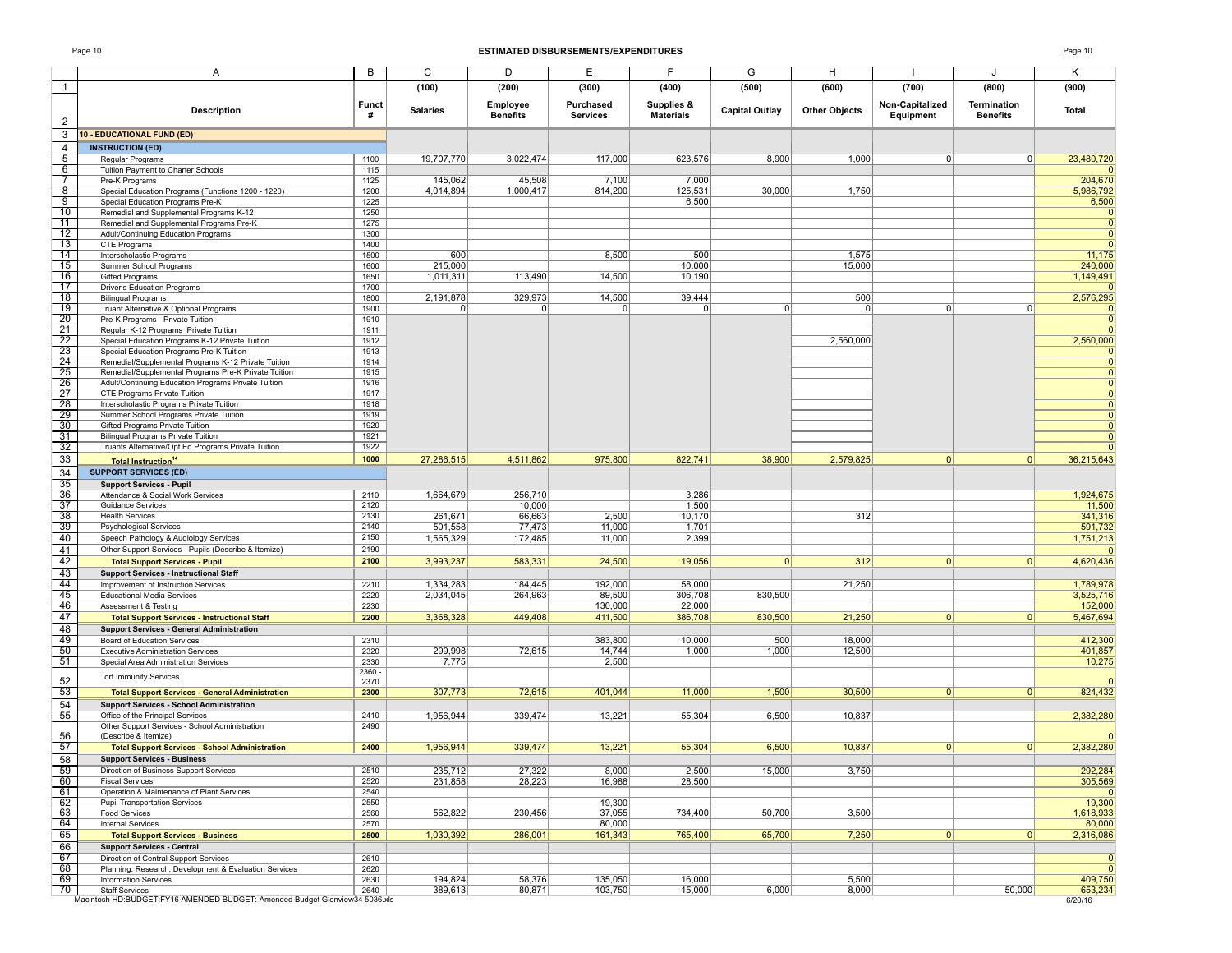### Page 11 **ESTIMATED DISBURSEMENTS/EXPENDITURES** Page 11

6/20/16

|                                                                                           | Α                                                                                             | B            | C               | D               | E               | F                | G                     | н                    |                 | J               | Κ                             |
|-------------------------------------------------------------------------------------------|-----------------------------------------------------------------------------------------------|--------------|-----------------|-----------------|-----------------|------------------|-----------------------|----------------------|-----------------|-----------------|-------------------------------|
|                                                                                           |                                                                                               |              |                 |                 |                 |                  |                       |                      |                 |                 |                               |
| $\mathbf{1}$                                                                              |                                                                                               |              | (100)           | (200)           | (300)           | (400)            | (500)                 | (600)                | (700)           | (800)           | (900)                         |
|                                                                                           |                                                                                               | <b>Funct</b> |                 | Employee        | Purchased       | Supplies &       |                       |                      | Non-Capitalized | Termination     |                               |
|                                                                                           | <b>Description</b>                                                                            | #            | <b>Salaries</b> | <b>Benefits</b> | <b>Services</b> | <b>Materials</b> | <b>Capital Outlay</b> | <b>Other Objects</b> | Equipment       | <b>Benefits</b> | Total                         |
| 2                                                                                         |                                                                                               |              |                 |                 |                 |                  |                       |                      |                 |                 |                               |
| $\overline{71}$                                                                           | Data Processing Services                                                                      | 2660         |                 |                 |                 |                  |                       |                      |                 |                 | $\Omega$                      |
| 72                                                                                        | <b>Total Support Services - Central</b>                                                       | 2600         | 584,437         | 139,247         | 238,800         | 31,000           | 6,000                 | 13,500               | 0               | 50,000          | 1,062,984                     |
| 73                                                                                        | Other Support Services (Describe & Itemize)                                                   | 2900         |                 |                 |                 |                  |                       |                      |                 |                 | $\mathbf{0}$                  |
| 74                                                                                        | <b>Total Support Services</b>                                                                 | 2000         | 11,241,111      | 1,870,076       | 1,250,408       | 1,268,468        | 910,200               | 83,649               | 0               | 50,000          | 16,673,912                    |
| 75                                                                                        | <b>COMMUNITY SERVICES (ED)</b>                                                                | 3000         | 16,000          | 400             | 45,521          | 7,000            |                       |                      |                 |                 | 68,921                        |
|                                                                                           | PAYMENTS TO OTHER DISTRICTS & GOVT UNITS (ED)                                                 |              |                 |                 |                 |                  |                       |                      |                 |                 |                               |
| 76                                                                                        |                                                                                               |              |                 |                 |                 |                  |                       |                      |                 |                 |                               |
| 77                                                                                        | Payments to Other Govt Units (In-State)                                                       |              |                 |                 |                 |                  |                       |                      |                 |                 |                               |
| 78                                                                                        | Payments for Regular Programs                                                                 | 4110         |                 |                 |                 |                  |                       |                      |                 |                 | $\Omega$                      |
| 79<br>80                                                                                  | Payments for Special Education Programs                                                       | 4120<br>4130 |                 |                 | 711,468         |                  |                       |                      |                 |                 | 711,468                       |
| 81                                                                                        | Payments for Adult/Continuing Education Programs<br>Payments for CTE Programs                 | 4140         |                 |                 |                 |                  |                       |                      |                 |                 | $\mathbf 0$<br>$\mathbf{0}$   |
| 82                                                                                        | Payments for Community College Programs                                                       | 4170         |                 |                 |                 |                  |                       |                      |                 |                 | $\mathbf{0}$                  |
| 83                                                                                        | Other Payments to In-State Govt Units (Describe & Itemize)                                    | 4190         |                 |                 |                 |                  |                       |                      |                 |                 | $\mathbf{0}$                  |
|                                                                                           | <b>Total Payments to Districts and Other Govt Units</b>                                       | 4100         |                 |                 |                 |                  |                       |                      |                 |                 |                               |
| 84                                                                                        | (In-State)                                                                                    |              |                 |                 | 711,468         |                  |                       |                      |                 |                 | 711,468                       |
| 85                                                                                        | Payments for Regular Programs - Tuition                                                       | 4210         |                 |                 |                 |                  |                       |                      |                 |                 | $\mathbf 0$                   |
| 86                                                                                        | Payments for Special Education Programs - Tuition                                             | 4220         |                 |                 |                 |                  |                       |                      |                 |                 | $\Omega$                      |
| 87                                                                                        | Payments for Adult/Continuing Education Programs - Tuition                                    | 4230         |                 |                 |                 |                  |                       |                      |                 |                 | $\Omega$                      |
| 88                                                                                        | Payments for CTE Programs - Tuition                                                           | 4240         |                 |                 |                 |                  |                       |                      |                 |                 | $\Omega$                      |
| 89                                                                                        | Payments for Community College Programs - Tuition                                             | 4270         |                 |                 |                 |                  |                       |                      |                 |                 | $\Omega$                      |
| 90                                                                                        | Payments for Other Programs - Tuition                                                         | 4280         |                 |                 |                 |                  |                       |                      |                 |                 | $\Omega$                      |
| 91                                                                                        | Other Payments to In-State Govt Units (Describe & Itemize)                                    | 4290         |                 |                 |                 |                  |                       |                      |                 |                 | $\Omega$                      |
|                                                                                           | Total Payments to Other Dist & Govt Units - Tuition                                           | 4200         |                 |                 |                 |                  |                       |                      |                 |                 |                               |
| 92                                                                                        | (In State)                                                                                    |              |                 |                 |                 |                  |                       |                      |                 |                 | $\Omega$                      |
| 93                                                                                        | Payments for Regular Programs - Transfers                                                     | 4310         |                 |                 |                 |                  |                       |                      |                 |                 | $\mathbf{0}$                  |
| 94                                                                                        | Payments for Special Education Programs - Transfers                                           | 4320         |                 |                 |                 |                  |                       |                      |                 |                 | $\mathbf{0}$                  |
| 95<br>$\frac{56}{96}$                                                                     | Payments for Adult/Continuing Ed Programs - Transfers                                         | 4330         |                 |                 |                 |                  |                       |                      |                 |                 | $\Omega$                      |
| 97                                                                                        | Payments for CTE Programs - Transfers                                                         | 4340         |                 |                 |                 |                  |                       |                      |                 |                 | $\Omega$                      |
| 98                                                                                        | Payments for Community College Program - Transfers<br>Payments for Other Programs - Transfers | 4370<br>4380 |                 |                 |                 |                  |                       |                      |                 |                 | $\Omega$<br>$\Omega$          |
| 99                                                                                        | Other Payments to In-State Govt Units - Transfers (Describe & Itemize                         | 4390         |                 |                 |                 |                  |                       |                      |                 |                 | $\mathbf{0}$                  |
|                                                                                           | Total Payments to Other District & Govt Units -                                               | 4300         |                 |                 |                 |                  |                       |                      |                 |                 |                               |
| 100                                                                                       | <b>Transfers (In State)</b>                                                                   |              |                 |                 | $\Omega$        |                  |                       |                      |                 |                 | $\mathbf{0}$                  |
| 101                                                                                       | Payments to Other District & Govt Units (Out of State)                                        | 4400         |                 |                 |                 |                  |                       |                      |                 |                 | $\Omega$                      |
| 102                                                                                       | <b>Total Payments to Other District &amp; Govt Units</b>                                      | 4000         |                 |                 | 711,468         |                  |                       |                      |                 |                 | 711,468                       |
| 103                                                                                       | <b>DEBT SERVICE (ED)</b>                                                                      |              |                 |                 |                 |                  |                       |                      |                 |                 |                               |
| 104                                                                                       | Debt Service - Interest on Short-Term Debt                                                    |              |                 |                 |                 |                  |                       |                      |                 |                 |                               |
| 105                                                                                       |                                                                                               |              |                 |                 |                 |                  |                       |                      |                 |                 |                               |
| 106                                                                                       | <b>Tax Anticipation Warrants</b><br><b>Tax Anticipation Notes</b>                             | 5110<br>5120 |                 |                 |                 |                  |                       |                      |                 |                 | $\mathbf{0}$                  |
| 107                                                                                       | Corporate Personal Property Repl Tax Anticipated Notes                                        | 5130         |                 |                 |                 |                  |                       |                      |                 |                 | $\Omega$                      |
| 108                                                                                       | State Aid Anticipation Certificates                                                           | 5140         |                 |                 |                 |                  |                       |                      |                 |                 | $\Omega$                      |
| 109                                                                                       | Other Interest on Short-Term Debt (Describe & Itemize)                                        | 5150         |                 |                 |                 |                  |                       |                      |                 |                 | $\Omega$                      |
| 110                                                                                       | <b>Total Debt Service - Interest on Short-Term Debt</b>                                       | 5100         |                 |                 |                 |                  |                       | 0                    |                 |                 | $\mathbf 0$                   |
| 111                                                                                       | Debt Service - Interest on Long-Term Debt                                                     | 5200         |                 |                 |                 |                  |                       |                      |                 |                 | $\mathbf{0}$                  |
| 112                                                                                       | <b>Total Debt Service</b>                                                                     | 5000         |                 |                 |                 |                  |                       |                      |                 |                 | $\mathbf{0}$                  |
| 113                                                                                       | <b>PROVISION FOR CONTINGENCIES (ED)</b>                                                       | 6000         |                 |                 |                 |                  |                       |                      |                 |                 | $\Omega$                      |
| 114                                                                                       |                                                                                               |              | 38,543,626      | 6,382,338       | 2,983,197       | 2,098,209        | 949,100               | 2,663,474            | 0               | 50,000          | 53,669,944                    |
|                                                                                           | <b>Total Direct Disbursements/Expenditures</b>                                                |              |                 |                 |                 |                  |                       |                      |                 |                 |                               |
| 115                                                                                       | Excess (Deficiency) of Receipts/Revenues Over<br><b>Disbursements/Expenditures</b>            |              |                 |                 |                 |                  |                       |                      |                 |                 | 1,016,984                     |
| 776                                                                                       |                                                                                               |              |                 |                 |                 |                  |                       |                      |                 |                 |                               |
| 117                                                                                       | <b>20 - OPERATIONS AND MAINTENANCE FUND (O&amp;M)</b>                                         |              |                 |                 |                 |                  |                       |                      |                 |                 |                               |
|                                                                                           | <b>SUPPORT SERVICES (O&amp;M)</b>                                                             |              |                 |                 |                 |                  |                       |                      |                 |                 |                               |
| 118                                                                                       |                                                                                               |              |                 |                 |                 |                  |                       |                      |                 |                 |                               |
| 119                                                                                       | <b>Support Services - Pupil</b>                                                               |              |                 |                 |                 |                  |                       |                      |                 |                 |                               |
| 120                                                                                       | Other Support Services - Pupils (Describe & Itemize)                                          | 2190         |                 |                 |                 |                  |                       |                      |                 |                 | $\mathbf 0$                   |
| 121                                                                                       | <b>Support Services - Business</b>                                                            |              |                 |                 |                 |                  |                       |                      |                 |                 |                               |
| 122                                                                                       | Direction of Business Support Services                                                        | 2510         |                 |                 |                 |                  |                       |                      |                 |                 | $\Omega$                      |
|                                                                                           | Facilities Acquisition & Construction Services                                                | 2530         |                 |                 | 60,000          |                  | 60,500                |                      |                 |                 | 120,500                       |
|                                                                                           | Operation & Maintenance of Plant Services<br><b>Pupil Transportation Services</b>             | 2540<br>2550 | 1,889,349       | 564,933         | 639,900         | 1,044,500        | 472,000               | 5,000                |                 | 7,631           | 4,623,313                     |
| $\begin{array}{r}\n 123 \\  \hline\n 124 \\  \hline\n 125 \\  \hline\n 126\n \end{array}$ | <b>Food Services</b>                                                                          | 2560         |                 |                 |                 |                  |                       |                      |                 |                 | $\mathbf 0$<br>$\overline{0}$ |
| 127                                                                                       | <b>Total Support Services - Business</b>                                                      | 2500         | 1.889.349       | 564,933         | 699,900         | 1,044,500        | 532,500               | 5,000                | 0               | 7,631           | 4,743,813                     |
| 128                                                                                       |                                                                                               | 2900         |                 |                 |                 |                  |                       |                      |                 |                 | $\mathbf{0}$                  |
| 129                                                                                       | Other Support Services (Describe & Itemize)                                                   |              |                 |                 |                 |                  |                       |                      | $\overline{0}$  |                 |                               |
|                                                                                           | <b>Total Support Services</b>                                                                 | 2000         | 1,889,349       | 564,933         | 699,900         | 1,044,500        | 532,500               | 5,000                |                 | 7,631           | 4,743,813                     |
| 130                                                                                       | <b>COMMUNITY SERVICES (O&amp;M)</b>                                                           | 3000         |                 |                 |                 |                  |                       |                      |                 |                 | $\mathbf{0}$                  |
| 131                                                                                       | PAYMENTS TO OTHER DISTRICTS & GOVT UNITS (O&M)                                                |              |                 |                 |                 |                  |                       |                      |                 |                 |                               |
| $\overline{132}$                                                                          | Payments to Other Govt Units (In-State)                                                       |              |                 |                 |                 |                  |                       |                      |                 |                 |                               |
| 133                                                                                       | Payments for Special Education Programs                                                       | 4120         |                 |                 |                 |                  |                       |                      |                 |                 | $\mathbf{0}$                  |
| 134                                                                                       | Payments for CTE Program                                                                      | 4140         |                 |                 |                 |                  |                       |                      |                 |                 | $\mathbf{0}$                  |

Macintosh HD:BUDGET:FY16 AMENDED BUDGET: Amended Budget Glenview34 5036.xls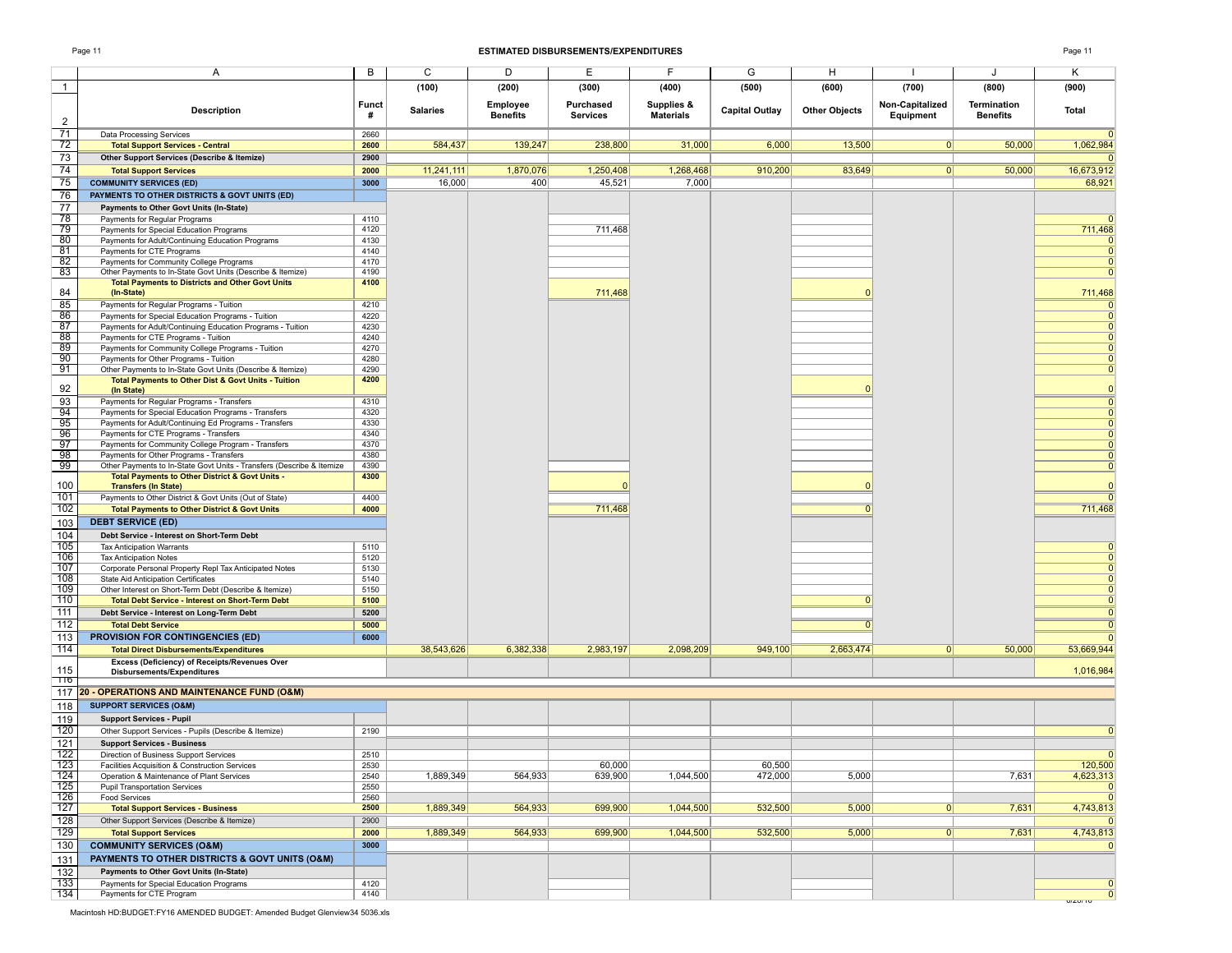### Page 12 **ESTIMATED DISBURSEMENTS/EXPENDITURES** Page 12

|                        | Α                                                                                    | B            | C               | D                           | E                            | F                              | G                     | H                    |                              | J                                     | Κ                            |
|------------------------|--------------------------------------------------------------------------------------|--------------|-----------------|-----------------------------|------------------------------|--------------------------------|-----------------------|----------------------|------------------------------|---------------------------------------|------------------------------|
| $\mathbf{1}$           |                                                                                      |              | (100)           | (200)                       | (300)                        | (400)                          | (500)                 | (600)                | (700)                        | (800)                                 | (900)                        |
| $\overline{2}$         | <b>Description</b>                                                                   | Funct<br>#   | <b>Salaries</b> | Employee<br><b>Benefits</b> | Purchased<br><b>Services</b> | Supplies &<br><b>Materials</b> | <b>Capital Outlay</b> | <b>Other Objects</b> | Non-Capitalized<br>Equipment | <b>Termination</b><br><b>Benefits</b> | <b>Total</b>                 |
| 135                    | Other Payments to In-State Govt Units (Describe & Itemize)                           | 4190         |                 |                             |                              |                                |                       |                      |                              |                                       | $\mathbf{0}$                 |
| 136                    | <b>Total Payments to Other Govt Units (In-State)</b>                                 | 4100         |                 |                             | $\Omega$                     |                                |                       | $\Omega$             |                              |                                       | $\mathbf{0}$                 |
| 137                    | Payments to Other Govt Units (Out of State) <sup>14</sup>                            | 4400         |                 |                             |                              |                                |                       |                      |                              |                                       | $\mathbf{0}$                 |
| 138                    | <b>Total Payments to Other District and Govt Unit</b>                                | 4000         |                 |                             |                              |                                |                       |                      |                              |                                       | $\overline{0}$               |
| 139                    | <b>DEBT SERVICE (O&amp;M)</b>                                                        |              |                 |                             |                              |                                |                       |                      |                              |                                       |                              |
| 140                    | Debt Service - Interest on Short-Term Debt                                           |              |                 |                             |                              |                                |                       |                      |                              |                                       |                              |
| 141                    | <b>Tax Anticipation Warrants</b>                                                     | 5110         |                 |                             |                              |                                |                       |                      |                              |                                       | $\mathbf{0}$                 |
| 142                    | <b>Tax Anticipation Notes</b>                                                        | 5120         |                 |                             |                              |                                |                       |                      |                              |                                       | $\mathbf{0}$                 |
| 143                    | Corporate Personal Prop Repl Tax Anticipated Notes                                   | 5130         |                 |                             |                              |                                |                       |                      |                              |                                       | $\mathbf{0}$                 |
| 144                    | <b>State Aid Anticipation Certificates</b>                                           | 5140         |                 |                             |                              |                                |                       |                      |                              |                                       | $\Omega$                     |
| 145                    | Other Interest on Short-Term Debt (Describe & Itemize)                               | 5150         |                 |                             |                              |                                |                       |                      |                              |                                       | $\mathbf{0}$                 |
| 146                    | <b>Total Debt Service - Interest on Short-Term Debt</b>                              | 5100         |                 |                             |                              |                                |                       | $\Omega$             |                              |                                       | $\mathbf{0}$                 |
| 147                    | Debt Service - Interest on Long-Term Debt                                            | 5200         |                 |                             |                              |                                |                       |                      |                              |                                       | $\mathbf 0$                  |
| 148                    | <b>Total Debt Service</b>                                                            | 5000         |                 |                             |                              |                                |                       |                      |                              |                                       | $\overline{0}$               |
| 149                    | <b>PROVISION FOR CONTINGENCIES (O&amp;M)</b>                                         | 6000         |                 |                             |                              |                                |                       |                      |                              |                                       | $\Omega$                     |
| 150                    | <b>Total Direct Disbursements/Expenditures</b>                                       |              | 1,889,349       | 564,933                     | 699,900                      | 1,044,500                      | 532,500               | 5,000                | 0                            | 7,631                                 | 4,743,813                    |
| 151<br>אסד-            | Excess (Deficiency) of Receipts/Revenues Over<br>Disbursements/Expenditures          |              |                 |                             |                              |                                |                       |                      |                              |                                       | 3,682                        |
|                        | 153 30 - DEBT SERVICE FUND (DS)                                                      |              |                 |                             |                              |                                |                       |                      |                              |                                       |                              |
| 154                    | PAYMENTS TO OTHER DISTRICTS & GOVT UNITS (DS)                                        | 4000         |                 |                             |                              |                                |                       | 0                    |                              |                                       | $\mathbf{0}$                 |
| 155                    | <b>DEBT SERVICE (DS)</b>                                                             |              |                 |                             |                              |                                |                       |                      |                              |                                       |                              |
| 156                    | Debt Service - Interest on Short-Term Debt                                           |              |                 |                             |                              |                                |                       |                      |                              |                                       |                              |
| 157<br>158             | <b>Tax Anticipation Warrants</b>                                                     | 5110         |                 |                             |                              |                                |                       |                      |                              |                                       | $\mathbf{0}$                 |
| 159                    | <b>Tax Anticipation Notes</b><br>Corporate Personal Prop Repl Tax Anticipation Notes | 5120<br>5130 |                 |                             |                              |                                |                       |                      |                              |                                       | $\mathbf{0}$<br>$\mathbf{0}$ |
| 160                    | State Aid Anticipation Certificates                                                  | 5140         |                 |                             |                              |                                |                       | 679,150              |                              |                                       | 679,150                      |
| 161                    | Other Interest on Short-Term Debt (Describe & Itemize)                               | 5150         |                 |                             |                              |                                |                       |                      |                              |                                       | $\Omega$                     |
| 162                    | <b>Total Debt Service - Interest On Short-Term Debt</b>                              | 5100         |                 |                             |                              |                                |                       | 679,150              |                              |                                       | 679,150                      |
| 163                    | Debt Service - Interest on Long-Term Debt                                            | 5200         |                 |                             |                              |                                |                       | 6,795,340            |                              |                                       | 6,795,340                    |
|                        | Debt Service - Payments of Principal on Long-Term Debt <sup>15</sup>                 | 5300         |                 |                             |                              |                                |                       |                      |                              |                                       |                              |
| 164                    | (Lease/Purchase Principal Retired)<br>Debt Service Other (Describe & Itemize)        | 5400         |                 |                             |                              |                                |                       |                      |                              |                                       | $\Omega$                     |
| 165<br>166             | <b>Total Debt Service</b>                                                            | 5000         |                 |                             | 0                            |                                |                       | 9,000<br>7,483,490   |                              |                                       | 9,000<br>7,483,490           |
| 167                    | PROVISION FOR CONTINGENCIES (DS)                                                     | 6000         |                 |                             |                              |                                |                       |                      |                              |                                       | $\Omega$                     |
| 168                    | <b>Total Direct Disbursements/Expenditures</b>                                       |              |                 |                             | 0                            |                                |                       | 7,483,490            |                              |                                       | 7,483,490                    |
|                        | Excess (Deficiency) of Receipts/Revenues Over                                        |              |                 |                             |                              |                                |                       |                      |                              |                                       |                              |
| 169                    | Disbursements/Expenditures                                                           |              |                 |                             |                              |                                |                       |                      |                              |                                       | 190,151                      |
| ᠇᠇ᢦ<br>171             | 40 - TRANSPORTATION FUND (TR)                                                        |              |                 |                             |                              |                                |                       |                      |                              |                                       |                              |
| 172                    | <b>SUPPORT SERVICES (TR)</b>                                                         |              |                 |                             |                              |                                |                       |                      |                              |                                       |                              |
| 173                    | <b>Support Services - Pupils</b>                                                     |              |                 |                             |                              |                                |                       |                      |                              |                                       |                              |
| 174                    | Other Support Services - Pupils (Describe & Itemize)                                 | 2190         |                 |                             |                              |                                |                       |                      |                              |                                       | $\mathbf{0}$                 |
| 175                    | <b>Support Services - Business</b>                                                   |              |                 |                             |                              |                                |                       |                      |                              |                                       |                              |
| 176                    | <b>Pupil Transportation Services</b>                                                 | 2550         | 71,226          | 10,122                      | 3,302,263                    | 12,500                         | 5,000                 |                      |                              | 891                                   | 3,402,002                    |
| 177                    | Other Support Services (Describe & Itemize)                                          | 2900         |                 |                             |                              |                                |                       |                      |                              |                                       | <sup>0</sup>                 |
| 178                    | <b>Total Support Services</b>                                                        | 2000         | 71,226          | 10,122                      | 3,302,263                    | 12,500                         | 5,000                 | $\overline{0 }$      | $\overline{0}$               | 891                                   | 3,402,002                    |
| 179                    | <b>COMMUNITY SERVICES (TR)</b>                                                       | 3000         |                 |                             |                              |                                |                       |                      |                              |                                       | $\mathbf 0$                  |
| 180                    | PAYMENTS TO OTHER DISTRICTS & GOVT UNITS (TR)                                        |              |                 |                             |                              |                                |                       |                      |                              |                                       |                              |
| 181                    | Payments to Other Govt Units (In-State)                                              |              |                 |                             |                              |                                |                       |                      |                              |                                       |                              |
| 182                    | Payments for Regular Program                                                         | 4110         |                 |                             |                              |                                |                       |                      |                              |                                       | $\Omega$                     |
| 183                    | Payments for Special Education Programs                                              | 4120         |                 |                             |                              |                                |                       |                      |                              |                                       | $\mathbf{0}$                 |
| 184<br>185             | Payments for Adult/Continuing Education Programs<br>Payments for CTE Programs        | 4130<br>4140 |                 |                             |                              |                                |                       |                      |                              |                                       | $\mathbf{0}$<br>$\mathbf{0}$ |
| 186                    | Payments for Community College Programs                                              | 4170         |                 |                             |                              |                                |                       |                      |                              |                                       | <sup>0</sup>                 |
| 187                    | Other Payments to In-State Govt Units (Describe & Itemize)                           | 4190         |                 |                             |                              |                                |                       |                      |                              |                                       | $\mathbf{0}$                 |
| 188                    | <b>Total Payments to Other Govt Units (In-State)</b>                                 | 4100         |                 |                             | $\Omega$                     |                                |                       | $\Omega$             |                              |                                       | $\mathbf{0}$                 |
|                        | Payments to Other Govt Units (Out-of-State)                                          |              |                 |                             |                              |                                |                       |                      |                              |                                       |                              |
| 189                    | (Describe & Itemize)                                                                 | 4400         |                 |                             |                              |                                |                       |                      |                              |                                       | $\Omega$                     |
| 190                    | <b>Total Payments to Other Districts &amp; Govt Units</b>                            | 4000         |                 |                             |                              |                                |                       |                      |                              |                                       | $\overline{0}$               |
| 191                    | <b>DEBT SERVICE (TR)</b>                                                             |              |                 |                             |                              |                                |                       |                      |                              |                                       |                              |
| 192                    | Debt Service - Interest on Short-Term Debt                                           |              |                 |                             |                              |                                |                       |                      |                              |                                       |                              |
| $\frac{1}{193}$<br>194 | <b>Tax Anticipation Warrants</b>                                                     | 5110         |                 |                             |                              |                                |                       |                      |                              |                                       | $\Omega$                     |
| 195                    | <b>Tax Anticipation Notes</b><br>Corporate Personal Prop Repl Tax Anticipation Notes | 5120<br>5130 |                 |                             |                              |                                |                       |                      |                              |                                       | $\mathbf{0}$<br>$\mathbf{0}$ |
| 196                    | State Aid Anticipation Certificates                                                  | 5140         |                 |                             |                              |                                |                       |                      |                              |                                       | $\mathbf 0$                  |
|                        |                                                                                      |              |                 |                             |                              |                                |                       |                      |                              |                                       | 6/20/16                      |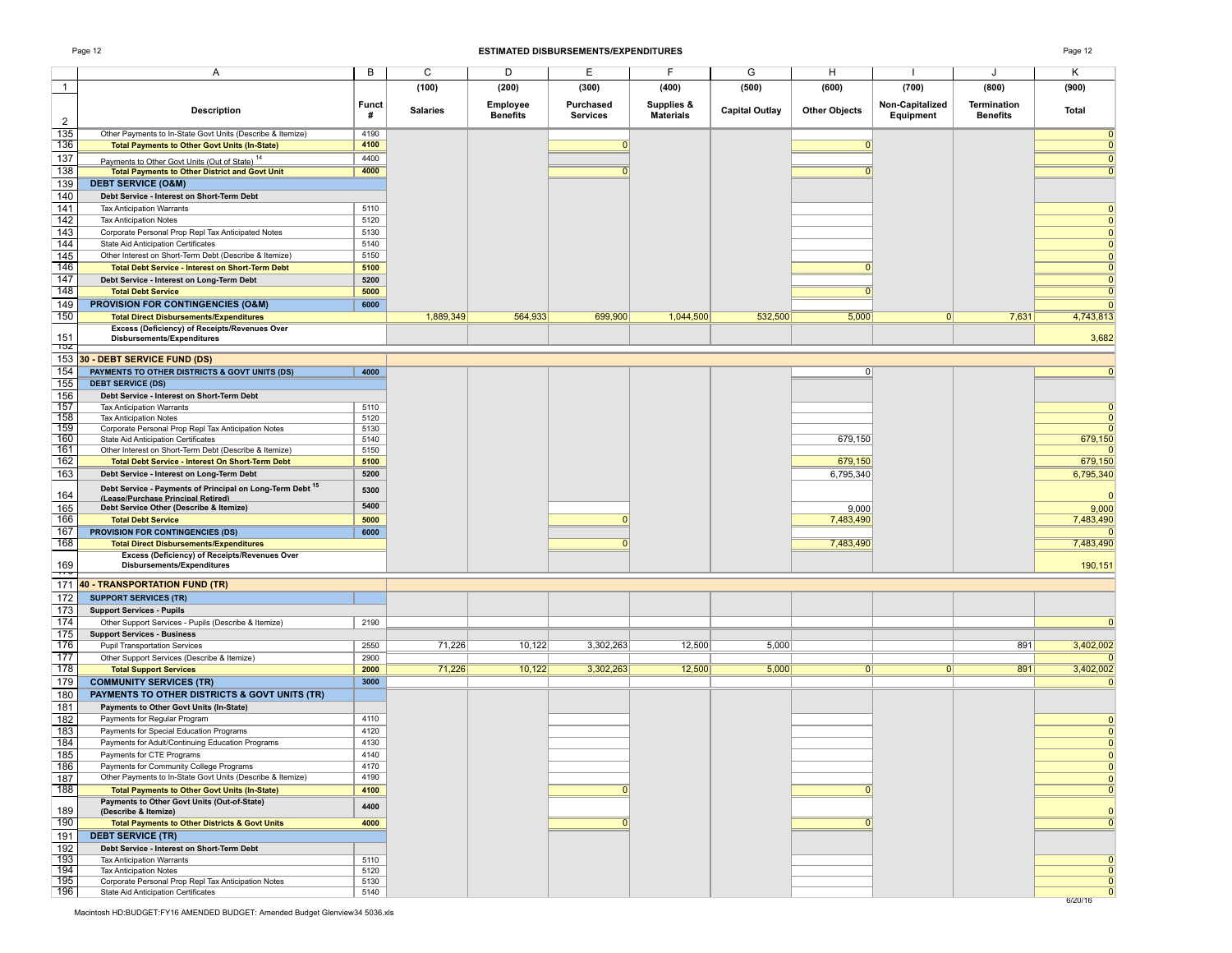### Page 13 **ESTIMATED DISBURSEMENTS/EXPENDITURES** Page 13

|                          | A                                                                                                         | B            | C               | D               | Е               | F                | G                     | н                    |                 | J               | Κ                            |
|--------------------------|-----------------------------------------------------------------------------------------------------------|--------------|-----------------|-----------------|-----------------|------------------|-----------------------|----------------------|-----------------|-----------------|------------------------------|
| $\overline{1}$           |                                                                                                           |              | (100)           | (200)           | (300)           | (400)            | (500)                 | (600)                | (700)           | (800)           | (900)                        |
|                          |                                                                                                           | Funct        |                 | Employee        | Purchased       | Supplies &       |                       |                      | Non-Capitalized | Termination     |                              |
| $\overline{2}$           | <b>Description</b>                                                                                        | #            | <b>Salaries</b> | <b>Benefits</b> | <b>Services</b> | <b>Materials</b> | <b>Capital Outlay</b> | <b>Other Objects</b> | Equipment       | <b>Benefits</b> | <b>Total</b>                 |
| 197                      | Other Interest on Short-Term Debt (Describe and Itemize)                                                  | 5150         |                 |                 |                 |                  |                       |                      |                 |                 | $\mathbf{0}$                 |
| 198                      | <b>Total Debt Service - Interest On Short-Term Debt</b>                                                   | 5100         |                 |                 |                 |                  |                       | 0                    |                 |                 | $\mathbf 0$                  |
| 199                      | Debt Service - Interest on Long-Term Debt                                                                 | 5200         |                 |                 |                 |                  |                       |                      |                 |                 | 0                            |
|                          | Debt Service - Payments of Principal on Long-Term Debt <sup>15</sup>                                      | 5300         |                 |                 |                 |                  |                       |                      |                 |                 |                              |
| 200<br>201               | (Lease/Purchase Principal Retired)                                                                        | 5400         |                 |                 |                 |                  |                       |                      |                 |                 | $\mathbf{0}$                 |
| 202                      | Debt Service - Other (Describe and Itemize)<br><b>Total Debt Service</b>                                  | 5000         |                 |                 |                 |                  |                       |                      |                 |                 | $\mathbf{0}$<br>$\mathbf 0$  |
| 203                      | <b>PROVISION FOR CONTINGENCIES (TR)</b>                                                                   | 6000         |                 |                 |                 |                  |                       |                      |                 |                 | $\mathbf{0}$                 |
| 204                      | <b>Total Direct Disbursements/Expenditures</b>                                                            |              | 71,226          | 10,122          | 3,302,263       | 12,500           | 5,000                 | 0                    | 0               | 891             | 3,402,002                    |
|                          | Excess (Deficiency) of Receipts/Revenues Over<br>Disbursements/Expenditures                               |              |                 |                 |                 |                  |                       |                      |                 |                 |                              |
| 205<br>ZUQ               |                                                                                                           |              |                 |                 |                 |                  |                       |                      |                 |                 | 108,719                      |
|                          | 207 50 - MUNICIPAL RETIREMENT/SOC SEC FUND (MR/SS)                                                        |              |                 |                 |                 |                  |                       |                      |                 |                 |                              |
| 208                      | <b>INSTRUCTION (MR/SS)</b>                                                                                |              |                 |                 |                 |                  |                       |                      |                 |                 |                              |
| 209                      | Regular Program                                                                                           | 1100         |                 | 1,853,558       |                 |                  |                       |                      |                 |                 | 1,853,558                    |
| 210<br>211               | Pre-K Programs<br>Special Education Programs (Functions 1200-1220)                                        | 1125<br>1200 |                 |                 |                 |                  |                       |                      |                 |                 | $\mathbf 0$<br>$\mathbf{0}$  |
| 212                      | Special Education Programs Pre-K                                                                          | 1225         |                 |                 |                 |                  |                       |                      |                 |                 | $\mathbf{0}$                 |
| 213                      | Remedial and Supplemental Programs K-12                                                                   | 1250         |                 |                 |                 |                  |                       |                      |                 |                 | $\mathbf{0}$                 |
| 214                      | Remedial and Supplemental Programs Pre-K                                                                  | 1275         |                 |                 |                 |                  |                       |                      |                 |                 | $\Omega$<br>$\Omega$         |
| $\frac{215}{216}$        | Adult/Continuing Education Programs<br>CTE Programs                                                       | 1300<br>1400 |                 |                 |                 |                  |                       |                      |                 |                 | $\mathbf{0}$                 |
| 217                      | Interscholastic Programs                                                                                  | 1500         |                 |                 |                 |                  |                       |                      |                 |                 | $\Omega$                     |
| 218                      | Summer School Programs                                                                                    | 1600         |                 |                 |                 |                  |                       |                      |                 |                 | $\mathbf{0}$                 |
| 219<br>220               | <b>Gifted Programs</b><br><b>Driver's Education Programs</b>                                              | 1650<br>1700 |                 |                 |                 |                  |                       |                      |                 |                 | $\mathbf{0}$<br>$\mathbf{0}$ |
| 221                      | <b>Bilingual Programs</b>                                                                                 | 1800         |                 |                 |                 |                  |                       |                      |                 |                 | $\mathbf{0}$                 |
| 222                      | Truant Alternative & Optional Programs                                                                    | 1900         |                 |                 |                 |                  |                       |                      |                 |                 | $\Omega$                     |
| 223                      | <b>Total Instruction</b>                                                                                  | 1000         |                 | 1,853,558       |                 |                  |                       |                      |                 |                 | 1,853,558                    |
| 224                      | <b>SUPPORT SERVICES (MR/SS)</b>                                                                           |              |                 |                 |                 |                  |                       |                      |                 |                 |                              |
| 225<br>226               | <b>Support Services - Pupil</b><br>Attendance & Social Work Services                                      | 2110         |                 |                 |                 |                  |                       |                      |                 |                 | $\Omega$                     |
| 227                      | <b>Guidance Services</b>                                                                                  | 2120         |                 |                 |                 |                  |                       |                      |                 |                 | $\mathbf{0}$                 |
| 228                      | <b>Health Services</b>                                                                                    | 2130         |                 |                 |                 |                  |                       |                      |                 |                 | $\mathbf{0}$                 |
| $\frac{229}{230}$        | <b>Psychological Services</b>                                                                             | 2140         |                 |                 |                 |                  |                       |                      |                 |                 | $\mathbf 0$                  |
| 231                      | Speech Pathology & Audiology Services<br>Other Support Services - Pupils (Describe & Itemize)             | 2150<br>2190 |                 |                 |                 |                  |                       |                      |                 |                 | $\mathbf{0}$<br>$\mathbf 0$  |
| 232                      | <b>Total Support Services - Pupil</b>                                                                     | 2100         |                 | $\Omega$        |                 |                  |                       |                      |                 |                 | $\mathbf{0}$                 |
| 233                      | <b>Support Services - Instructional Staff</b>                                                             |              |                 |                 |                 |                  |                       |                      |                 |                 |                              |
| 234                      | Improvement of Instruction Services                                                                       | 2210         |                 |                 |                 |                  |                       |                      |                 |                 | $\mathbf{0}$                 |
| 235<br>236               | <b>Educational Media Services</b><br>Assessment & Testing                                                 | 2220<br>2230 |                 |                 |                 |                  |                       |                      |                 |                 | $\mathbf{0}$<br>$\mathbf{0}$ |
| 237                      | <b>Total Support Services - Instructional Staff</b>                                                       | 2200         |                 | 0               |                 |                  |                       |                      |                 |                 | $\mathbf{0}$                 |
| 238                      | <b>Support Services - General Administration</b>                                                          |              |                 |                 |                 |                  |                       |                      |                 |                 |                              |
| 239                      | Board of Education Services                                                                               | 2310         |                 |                 |                 |                  |                       |                      |                 |                 | $\mathbf{0}$                 |
| 240<br>241               | <b>Executive Administration Services</b><br>Special Area Administrative Services                          | 2320<br>2330 |                 |                 |                 |                  |                       |                      |                 |                 | $\mathbf{0}$<br>$\mathbf{0}$ |
| 242                      | Claims Paid from Self Insurance Fund                                                                      | 2361         |                 |                 |                 |                  |                       |                      |                 |                 | $\mathbf 0$                  |
|                          | Workers' Compensation or Workers' Occupation Disease Acts Payments                                        | 2362         |                 |                 |                 |                  |                       |                      |                 |                 |                              |
| 243<br>244               | Unemployment Insurance Payments                                                                           | 2363         |                 |                 |                 |                  |                       |                      |                 |                 | $\mathbf{0}$<br>$\mathbf 0$  |
| 245                      | Insurance Payments (regular or self-insurance)                                                            | 2364         |                 |                 |                 |                  |                       |                      |                 |                 | $\mathbf{0}$                 |
| 246                      | Risk Management and Claims Services Payments                                                              | 2365         |                 |                 |                 |                  |                       |                      |                 |                 | $\mathbf 0$                  |
| 247                      | Judgment and Settlements<br>Educational, Inspectional, Supervisory Services Related to Loss               | 2366<br>2367 |                 |                 |                 |                  |                       |                      |                 |                 | $\mathbf{0}$                 |
| 248                      | Prevention or Reduction                                                                                   |              |                 |                 |                 |                  |                       |                      |                 |                 | $\mathbf{0}$                 |
| 249                      | Reciprocal Insurance Payments                                                                             | 2368         |                 |                 |                 |                  |                       |                      |                 |                 |                              |
| $\frac{250}{250}$<br>251 | Legal Service                                                                                             | 2369<br>2300 |                 | $\Omega$        |                 |                  |                       |                      |                 |                 | $\mathbf{0}$<br>$\mathbf{0}$ |
| 252                      | <b>Total Support Services - General Administration</b><br><b>Support Services - School Administration</b> |              |                 |                 |                 |                  |                       |                      |                 |                 |                              |
| 253                      | Office of the Principal Services                                                                          | 2410         |                 |                 |                 |                  |                       |                      |                 |                 | $\mathbf{0}$                 |
|                          | Other Support Services - School Administration                                                            | 2490         |                 |                 |                 |                  |                       |                      |                 |                 |                              |
| 254                      | (Describe & Itemize)                                                                                      |              |                 |                 |                 |                  |                       |                      |                 |                 | $\mathbf{0}$                 |
| 255                      | <b>Total Support Services - School Administration</b>                                                     | 2400         |                 | $\Omega$        |                 |                  |                       |                      |                 |                 | $\mathbf{0}$                 |
| 256                      | <b>Support Services - Business</b><br>Direction of Business Support Services                              | 2510         |                 |                 |                 |                  |                       |                      |                 |                 | $\mathbf{0}$                 |
| $\frac{257}{258}$        | <b>Fiscal Services</b>                                                                                    | 2520         |                 |                 |                 |                  |                       |                      |                 |                 | $\mathbf{0}$                 |
| $\frac{259}{260}$        | Facilities Acquisition & Construction Services                                                            | 2530         |                 |                 |                 |                  |                       |                      |                 |                 | $\mathbf 0$                  |
|                          | Operation & Maintenance of Plant Service                                                                  | 2540         |                 |                 |                 |                  |                       |                      |                 |                 | $\mathbf{0}$<br>6/20/16      |
|                          |                                                                                                           |              |                 |                 |                 |                  |                       |                      |                 |                 |                              |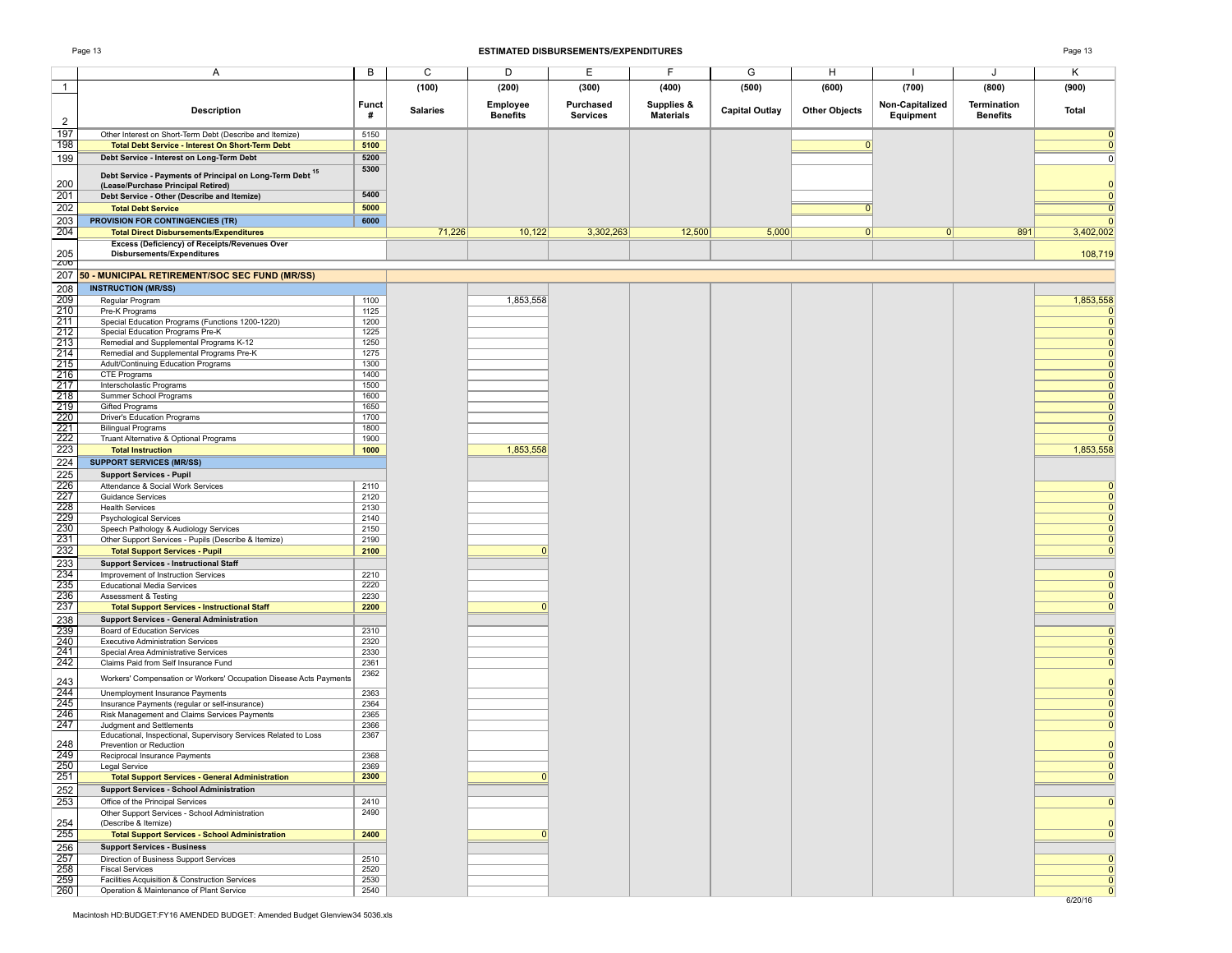### Page 14 **ESTIMATED DISBURSEMENTS/EXPENDITURES** Page 14

| הבי |
|-----|
|-----|

|                   | Α                                                                                          | B            | C               | D               | Е                 | F                | G                     | Н                    |                 | J               | Κ                                |
|-------------------|--------------------------------------------------------------------------------------------|--------------|-----------------|-----------------|-------------------|------------------|-----------------------|----------------------|-----------------|-----------------|----------------------------------|
| $\overline{1}$    |                                                                                            |              | (100)           | (200)           | (300)             | (400)            | (500)                 | (600)                | (700)           | (800)           | (900)                            |
|                   |                                                                                            | <b>Funct</b> |                 | <b>Employee</b> | Purchased         | Supplies &       |                       |                      | Non-Capitalized | Termination     |                                  |
| $\overline{2}$    | <b>Description</b>                                                                         | #            | <b>Salaries</b> | <b>Benefits</b> | <b>Services</b>   | <b>Materials</b> | <b>Capital Outlay</b> | <b>Other Objects</b> | Equipment       | <b>Benefits</b> | <b>Total</b>                     |
| 261               | <b>Pupil Transportation Services</b>                                                       | 2550         |                 |                 |                   |                  |                       |                      |                 |                 | $\mathbf 0$                      |
| 262               | <b>Food Services</b>                                                                       | 2560         |                 |                 |                   |                  |                       |                      |                 |                 | $\mathbf 0$                      |
| 263<br>264        | <b>Internal Services</b><br><b>Total Support Services - Business</b>                       | 2570<br>2500 |                 |                 |                   |                  |                       |                      |                 |                 | $\Omega$<br>$\Omega$             |
| 265               | <b>Support Services - Central</b>                                                          |              |                 |                 |                   |                  |                       |                      |                 |                 |                                  |
| 266               | Direction of Central Support Services                                                      | 2610         |                 |                 |                   |                  |                       |                      |                 |                 | $\Omega$                         |
| $\frac{1}{267}$   | Planning, Research, Development & Evaluation Services                                      | 2620         |                 |                 |                   |                  |                       |                      |                 |                 | $\Omega$                         |
| 268               | <b>Information Services</b>                                                                | 2630         |                 |                 |                   |                  |                       |                      |                 |                 | $\Omega$                         |
| 269<br>270        | <b>Staff Services</b><br><b>Data Processing Services</b>                                   | 2640<br>2660 |                 |                 |                   |                  |                       |                      |                 |                 | $\Omega$                         |
| 271               | <b>Total Support Services - Central</b>                                                    | 2600         |                 | $\Omega$        |                   |                  |                       |                      |                 |                 | $\Omega$                         |
| 272               | Other Support Services (Describe & Itemize)                                                | 2900         |                 |                 |                   |                  |                       |                      |                 |                 | $\mathbf 0$                      |
| 273               | <b>Total Support Services</b>                                                              | 2000         |                 |                 |                   |                  |                       |                      |                 |                 | $\Omega$                         |
| 274               | <b>COMMUNITY SERVICES (MR/SS)</b>                                                          | 3000         |                 |                 |                   |                  |                       |                      |                 |                 | $\mathbf 0$                      |
| 275               | PAYMENTS TO OTHER DISTRICTS & GOVT UNITS (MR/SS)                                           |              |                 |                 |                   |                  |                       |                      |                 |                 |                                  |
| 276               | Payments for Special Education Programs                                                    | 4120         |                 |                 |                   |                  |                       |                      |                 |                 | 0                                |
| 277<br>278        | Payments for CTE Programs                                                                  | 4140<br>4000 |                 | $\Omega$        |                   |                  |                       |                      |                 |                 | $\Omega$<br>$\mathbf 0$          |
| 279               | <b>Total Payments to Other Districts &amp; Govt Units</b><br><b>DEBT SERVICE (MR/SS)</b>   |              |                 |                 |                   |                  |                       |                      |                 |                 |                                  |
| 280               | Debt Service - Interest on Short-Term Debt                                                 |              |                 |                 |                   |                  |                       |                      |                 |                 |                                  |
| 281               | <b>Tax Anticipation Warrants</b>                                                           | 5110         |                 |                 |                   |                  |                       |                      |                 |                 | 0                                |
| $\frac{1}{282}$   | <b>Tax Anticipation Notes</b>                                                              | 5120         |                 |                 |                   |                  |                       |                      |                 |                 | $\Omega$                         |
| 283               | Corporate Personal Prop Repl Tax Anticipation Notes                                        | 5130         |                 |                 |                   |                  |                       |                      |                 |                 | $\Omega$                         |
| 284<br>285        | <b>State Aid Anticipation Certificates</b><br>Other (Describe & Itemize)                   | 5140<br>5150 |                 |                 |                   |                  |                       |                      |                 |                 | $\Omega$<br>$\mathbf 0$          |
| 286               | <b>Total Debt Service</b>                                                                  | 5000         |                 |                 |                   |                  |                       | 0                    |                 |                 | $\overline{0}$                   |
| 287               | <b>PROVISION FOR CONTINGENCIES (MR/SS)</b>                                                 | 6000         |                 |                 |                   |                  |                       |                      |                 |                 | $\mathbf 0$                      |
| 288               | <b>Total Direct Disbursements/Expenditures</b>                                             |              |                 | 1,853,558       |                   |                  |                       |                      |                 |                 | 1,853,558                        |
|                   | <b>Excess (Deficiency) of Receipts/Revenues Over</b>                                       |              |                 |                 |                   |                  |                       |                      |                 |                 |                                  |
| 289               | Disbursements/Expenditures                                                                 |              |                 |                 |                   |                  |                       |                      |                 |                 | 258,685                          |
|                   |                                                                                            |              |                 |                 |                   |                  |                       |                      |                 |                 |                                  |
| <b>290</b><br>291 | 60 - CAPITAL PROJECTS (CP)                                                                 |              |                 |                 |                   |                  |                       |                      |                 |                 |                                  |
| 292               | <b>SUPPORT SERVICES (CP)</b>                                                               |              |                 |                 |                   |                  |                       |                      |                 |                 |                                  |
| 293               | <b>Support Services - Business</b>                                                         |              |                 |                 |                   |                  |                       |                      |                 |                 |                                  |
| 294               | Facilities Acquisition & Construction Services                                             | 2530         |                 |                 | 90,000            |                  | 958,000               |                      |                 |                 | 1,048,000                        |
| 295               | Other Support Services (Describe & Itemize)                                                | 2900         |                 |                 |                   |                  |                       |                      |                 |                 |                                  |
| 296               | <b>Total Support Services</b>                                                              | 2000         | $\overline{0}$  | 0               | 90,000            | 0                | 958,000               | $\Omega$             |                 |                 | 1,048,000                        |
| 297               | PAYMENTS TO OTHER DISTRICTS & GOVT UNITS (CP)                                              |              |                 |                 |                   |                  |                       |                      |                 |                 |                                  |
| 298               | Payments to Other Govt Units (In-State)                                                    |              |                 |                 |                   |                  |                       |                      |                 |                 |                                  |
| 299<br>300        | Payments to Other Govt Units (In-State)                                                    | 4100<br>4120 |                 |                 |                   |                  |                       |                      |                 |                 | 0<br>$\Omega$                    |
| 301               | Payment for Special Education Programs<br>Payment for CTE Programs                         | 4140         |                 |                 |                   |                  |                       |                      |                 |                 | $\mathbf 0$                      |
|                   | Other Payments to In-State Governmental Units                                              | 4190         |                 |                 |                   |                  |                       |                      |                 |                 |                                  |
| 302               | (Describe & Itemize)                                                                       |              |                 |                 |                   |                  |                       |                      |                 |                 | $\overline{0}$                   |
| 303               | <b>Total Payments to Other Districts &amp; Govt Units</b>                                  | 4000         |                 |                 | $\Omega$          |                  |                       | $\Omega$             |                 |                 | $\overline{0}$                   |
| 304<br>305        | PROVISION FOR CONTINGENCIES (CP)<br><b>Total Direct Disbursements/Expenditures</b>         | 6000         | 0               | 0               | 90,000            | 0                | 958,000               | $\Omega$             | $\mathbf{0}$    |                 | $\mathbf 0$<br>1,048,000         |
|                   | Excess (Deficiency) of Receipts/Revenues Over                                              |              |                 |                 |                   |                  |                       |                      |                 |                 |                                  |
| 306               | <b>Disbursements/Expenditures</b>                                                          |              |                 |                 |                   |                  |                       |                      |                 |                 | $-1,047,500$                     |
| -307              |                                                                                            |              |                 |                 |                   |                  |                       |                      |                 |                 |                                  |
| ರಾ                | 308 70 WORKING CASH FUND (WC)                                                              |              |                 |                 |                   |                  |                       |                      |                 |                 |                                  |
| 310               | 80 - TORT FUND (TF)                                                                        |              |                 |                 |                   |                  |                       |                      |                 |                 |                                  |
| 311               | SUPPORT SERVICES - GENERAL ADMINISTRATION                                                  |              |                 |                 |                   |                  |                       |                      |                 |                 |                                  |
| 312               | Claims Paid from Self Insurance Fund                                                       | 2361         |                 |                 |                   |                  |                       |                      |                 |                 |                                  |
|                   | Workers' Compensation or Workers' Occupational Disease Act                                 | 2362         |                 |                 |                   |                  |                       |                      |                 |                 |                                  |
| 313<br>314        | Payments<br>Unemployment Insurance Payments                                                | 2363         |                 |                 | 337,556<br>35,000 |                  |                       |                      |                 |                 | 337,556<br>35,000                |
| 315               | Insurance Payments (regular or self-insurance)                                             | 2364         |                 |                 |                   |                  |                       |                      |                 |                 | $\overline{0}$                   |
| 316               | Risk Management and Claims Services Payments                                               | 2365         |                 |                 | 120,000           |                  |                       |                      |                 |                 | 120,000                          |
| 317               | Judgment and Settlements                                                                   | 2366         |                 |                 |                   |                  |                       |                      |                 |                 | $\mathbf{0}$                     |
| 318               | Educational, Inspectional, Supervisory Services Related to Loss<br>Prevention or Reduction | 2367         |                 |                 |                   |                  |                       |                      |                 |                 | $\Omega$                         |
| 319               | Reciprocal Insurance Payments                                                              | 2368         |                 |                 |                   |                  |                       |                      |                 |                 | $\overline{0}$                   |
| $\frac{1}{320}$   | Legal Service                                                                              | 2369         |                 |                 |                   |                  |                       |                      |                 |                 | $\overline{0}$                   |
| $\frac{321}{322}$ | Property Insurance (Building & Grounds)<br>Vehicle Insurance (Transportation)              | 2371<br>2372 |                 |                 |                   |                  |                       |                      |                 |                 | $\overline{0}$<br>$\overline{0}$ |

Macintosh HD:BUDGET:FY16 AMENDED BUDGET: Amended Budget Glenview34 5036.xls 6/20/16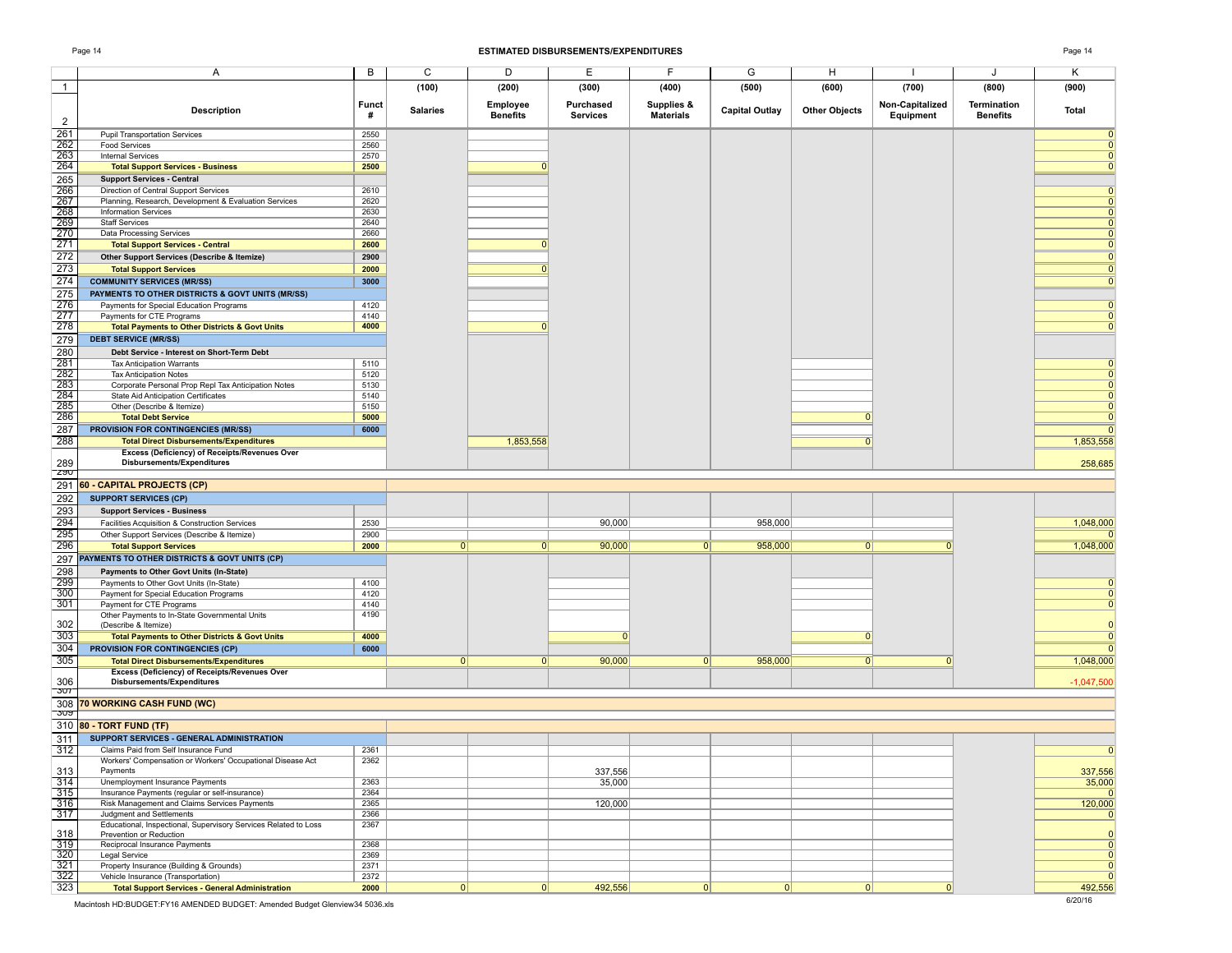### Page 15 **ESTIMATED DISBURSEMENTS/EXPENDITURES** Page 15

|                | A                                                                                                          | B          | C               | D                           | E                            | F                              | G                     | н                    |                              |                                | K            |
|----------------|------------------------------------------------------------------------------------------------------------|------------|-----------------|-----------------------------|------------------------------|--------------------------------|-----------------------|----------------------|------------------------------|--------------------------------|--------------|
| $\overline{1}$ |                                                                                                            |            | (100)           | (200)                       | (300)                        | (400)                          | (500)                 | (600)                | (700)                        | (800)                          | (900)        |
| 2              | <b>Description</b>                                                                                         | Funct<br># | <b>Salaries</b> | Employee<br><b>Benefits</b> | Purchased<br><b>Services</b> | Supplies &<br><b>Materials</b> | <b>Capital Outlay</b> | <b>Other Objects</b> | Non-Capitalized<br>Equipment | Termination<br><b>Benefits</b> | <b>Total</b> |
| 324            | <b>DEBT SERVICE (TF)</b>                                                                                   |            |                 |                             |                              |                                |                       |                      |                              |                                |              |
| 325            | Debt Service - Interest on Short-Term Debt                                                                 |            |                 |                             |                              |                                |                       |                      |                              |                                |              |
| 326            | <b>Tax Anticipation Warrants</b>                                                                           | 5110       |                 |                             |                              |                                |                       |                      |                              |                                |              |
| 327            | Corporate Personal Property Replacement Tax Anticipation Notes                                             | 5130       |                 |                             |                              |                                |                       |                      |                              |                                |              |
| 328            | Other Interest or Short-Term Debt (Describe & Itemize)                                                     | 5150       |                 |                             |                              |                                |                       |                      |                              |                                |              |
| 329            | <b>Total Debt Service</b>                                                                                  | 5000       |                 |                             |                              |                                |                       |                      |                              |                                | $\Omega$     |
| 330            | <b>PROVISION FOR CONTINGENCIES (TF)</b>                                                                    | 6000       |                 |                             |                              |                                |                       |                      |                              |                                | $\Omega$     |
| 331            | <b>Total Direct Disbursements/Expenditures</b>                                                             |            | 0               | 0                           | 492,556                      | 0                              | $\Omega$              | $\Omega$             |                              |                                | 492,556      |
| 332            | Excess (Deficiency) of Receipts/Revenues Over<br><b>Disbursements/Expenditures</b>                         |            |                 |                             |                              |                                |                       |                      |                              |                                | 82,975       |
| -333           |                                                                                                            |            |                 |                             |                              |                                |                       |                      |                              |                                |              |
| 334            | 90 - FIRE PREVENTION & SAFETY FUND (FP&S)                                                                  |            |                 |                             |                              |                                |                       |                      |                              |                                |              |
| 335            | <b>SUPPORT SERVICES (FP&amp;S)</b>                                                                         |            |                 |                             |                              |                                |                       |                      |                              |                                |              |
| 336            | <b>Support Services - Business</b>                                                                         |            |                 |                             |                              |                                |                       |                      |                              |                                |              |
| 337            | Facilities Acquisition & Construction Services                                                             | 2530       |                 |                             | 680,623                      |                                | 8,800                 |                      |                              |                                | 689,423      |
| 338            | Operation & Maintenance of Plant Service                                                                   | 2540       |                 |                             |                              |                                |                       |                      |                              |                                |              |
| 339            | <b>Total Support Services - Business</b>                                                                   | 2500       | $\Omega$        | $\Omega$                    | 680,623                      | 0                              | 8,800                 | $\Omega$             |                              |                                | 689,423      |
| 340            | Other Support Services (Describe & Itemize)                                                                | 2900       |                 |                             |                              |                                |                       |                      |                              |                                |              |
| 341            | <b>Total Support Services</b>                                                                              | 2000       | 0               | 0                           | 680,623                      | $\overline{0}$                 | 8,800                 | $\Omega$             |                              |                                | 689,423      |
|                | 342 PAYMENTS TO OTHER DISTRICTS & GOVT UNITS (FP&S)                                                        |            |                 |                             |                              |                                |                       |                      |                              |                                |              |
| 343            | Other Payments to In-State Govt Units (Describe & Itemize)                                                 | 4190       |                 |                             |                              |                                |                       |                      |                              |                                | $\Omega$     |
| 344            | <b>Total Payments to Other Districts &amp; Govt Units (FPS)</b>                                            | 4000       |                 |                             |                              |                                |                       |                      |                              |                                |              |
| 345            | <b>DEBT SERVICE (FP&amp;S)</b>                                                                             |            |                 |                             |                              |                                |                       |                      |                              |                                |              |
| 346            | Debt Service - Interest on Short-Term Debt                                                                 |            |                 |                             |                              |                                |                       |                      |                              |                                |              |
| 347            | <b>Tax Anticipation Warrants</b>                                                                           | 5110       |                 |                             |                              |                                |                       |                      |                              |                                |              |
| 348            | Other Interest on Short-Term Debt (Describe & Itemize)                                                     | 5150       |                 |                             |                              |                                |                       |                      |                              |                                |              |
| 349            | <b>Total Debt Service - Interest on Short-Term Debt</b>                                                    | 5100       |                 |                             |                              |                                |                       |                      |                              |                                |              |
| 350            | Debt Service - Interest on Long-Term Debt                                                                  | 5200       |                 |                             |                              |                                |                       |                      |                              |                                |              |
| 351            | Debt Service - Payments of Principal on Long-Term Debt <sup>15</sup><br>(Lease/Purchase Principal Retired) | 5300       |                 |                             |                              |                                |                       |                      |                              |                                |              |
| 352            | <b>Total Debt Service</b>                                                                                  | 5000       |                 |                             |                              |                                |                       |                      |                              |                                |              |
| 353            | <b>PROVISIONS FOR CONTINGENCIES (FP&amp;S)</b>                                                             | 6000       |                 |                             |                              |                                |                       |                      |                              |                                |              |
| 354            | <b>Total Direct Disbursements/Expenditures</b>                                                             |            | 0               | 0                           | 680,623                      | 0                              | 8,800                 | 0                    |                              |                                | 689,423      |
| 355            | <b>Excess (Deficiency) of Receipts/Revenues Over</b><br>Disbursements/Expenditures                         |            |                 |                             |                              |                                |                       |                      |                              |                                | $-686.328$   |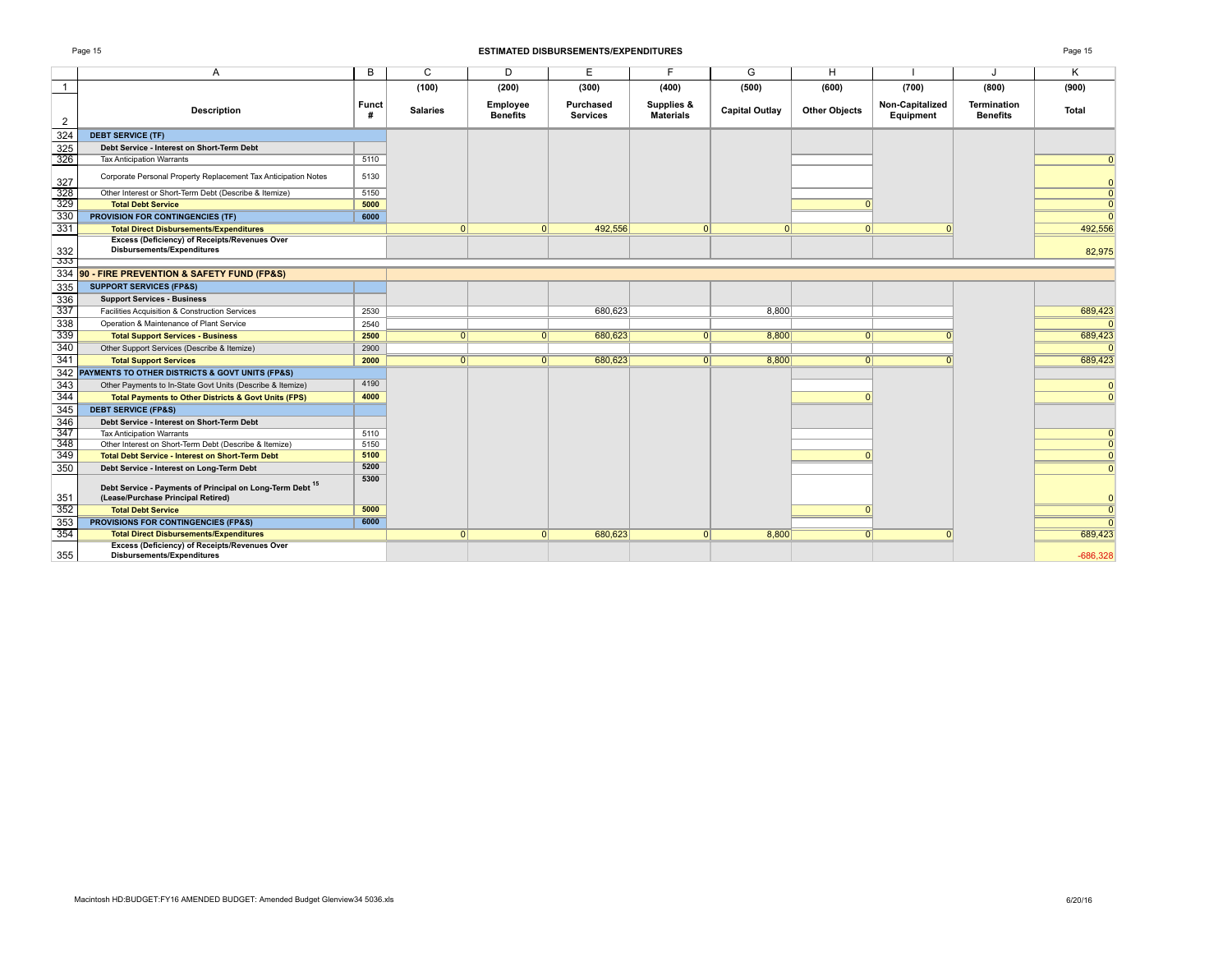# **This page is provided for detailed itemizations as requested within the body of the Report.**

1.

2.

3. 4.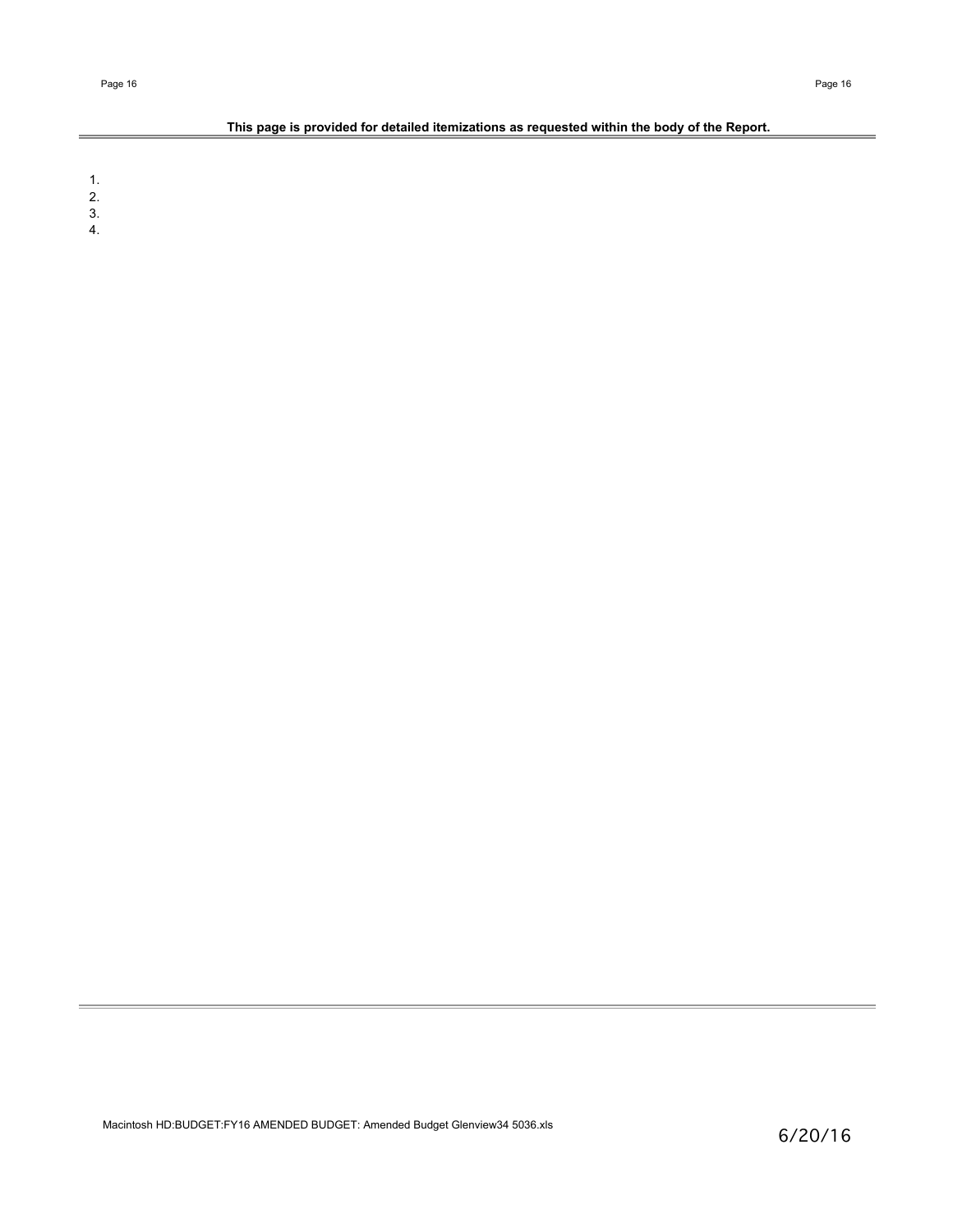|                            | A                                                                                                                                                                                                                                                                                                                                   | B                  | C                                             | D                     | Е                                                       | F            |  |  |  |  |
|----------------------------|-------------------------------------------------------------------------------------------------------------------------------------------------------------------------------------------------------------------------------------------------------------------------------------------------------------------------------------|--------------------|-----------------------------------------------|-----------------------|---------------------------------------------------------|--------------|--|--|--|--|
|                            |                                                                                                                                                                                                                                                                                                                                     |                    |                                               |                       |                                                         |              |  |  |  |  |
| $\overline{2}$             | <b>Glenview CCSD 34</b><br>5016034004                                                                                                                                                                                                                                                                                               |                    |                                               |                       |                                                         |              |  |  |  |  |
| 3                          | DEFICIT BUDGET SUMMARY INFORMATION - Operating Funds Only                                                                                                                                                                                                                                                                           |                    |                                               |                       |                                                         |              |  |  |  |  |
| 4                          |                                                                                                                                                                                                                                                                                                                                     | <b>EDUCATIONAL</b> | <b>OPERATIONS &amp;</b><br><b>MAINTENANCE</b> | <b>TRANSPORTATION</b> | <b>WORKING CASH</b>                                     | <b>TOTAL</b> |  |  |  |  |
| 5                          | <b>Direct Revenues</b>                                                                                                                                                                                                                                                                                                              | 54,686,928         | 4,747,495                                     | 3,510,721             | 24,817                                                  | 62,969,961   |  |  |  |  |
| 6                          | <b>Direct Expenditures</b>                                                                                                                                                                                                                                                                                                          | 53,669,944         | 4,743,813                                     | 3,402,002             |                                                         | 61,815,759   |  |  |  |  |
| $\overline{7}$             | <b>Difference</b>                                                                                                                                                                                                                                                                                                                   | 1,016,984          | 3,682                                         | 108,719               | 24,817                                                  | 1,154,202    |  |  |  |  |
| 8                          | Estimated Fund Balance - June 30, 2016                                                                                                                                                                                                                                                                                              | 39,721,387         | 2,500,035                                     | 1,848,621             | 1,846,221                                               | 45,916,264   |  |  |  |  |
| 9<br>10<br>$\overline{11}$ |                                                                                                                                                                                                                                                                                                                                     |                    |                                               |                       | Balanced budget, no deficit reduction plan is required. |              |  |  |  |  |
|                            | A deficit reduction plan is required if the local board of education adopts (or amends) the 2015-16 school district budget in which the "operating funds" listed<br>above result in direct revenues (line 9) being less than direct expenditures (line 19) by an amount equal to or greater than one-third (1/3) of the ending fund |                    |                                               |                       |                                                         |              |  |  |  |  |
| 12                         | balance (line 81).                                                                                                                                                                                                                                                                                                                  |                    |                                               |                       |                                                         |              |  |  |  |  |
| 13                         | Note: The balance is determined using only the four funds listed above. That is, if the estimated ending fund balance is less than three times the deficit<br>spending, the district must adopt and file with ISBE a deficit reduction plan to balance the shortfall within three years.                                            |                    |                                               |                       |                                                         |              |  |  |  |  |
| 14                         | The School Code, Section 17-1 (105 ILCS 5/17-1) - If the 2014-2015 Annual Financial Report (AFR) reflects a deficit as defined above (page 36), then the<br>school district shall adopt and submit a deficit reduction plan (found here on page 20-24) to ISBE within 30 days after acceptance of the AFR.                          |                    |                                               |                       |                                                         |              |  |  |  |  |
| 15                         | The deficit reduction plan, if required, is developed using ISBE guidelines and format.                                                                                                                                                                                                                                             |                    |                                               |                       |                                                         |              |  |  |  |  |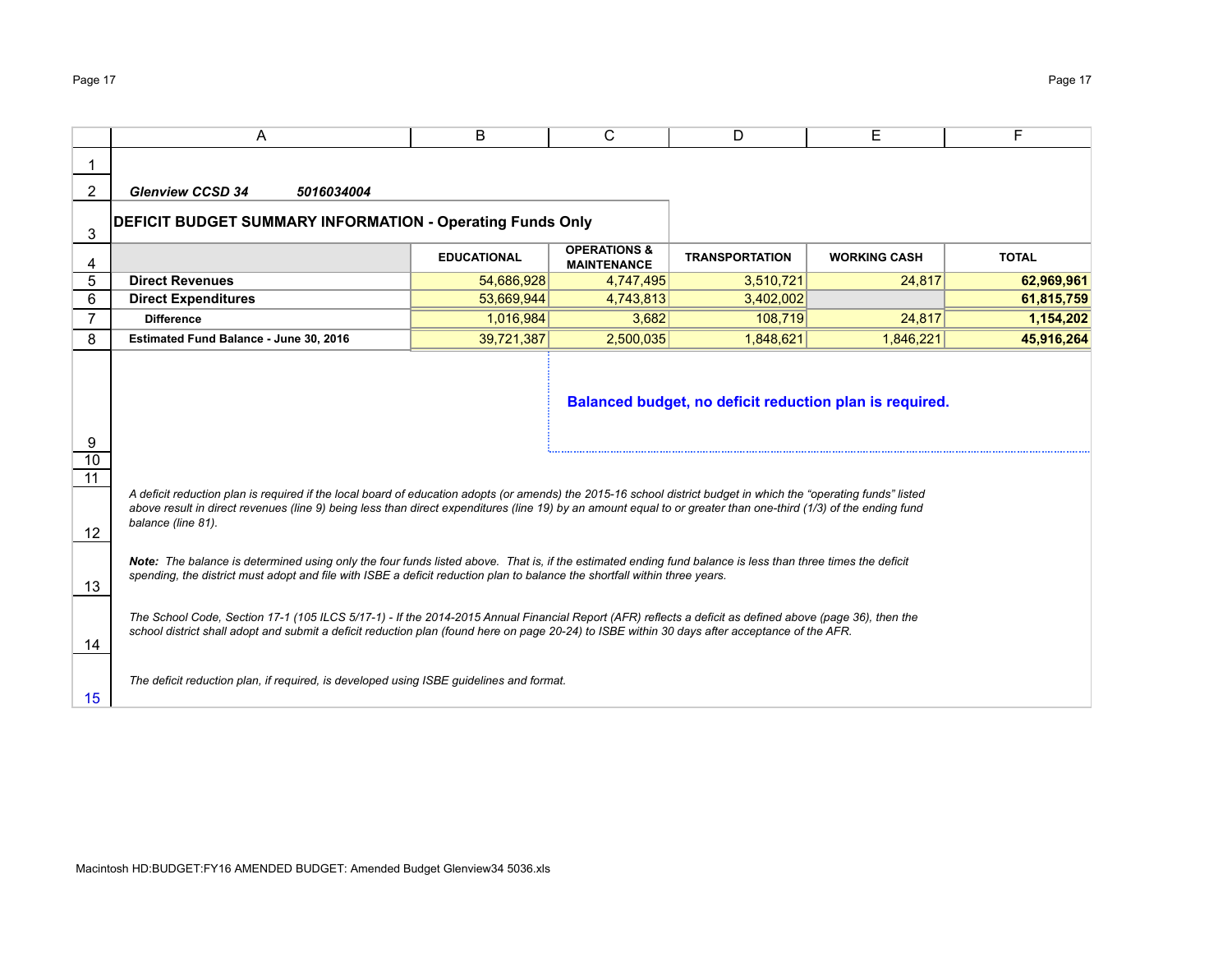0

# **ESTIMATED LIMITATION OF ADMINISTRATIVE COSTS**

*(For Local Use Only)*

*This is an estimated Limitation of Administrative Costs Worksheet only and will not be accepted for Official Submission of the Limitation of Administrative Costs Worksheet.* 

*The worksheet is intended for use during the budgeting process to estimate the district's percent increase of FY2016 budgeted expenditures over FY2015 actual expenditures. Budget information is copied to this page. Insert the prior year estimated actual expenditures to compute the estimated percentage increase (decrease).*

*The official Limitation of Administrative Costs Worksheet is attached to the end of the Annual An official Limitation of Administrative Costs Worksheet can Financial Report (ISBE Form 50-35) and may be submitted in conjunction with that report. also be found on the ISBE website at:*

Limitation of Administrative Costs

| $\,$ ESTIMATED LIMITATION OF ADMINISTRATIVE COSTS WORKSHEET $\,$ | School District Name: | <b>Glenview CCSD 34</b> |
|------------------------------------------------------------------|-----------------------|-------------------------|
|                                                                  | <b>RCDT Number:</b>   | 05-016-0340-04          |
| (Section 17-1.5 of the School Code)                              |                       |                         |

|                                                                                                                  |            |                            | <b>Estimated Actual Expenditures,</b><br><b>Fiscal Year 2015</b> |         | <b>Budgeted Expenditures,</b><br><b>Fiscal Year 2016</b> |                                                       |         |  |
|------------------------------------------------------------------------------------------------------------------|------------|----------------------------|------------------------------------------------------------------|---------|----------------------------------------------------------|-------------------------------------------------------|---------|--|
| <b>Description</b>                                                                                               | Funct. No. | (10)<br><b>Educational</b> | (20)<br>Operations &<br><b>Maintenance</b>                       | Total   | (10)<br><b>Educational</b>                               | (20)<br><b>Operations &amp;</b><br><b>Maintenance</b> | Total   |  |
| . Executive Administration Services                                                                              | 2320       | 378,151                    |                                                                  | 378,151 | 401,857                                                  |                                                       | 401,857 |  |
| 2. Special Area Administration Services                                                                          | 2330       | 5,742                      |                                                                  | 5,742   | 10,275                                                   |                                                       | 10,275  |  |
| 3. Other Support Services - School Administration                                                                | 2490       |                            |                                                                  |         |                                                          |                                                       |         |  |
| 4. Direction of Business Support Services                                                                        | 2510       | 299,443                    |                                                                  | 299,443 | 292,284                                                  |                                                       | 292,284 |  |
| 5. Internal Services                                                                                             | 2570       | 63,916                     |                                                                  | 63,916  | 80,000                                                   |                                                       | 80,000  |  |
| 6. Direction of Central Support Services                                                                         | 2610       |                            |                                                                  |         |                                                          |                                                       |         |  |
| <sup>7</sup> . Deduct - Early Retirement or other pension obligations required by<br>state law and include above |            |                            |                                                                  |         |                                                          |                                                       |         |  |
| <b>Totals</b><br>8.                                                                                              |            | 747.252                    | $\overline{0}$                                                   | 747.252 | 784,416                                                  | $\Omega$                                              | 784,416 |  |
| 9. Estimated Percent Increase (Decrease) for FY2016 (Budgeted)<br>over FY2015 (Actual)                           |            |                            |                                                                  |         |                                                          |                                                       | 5%      |  |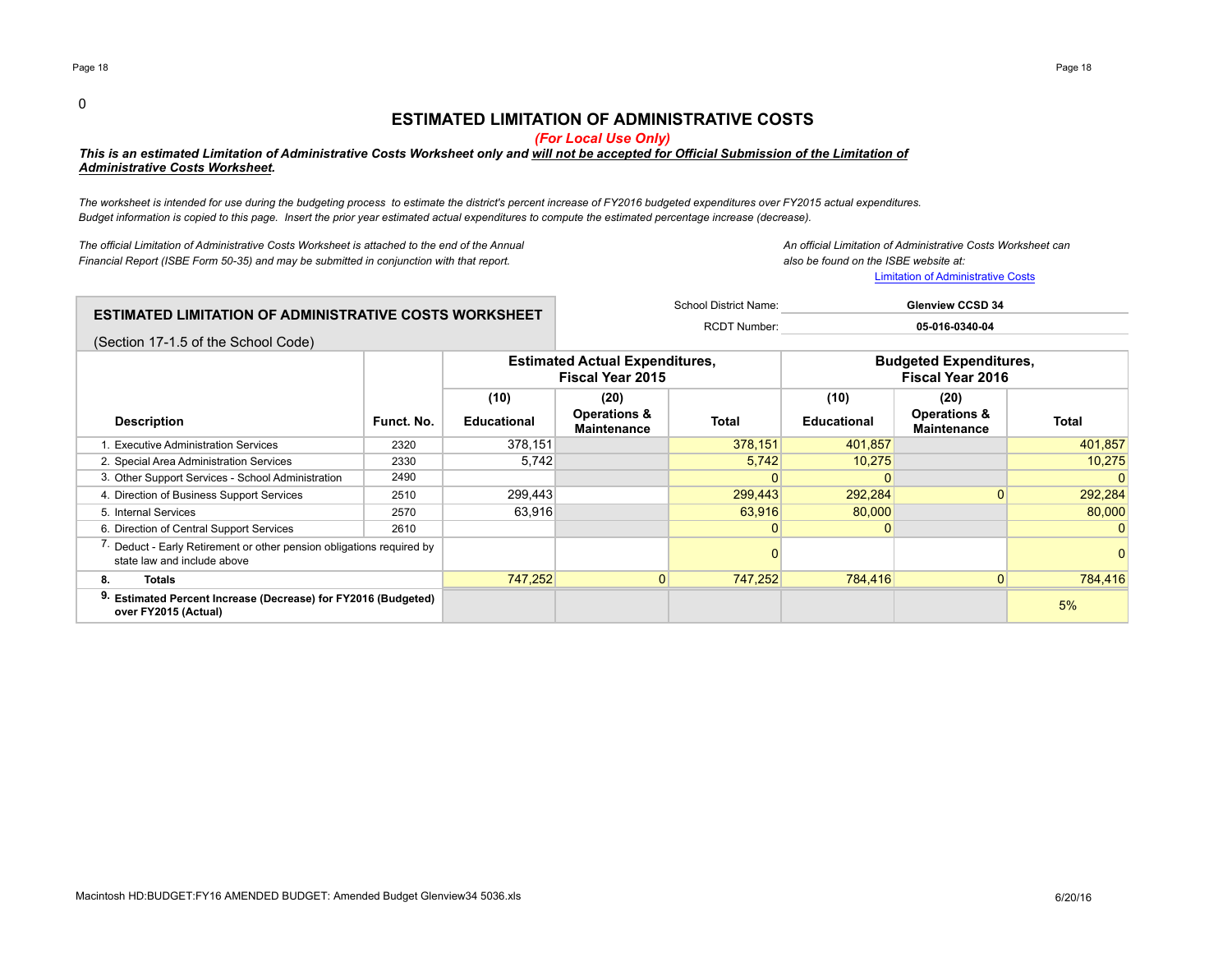# **REPORTING OF PUBLIC VENDOR CONTRACTS OF \$1,000 OR MORE**

### *Glenview CCSD 34 5016034004*

In accordance with the School Code, Section 10-20.21, all school districts are required to file a report listing 'vendor contracts' as an attachment to their budget. In this context, the term "vendor contracts" refers to " contracts and agreements that pertain to goods and services that were intended to generate additional revenue and other remunerations for the school district in excess of \$1,000, including without limitation vending machine contracts, sports and other attire, class rings, and photographic services. The report is to list information regarding such contracts for the fiscal year immediately preceding the fiscal year of the budget. All *such contracts executed on or after July 1, 2007 must be approved by the school board.*

### *See: School Code, Section 10-20.21 - Contracts*

## *(Sheet is unprotected and can be re-formatted as needed, but must be used for submission)*

| Name of Vendor | <b>Product or Service</b><br>Provided | <b>Net Revenue</b> | Non-Monetary<br>Remuneration | <b>Purpose of Proceeds</b> | <b>Distribution Method and Recipient of</b><br><b>Non-Monetary Remunerations<br/>Distributed</b> |
|----------------|---------------------------------------|--------------------|------------------------------|----------------------------|--------------------------------------------------------------------------------------------------|
|                |                                       |                    |                              |                            |                                                                                                  |
|                |                                       |                    |                              |                            |                                                                                                  |
|                |                                       |                    |                              |                            |                                                                                                  |
|                |                                       |                    |                              |                            |                                                                                                  |
|                |                                       |                    |                              |                            |                                                                                                  |
|                |                                       |                    |                              |                            |                                                                                                  |
|                |                                       |                    |                              |                            |                                                                                                  |
|                |                                       |                    |                              |                            |                                                                                                  |
|                |                                       |                    |                              |                            |                                                                                                  |
|                |                                       |                    |                              |                            |                                                                                                  |
|                |                                       |                    |                              |                            |                                                                                                  |
|                |                                       |                    |                              |                            |                                                                                                  |
|                |                                       |                    |                              |                            |                                                                                                  |
|                |                                       |                    |                              |                            |                                                                                                  |
|                |                                       |                    |                              |                            |                                                                                                  |
|                |                                       |                    |                              |                            |                                                                                                  |
|                |                                       |                    |                              |                            |                                                                                                  |
|                |                                       |                    |                              |                            |                                                                                                  |
|                |                                       |                    |                              |                            |                                                                                                  |
|                |                                       |                    |                              |                            |                                                                                                  |
|                |                                       |                    |                              |                            |                                                                                                  |
|                |                                       |                    |                              |                            |                                                                                                  |
|                |                                       |                    |                              |                            |                                                                                                  |
|                |                                       |                    |                              |                            |                                                                                                  |
|                |                                       |                    |                              |                            |                                                                                                  |
|                |                                       |                    |                              |                            |                                                                                                  |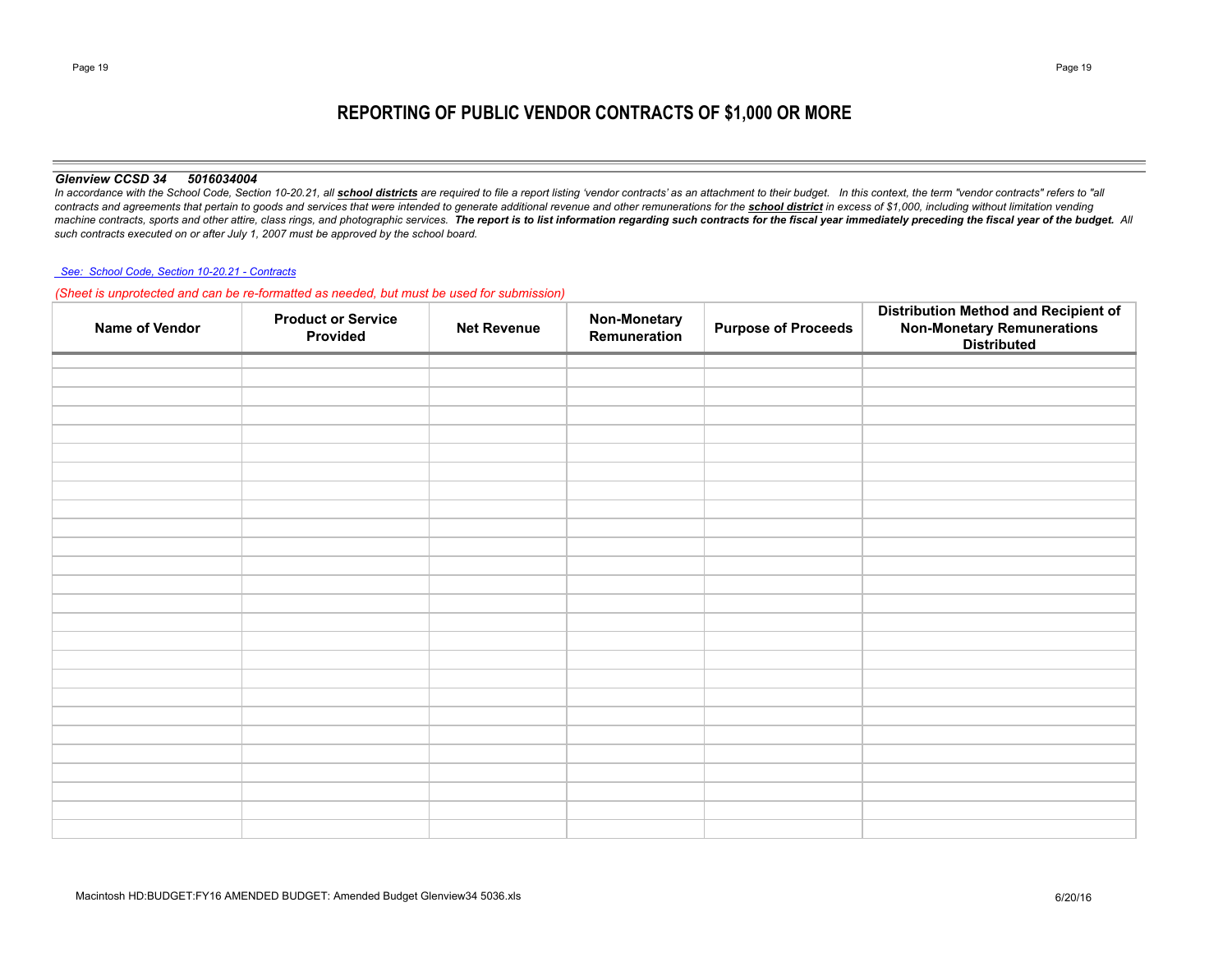# Page 20 **ILLINOIS STATE BOARD OF EDUCATION SCHOOL BUSINESS SERVICES DIVISION**

|                     | A                                                                                     | B                   | C                       | D                                       | Е                                    | F.                       | G            |
|---------------------|---------------------------------------------------------------------------------------|---------------------|-------------------------|-----------------------------------------|--------------------------------------|--------------------------|--------------|
|                     |                                                                                       |                     |                         |                                         | <b>DEFICIT REDUCTION PLAN</b>        |                          |              |
| $\overline{2}$<br>3 | <b>Glenview CCSD 34</b><br>5016034004                                                 |                     |                         |                                         | <b>ESTIMATED BUDGET</b><br>FY2015-16 |                          |              |
| 4                   | <b>District Number</b>                                                                |                     |                         |                                         |                                      |                          |              |
| 5                   |                                                                                       |                     |                         |                                         |                                      |                          |              |
| 6                   |                                                                                       |                     | <b>Educational Fund</b> | Operations &<br><b>Maintenance Fund</b> | <b>Transportation Fund</b>           | <b>Working Cash Fund</b> | <b>Total</b> |
|                     | <b>ESTIMATED BEGINNING FUND BALANCE</b>                                               | (must equal         |                         |                                         |                                      |                          |              |
|                     | prior Ending Fund Balance)                                                            |                     | 38,704,403              | 3,437,353                               | 1,739,902                            | 1,821,404                | 45,703,062   |
| 8                   | <b>RECEIPTS/REVENUES</b>                                                              | Acct<br>No.         |                         |                                         |                                      |                          |              |
| 9                   | <b>LOCAL SOURCES</b>                                                                  | 1000                | 48,412,033              | 4,747,495                               | 2,492,425                            | 24,817                   | 55,676,770   |
| 10                  | <b>FLOW-THROUGH RECEIPTS/REVENUES FROM ONE</b><br><b>DISTRICT TO ANOTHER DISTRICT</b> | 2000                | 0                       | 0                                       | $\mathbf{0}$                         |                          |              |
| 11                  | <b>ISTATE SOURCES</b>                                                                 | 3000                | 3,956,005               | $\Omega$                                | 1,018,296                            | $\Omega$                 | 4,974,301    |
| 12                  | <b>FEDERAL SOURCES</b>                                                                | 4000                | 2,318,890               | $\Omega$                                | n                                    | $\Omega$                 | 2,318,890    |
| 13                  | <b>Total Receipts/Revenues</b>                                                        |                     | 54.686.928              | 4,747,495                               | 3,510,721                            | 24,817                   | 62,969,961   |
| 14                  | <b>DISBURSEMENTS/EXPENDITURES</b>                                                     | <b>Funct</b><br>No. |                         |                                         |                                      |                          |              |
| 15                  | <b>INSTRUCTION</b>                                                                    | 1000                | 36,215,643              |                                         |                                      |                          | 36,215,643   |
| 16                  | <b>SUPPORT SERVICES</b>                                                               | 2000                | 16,673,912              | 4,743,813                               | 3,402,002                            |                          | 24,819,727   |
| 17                  | <b>COMMUNITY SERVICES</b>                                                             | 3000                | 68,921                  | 0                                       |                                      |                          | 68,921       |
| 18                  | <b>PAYMENTS TO OTHER DISTRICTS &amp; GOVT. UNITS</b>                                  | 4000                | 711,468                 | $\mathbf{0}$                            |                                      |                          | 711,468      |
| 19                  | <b>DEBT SERVICES</b>                                                                  | 5000                | 0                       | $\Omega$                                |                                      |                          |              |
| 20                  | <b>PROVISION FOR CONTINGENCIES</b>                                                    | 6000                | $\Omega$                |                                         |                                      |                          |              |
| 21                  | <b>Total Disbursements/Expenditures</b>                                               |                     | 53.669.944              | 4,743,813                               | 3,402,002                            |                          | 61,815,759   |
| 22                  | Excess of Receipts/Revenue Over/(Under) Disbursements/Expenditures                    |                     | 1.016.984               | 3,682                                   | 108,719                              | 24.817                   | 1,154,202    |
| 23                  | <b>OTHER SOURCES/USES OF FUNDS</b>                                                    |                     |                         |                                         |                                      |                          |              |
| 24                  | <b>OTHER SOURCES OF FUNDS (7000)</b>                                                  |                     | $\overline{0}$          | $\mathbf{0}$                            | $\mathbf{0}$                         | 0                        |              |
| 25                  | <b>OTHER USES OF FUNDS (8000)</b>                                                     | $\overline{0}$      | 941,000                 | $\mathbf{0}$                            | $\Omega$                             | 941,000                  |              |
| 26                  | <b>TOTAL OTHER SOURCES/USES OF FUNDS</b>                                              |                     | $\Omega$                | $-941,000$                              | $\Omega$                             | $\overline{0}$           | $-941,000$   |
| 27                  | <b>ESTIMATED ENDING FUND BALANCE</b>                                                  |                     | 39,721,387              | 2,500,035                               | 1,848,621                            | 1.846.221                | 45,916,264   |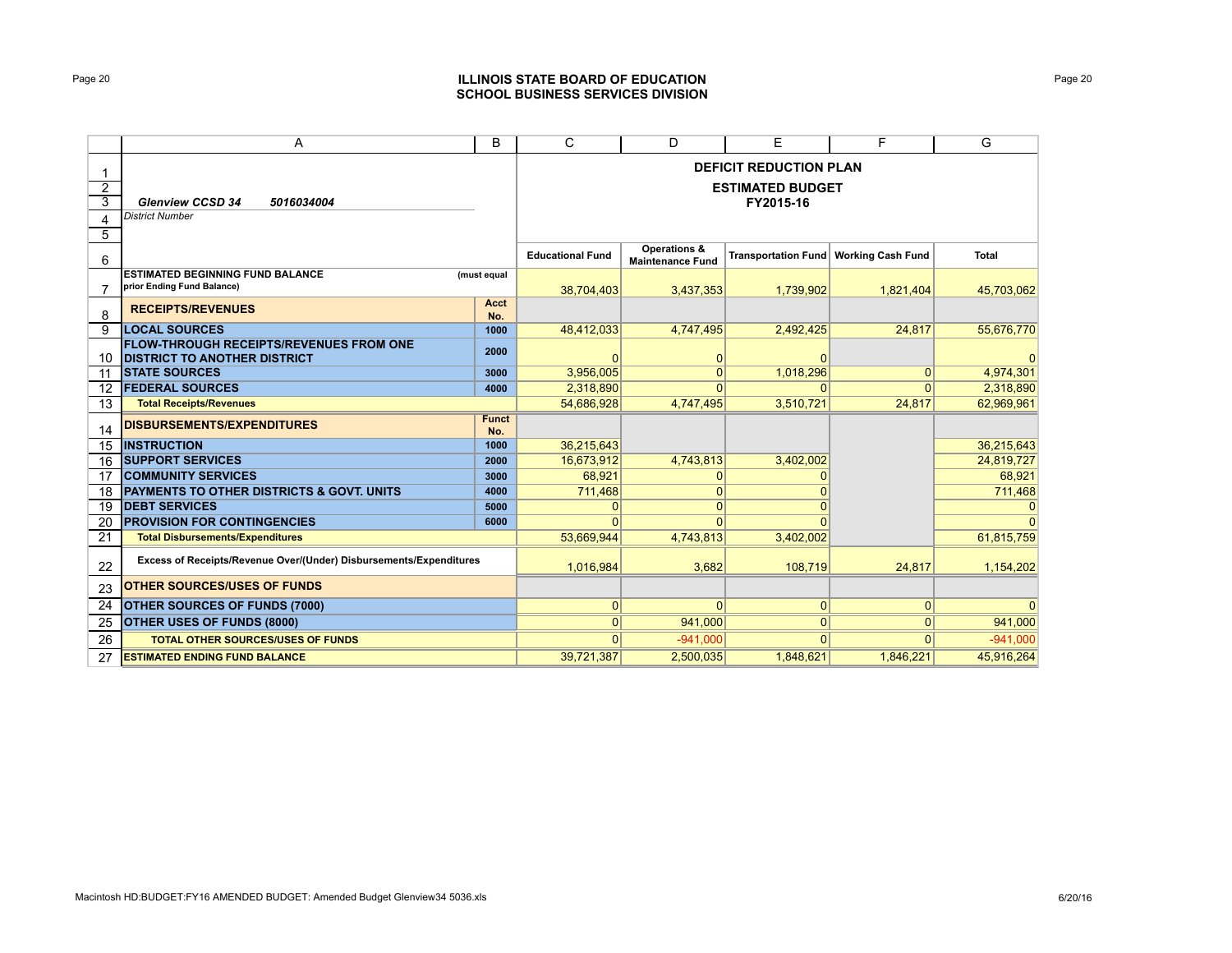# Page 21 **ILLINOIS STATE BOARD OF EDUCATION SCHOOL BUSINESS SERVICES DIVISION**

|                               | Α                                                                                     | B                   | H                       |                                                    | J                                       | K            |                |
|-------------------------------|---------------------------------------------------------------------------------------|---------------------|-------------------------|----------------------------------------------------|-----------------------------------------|--------------|----------------|
| $\overline{2}$<br>3<br>4<br>5 | <b>Glenview CCSD 34</b><br>5016034004<br><b>District Number</b>                       |                     |                         |                                                    | <b>ESTIMATED BUDGET</b><br>FY2016-17    |              |                |
| 6                             |                                                                                       |                     | <b>Educational Fund</b> | <b>Operations &amp;</b><br><b>Maintenance Fund</b> | Transportation Fund   Working Cash Fund |              | <b>Total</b>   |
|                               | <b>ESTIMATED BEGINNING FUND BALANCE</b><br>prior Ending Fund Balance)                 | (must equal         | 39,721,387              | 2,500,035                                          | 1,848,621                               | 1,846,221    | 45,916,264     |
| 8                             | <b>RECEIPTS/REVENUES</b>                                                              | Acct<br>No.         |                         |                                                    |                                         |              |                |
| 9                             | <b>LOCAL SOURCES</b>                                                                  | 1000                |                         |                                                    |                                         |              | $\overline{0}$ |
| 10                            | <b>FLOW-THROUGH RECEIPTS/REVENUES FROM ONE</b><br><b>DISTRICT TO ANOTHER DISTRICT</b> | 2000                |                         |                                                    |                                         |              | $\overline{0}$ |
| 11                            | <b><i>ISTATE SOURCES</i></b>                                                          | 3000                |                         |                                                    |                                         |              | $\overline{0}$ |
| 12                            | <b>FEDERAL SOURCES</b>                                                                | 4000                |                         |                                                    |                                         |              | $\overline{0}$ |
| 13                            | <b>Total Receipts/Revenues</b>                                                        |                     | $\overline{0}$          | $\mathbf{0}$                                       | $\mathbf{0}$                            | $\mathbf{0}$ | $\overline{0}$ |
| 14                            | <b>DISBURSEMENTS/EXPENDITURES</b>                                                     | <b>Funct</b><br>No. |                         |                                                    |                                         |              |                |
| 15                            | <b>INSTRUCTION</b>                                                                    | 1000                |                         |                                                    |                                         |              | $\overline{0}$ |
| 16                            | <b>SUPPORT SERVICES</b>                                                               | 2000                |                         |                                                    |                                         |              | $\overline{0}$ |
| 17                            | <b>COMMUNITY SERVICES</b>                                                             | 3000                |                         |                                                    |                                         |              | $\overline{0}$ |
| 18                            | PAYMENTS TO OTHER DISTRICTS & GOVT. UNITS                                             | 4000                |                         |                                                    |                                         |              | $\overline{0}$ |
| 19                            | <b>DEBT SERVICES</b>                                                                  | 5000                |                         |                                                    |                                         |              | $\overline{0}$ |
| 20                            | <b>PROVISION FOR CONTINGENCIES</b>                                                    | 6000                |                         |                                                    |                                         |              | $\overline{0}$ |
| 21                            | <b>Total Disbursements/Expenditures</b>                                               |                     | $\Omega$                | $\Omega$                                           | $\Omega$                                |              | $\Omega$       |
| 22                            | Excess of Receipts/Revenue Over/(Under) Disbursements/Expenditures                    |                     | $\Omega$                | $\Omega$                                           | $\mathbf{0}$                            | $\Omega$     | $\Omega$       |
| 23                            | <b>OTHER SOURCES/USES OF FUNDS</b>                                                    |                     |                         |                                                    |                                         |              |                |
| 24                            | <b>OTHER SOURCES OF FUNDS (7000)</b>                                                  |                     |                         |                                                    |                                         |              | $\Omega$       |
| 25                            | OTHER USES OF FUNDS (8000)                                                            |                     |                         |                                                    |                                         |              | $\Omega$       |
| 26                            | <b>TOTAL OTHER SOURCES/USES OF FUNDS</b>                                              |                     | $\Omega$                | $\Omega$                                           | $\Omega$                                | $\Omega$     |                |
| 27                            | <b>ESTIMATED ENDING FUND BALANCE</b>                                                  |                     | 39,721,387              | 2,500,035                                          | 1,848,621                               | 1,846,221    | 45,916,264     |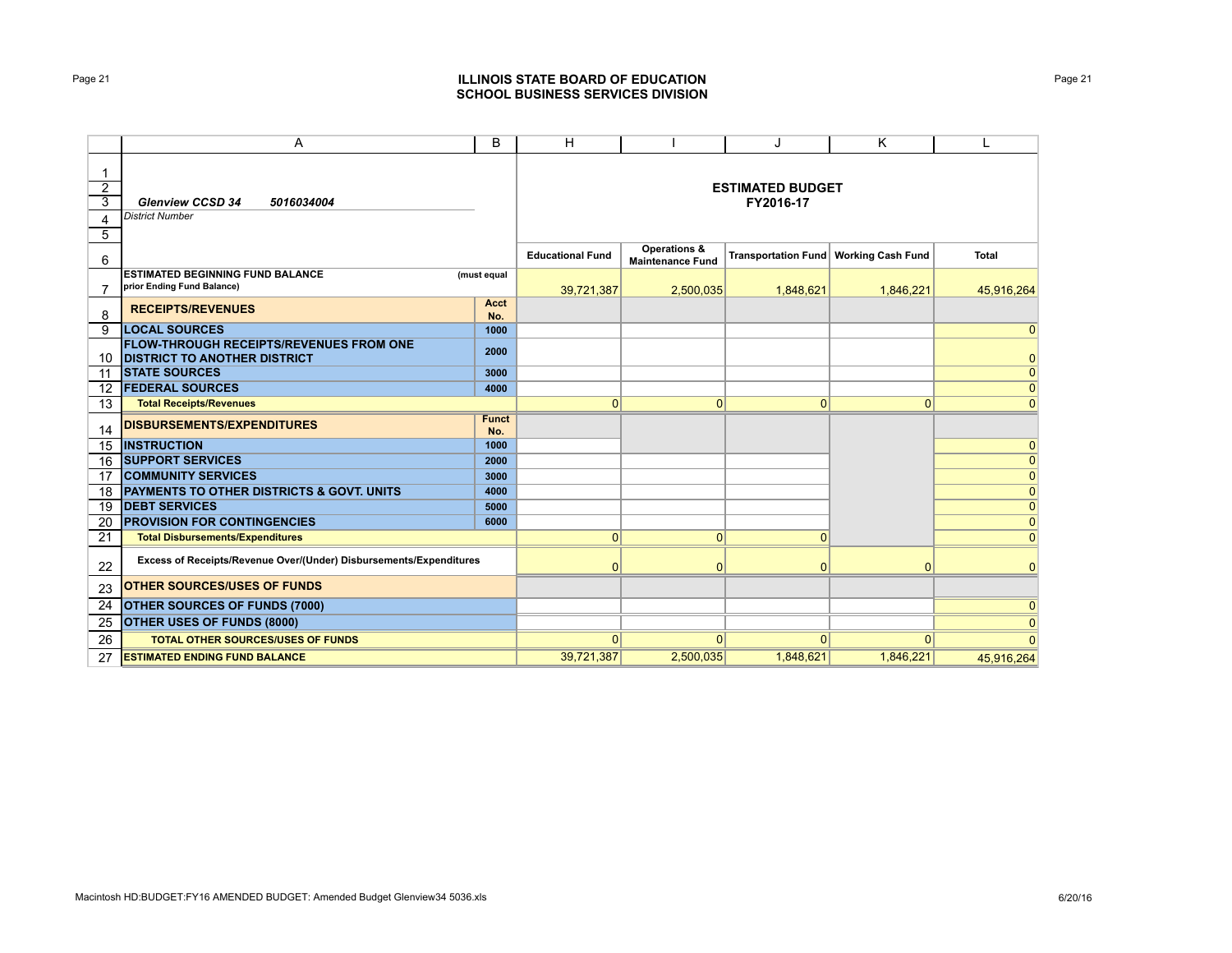# Page 22 **ILLINOIS STATE BOARD OF EDUCATION SCHOOL BUSINESS SERVICES DIVISION**

|                               | A                                                                                     | B                   | M                       | N                                                  | O                                       | P              | Q              |
|-------------------------------|---------------------------------------------------------------------------------------|---------------------|-------------------------|----------------------------------------------------|-----------------------------------------|----------------|----------------|
| $\overline{2}$<br>3<br>4<br>5 | <b>Glenview CCSD 34</b><br>5016034004<br><b>District Number</b>                       |                     |                         |                                                    | <b>ESTIMATED BUDGET</b><br>FY2017-18    |                |                |
| 6                             |                                                                                       |                     | <b>Educational Fund</b> | <b>Operations &amp;</b><br><b>Maintenance Fund</b> | Transportation Fund   Working Cash Fund |                | <b>Total</b>   |
|                               | <b>ESTIMATED BEGINNING FUND BALANCE</b><br>prior Ending Fund Balance)                 | (must equal         | 39,721,387              | 2,500,035                                          | 1,848,621                               | 1,846,221      | 45,916,264     |
| 8                             | <b>RECEIPTS/REVENUES</b>                                                              | <b>Acct</b><br>No.  |                         |                                                    |                                         |                |                |
| 9                             | <b>LOCAL SOURCES</b>                                                                  | 1000                |                         |                                                    |                                         |                | $\overline{0}$ |
| 10                            | <b>FLOW-THROUGH RECEIPTS/REVENUES FROM ONE</b><br><b>DISTRICT TO ANOTHER DISTRICT</b> | 2000                |                         |                                                    |                                         |                | $\overline{0}$ |
| 11                            | <b>STATE SOURCES</b>                                                                  | 3000                |                         |                                                    |                                         |                | $\overline{0}$ |
| 12                            | <b>FEDERAL SOURCES</b>                                                                | 4000                |                         |                                                    |                                         |                | $\overline{0}$ |
| 13                            | <b>Total Receipts/Revenues</b>                                                        |                     | $\overline{0}$          | $\mathbf 0$                                        | $\mathbf{0}$                            | $\mathbf{0}$   | $\overline{0}$ |
| 14                            | <b>DISBURSEMENTS/EXPENDITURES</b>                                                     | <b>Funct</b><br>No. |                         |                                                    |                                         |                |                |
| 15                            | <b>INSTRUCTION</b>                                                                    | 1000                |                         |                                                    |                                         |                | $\overline{0}$ |
| 16                            | <b>SUPPORT SERVICES</b>                                                               | 2000                |                         |                                                    |                                         |                | $\overline{0}$ |
| 17                            | <b>COMMUNITY SERVICES</b>                                                             | 3000                |                         |                                                    |                                         |                | $\overline{0}$ |
| 18                            | PAYMENTS TO OTHER DISTRICTS & GOVT. UNITS                                             | 4000                |                         |                                                    |                                         |                | $\overline{0}$ |
| 19                            | <b>DEBT SERVICES</b>                                                                  | 5000                |                         |                                                    |                                         |                | $\overline{0}$ |
| 20                            | <b>PROVISION FOR CONTINGENCIES</b>                                                    | 6000                |                         |                                                    |                                         |                | $\overline{0}$ |
| 21                            | <b>Total Disbursements/Expenditures</b>                                               |                     | $\Omega$                | $\mathbf{0}$                                       | $\Omega$                                |                | $\Omega$       |
| 22                            | Excess of Receipts/Revenue Over/(Under) Disbursements/Expenditures                    |                     | $\overline{0}$          | $\Omega$                                           | $\mathbf{0}$                            | $\overline{0}$ | $\Omega$       |
| 23                            | <b>OTHER SOURCES/USES OF FUNDS</b>                                                    |                     |                         |                                                    |                                         |                |                |
| 24                            | <b>OTHER SOURCES OF FUNDS (7000)</b>                                                  |                     |                         |                                                    |                                         |                | $\Omega$       |
| 25                            | OTHER USES OF FUNDS (8000)                                                            |                     |                         |                                                    |                                         |                | $\Omega$       |
| 26                            | <b>TOTAL OTHER SOURCES/USES OF FUNDS</b>                                              |                     | $\Omega$                | $\Omega$                                           | $\Omega$                                | $\Omega$       |                |
| 27                            | <b>ESTIMATED ENDING FUND BALANCE</b>                                                  |                     | 39,721,387              | 2,500,035                                          | 1,848,621                               | 1,846,221      | 45,916,264     |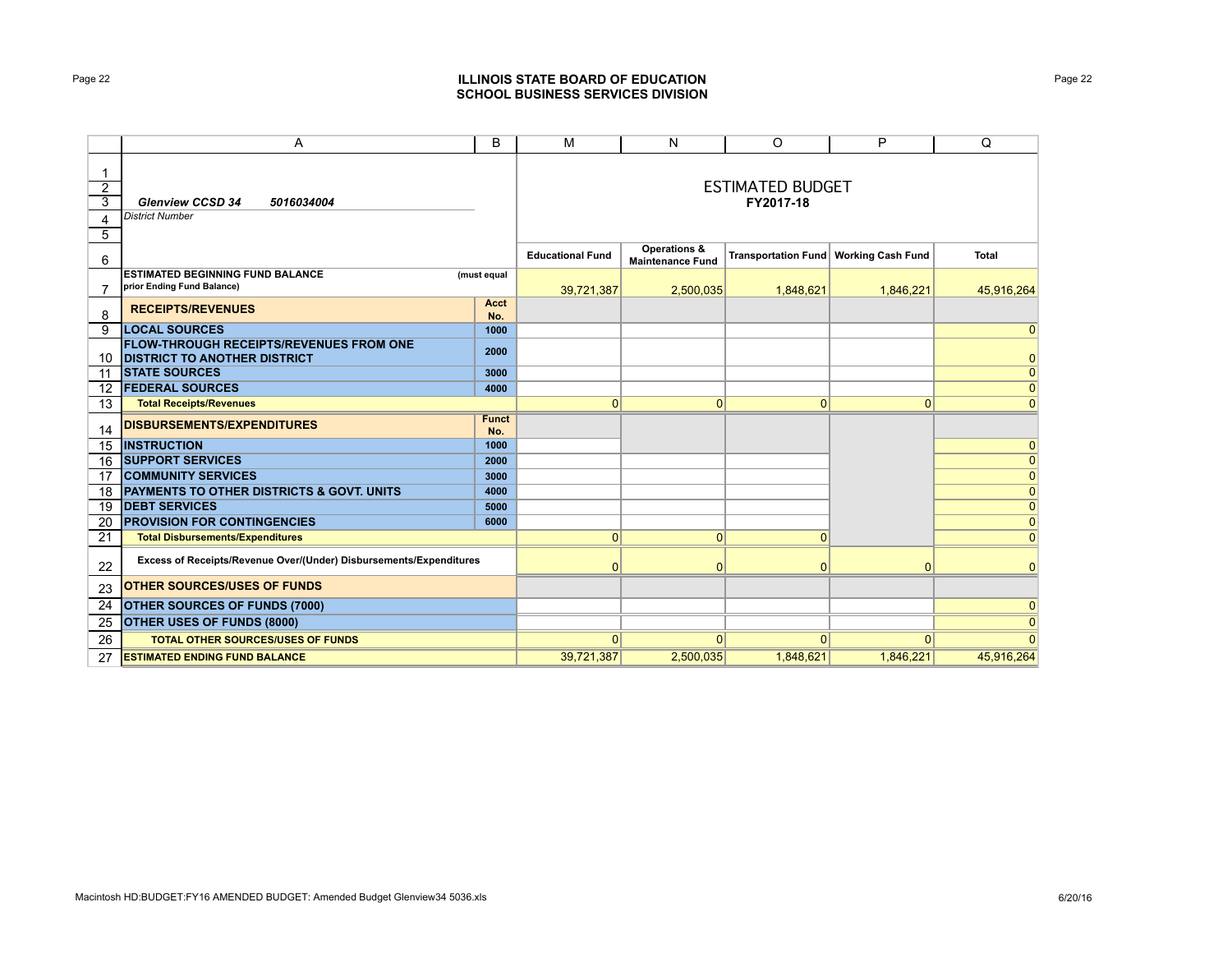# Page 23 **ILLINOIS STATE BOARD OF EDUCATION SCHOOL BUSINESS SERVICES DIVISION**

|                               | A                                                                                     | B                   | R.                                   | S                                                  | $\mathsf{T}$ | U                                       | $\vee$         |  |
|-------------------------------|---------------------------------------------------------------------------------------|---------------------|--------------------------------------|----------------------------------------------------|--------------|-----------------------------------------|----------------|--|
| $\overline{2}$<br>3<br>4<br>5 | <b>Glenview CCSD 34</b><br>5016034004<br><b>District Number</b>                       |                     | <b>ESTIMATED BUDGET</b><br>FY2018-19 |                                                    |              |                                         |                |  |
| 6                             |                                                                                       |                     | <b>Educational Fund</b>              | <b>Operations &amp;</b><br><b>Maintenance Fund</b> |              | Transportation Fund   Working Cash Fund | <b>Total</b>   |  |
| $\overline{7}$                | <b>ESTIMATED BEGINNING FUND BALANCE</b><br>prior Ending Fund Balance)                 | (must equal         | 39,721,387                           | 2,500,035                                          | 1,848,621    | 1,846,221                               | 45,916,264     |  |
| 8                             | <b>RECEIPTS/REVENUES</b>                                                              | Acct<br>No.         |                                      |                                                    |              |                                         |                |  |
| 9                             | <b>LOCAL SOURCES</b>                                                                  | 1000                |                                      |                                                    |              |                                         | $\overline{0}$ |  |
| 10                            | <b>FLOW-THROUGH RECEIPTS/REVENUES FROM ONE</b><br><b>DISTRICT TO ANOTHER DISTRICT</b> | 2000                |                                      |                                                    |              |                                         | $\overline{0}$ |  |
| 11                            | <b>STATE SOURCES</b>                                                                  | 3000                |                                      |                                                    |              |                                         | $\overline{0}$ |  |
| 12                            | <b>FEDERAL SOURCES</b>                                                                | 4000                |                                      |                                                    |              |                                         | $\overline{0}$ |  |
| 13                            | <b>Total Receipts/Revenues</b>                                                        |                     | $\mathbf{0}$                         | $\mathbf{0}$                                       | 0            | $\overline{0}$                          | $\overline{0}$ |  |
| 14                            | <b>DISBURSEMENTS/EXPENDITURES</b>                                                     | <b>Funct</b><br>No. |                                      |                                                    |              |                                         |                |  |
| 15                            | <b>INSTRUCTION</b>                                                                    | 1000                |                                      |                                                    |              |                                         | $\overline{0}$ |  |
| 16                            | <b>SUPPORT SERVICES</b>                                                               | 2000                |                                      |                                                    |              |                                         | $\overline{0}$ |  |
| 17                            | <b>COMMUNITY SERVICES</b>                                                             | 3000                |                                      |                                                    |              |                                         | $\overline{0}$ |  |
| 18                            | <b>PAYMENTS TO OTHER DISTRICTS &amp; GOVT. UNITS</b>                                  | 4000                |                                      |                                                    |              |                                         | $\overline{0}$ |  |
| 19                            | <b>IDEBT SERVICES</b>                                                                 | 5000                |                                      |                                                    |              |                                         | $\overline{0}$ |  |
| 20                            | <b>PROVISION FOR CONTINGENCIES</b>                                                    | 6000                |                                      |                                                    |              |                                         | $\overline{0}$ |  |
| 21                            | <b>Total Disbursements/Expenditures</b>                                               |                     | $\Omega$                             | $\mathbf{0}$                                       | $\Omega$     |                                         | $\Omega$       |  |
| 22                            | Excess of Receipts/Revenue Over/(Under) Disbursements/Expenditures                    |                     | $\Omega$                             | $\mathbf{0}$                                       | $\Omega$     | $\Omega$                                | $\mathbf{0}$   |  |
| 23                            | <b>OTHER SOURCES/USES OF FUNDS</b>                                                    |                     |                                      |                                                    |              |                                         |                |  |
| 24                            | <b>OTHER SOURCES OF FUNDS (7000)</b>                                                  |                     |                                      |                                                    |              |                                         | $\mathbf 0$    |  |
| 25                            | <b>OTHER USES OF FUNDS (8000)</b>                                                     |                     |                                      |                                                    |              |                                         | $\overline{0}$ |  |
| 26                            | <b>TOTAL OTHER SOURCES/USES OF FUNDS</b>                                              |                     | $\Omega$                             | $\Omega$                                           | 0            | $\Omega$                                | $\Omega$       |  |
| 27                            | <b>ESTIMATED ENDING FUND BALANCE</b>                                                  |                     | 39,721,387                           | 2,500,035                                          | 1,848,621    | 1,846,221                               | 45,916,264     |  |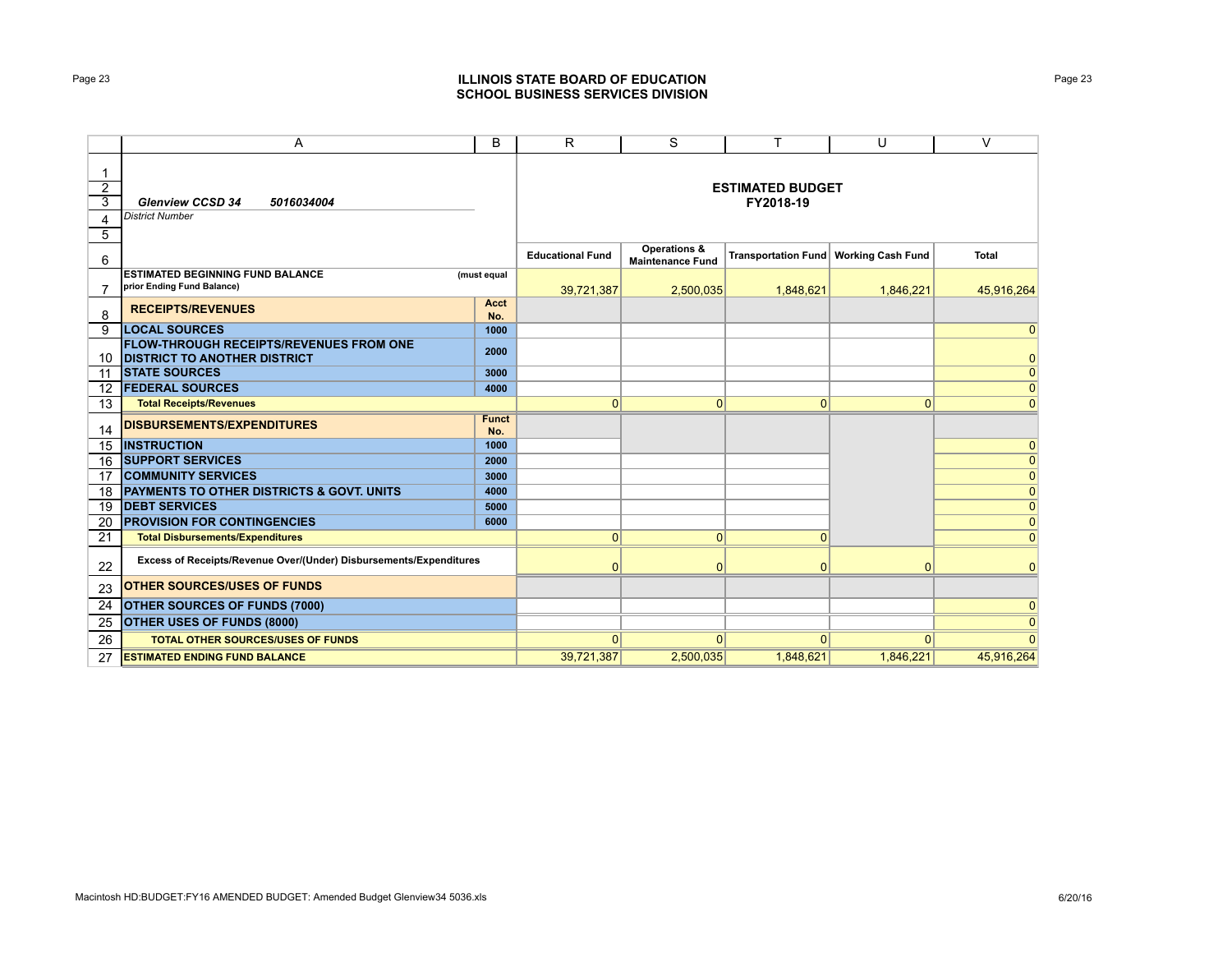# Page 24 **ILLINOIS STATE BOARD OF EDUCATION SCHOOL BUSINESS SERVICES DIVISION**

|                | A                                                                                     | B                                               | W              | X                       | Y                   | Ζ            |  |
|----------------|---------------------------------------------------------------------------------------|-------------------------------------------------|----------------|-------------------------|---------------------|--------------|--|
| 1              |                                                                                       | <b>SUMMARY</b>                                  |                |                         |                     |              |  |
| $\overline{2}$ |                                                                                       | <b>BUDGET ADDENDUM - DEFICIT REDUCTION PLAN</b> |                |                         |                     |              |  |
| 3              | <b>Glenview CCSD 34</b><br>5016034004                                                 |                                                 |                | <b>ESTIMATED BUDGET</b> |                     |              |  |
| 4              | <b>District Number</b>                                                                |                                                 |                | Date of Adoption:       |                     |              |  |
| 5              |                                                                                       |                                                 |                |                         | (Enter as MM/DD/YY) |              |  |
| 6              |                                                                                       |                                                 | FY2015-16      | FY2016-17               | FY2017-18           | FY2018-19    |  |
|                | <b>ESTIMATED BEGINNING FUND BALANCE</b>                                               | (must equal                                     |                |                         |                     |              |  |
| $\overline{7}$ | prior Ending Fund Balance)                                                            |                                                 | 45,703,062     | 45,916,264              | 45.916.264          | 45.916.264   |  |
| 8              | <b>RECEIPTS/REVENUES</b>                                                              | <b>Acct</b><br>No.                              |                |                         |                     |              |  |
| 9              | <b>LOCAL SOURCES</b>                                                                  | 1000                                            | 55,676,770     | $\overline{0}$          | $\mathbf{0}$        | $\mathbf 0$  |  |
| 10             | <b>FLOW-THROUGH RECEIPTS/REVENUES FROM ONE</b><br><b>DISTRICT TO ANOTHER DISTRICT</b> | 2000                                            | $\Omega$       | 0                       | $\mathbf 0$         | $\mathbf 0$  |  |
| 11             | <b><i>ISTATE SOURCES</i></b>                                                          | 3000                                            | 4,974,301      | $\mathbf{0}$            | $\overline{0}$      | $\mathbf{0}$ |  |
| 12             | <b>FEDERAL SOURCES</b>                                                                | 4000                                            | 2,318,890      | $\overline{0}$          | $\overline{0}$      | $\mathbf{0}$ |  |
| 13             | <b>Total Receipts/Revenues</b>                                                        |                                                 | 62.969.961     | $\mathbf{0}$            | $\mathbf 0$         | $\mathbf{0}$ |  |
| 14             | <b>DISBURSEMENTS/EXPENDITURES</b>                                                     | <b>Funct</b><br>No.                             |                |                         |                     |              |  |
| 15             | <b>INSTRUCTION</b>                                                                    | 1000                                            | 36,215,643     | $\mathbf{0}$            | $\mathbf{0}$        | $\mathbf{0}$ |  |
| 16             | <b>SUPPORT SERVICES</b>                                                               | 2000                                            | 24,819,727     | $\mathbf{0}$            | $\mathbf{0}$        | $\mathbf{0}$ |  |
| 17             | <b>COMMUNITY SERVICES</b>                                                             | 3000                                            | 68.921         | $\mathbf{0}$            | $\mathbf 0$         | $\mathbf{0}$ |  |
| 18             | <b>PAYMENTS TO OTHER DISTRICTS &amp; GOVT. UNITS</b>                                  | 4000                                            | 711,468        | $\mathbf{0}$            | $\mathbf 0$         | $\mathbf 0$  |  |
| 19             | <b>DEBT SERVICES</b>                                                                  | 5000                                            | 0              | $\mathbf{0}$            | $\overline{0}$      | $\mathbf 0$  |  |
| 20             | <b>PROVISION FOR CONTINGENCIES</b>                                                    | 6000                                            | ŋ              | $\mathbf{0}$            | $\mathbf 0$         | $\mathbf 0$  |  |
| 21             | <b>Total Disbursements/Expenditures</b>                                               |                                                 | 61,815,759     | $\overline{0}$          | $\mathbf 0$         | $\Omega$     |  |
| 22             | Excess of Receipts/Revenue Over/(Under) Disbursements/Expenditures                    |                                                 | 1,154,202      | $\overline{0}$          | $\Omega$            | $\Omega$     |  |
| 23             | <b>OTHER SOURCES/USES OF FUNDS</b>                                                    |                                                 |                |                         |                     |              |  |
| 24             | <b>OTHER SOURCES OF FUNDS (7000)</b>                                                  |                                                 | $\overline{0}$ | 0                       | $\mathbf 0$         | $\mathbf 0$  |  |
| 25             | <b>OTHER USES OF FUNDS (8000)</b>                                                     |                                                 | 941,000        | 0                       | $\Omega$            | $\mathbf{0}$ |  |
| 26             | <b>TOTAL OTHER SOURCES/USES OF FUNDS</b>                                              |                                                 | $-941.000$     | $\Omega$                | $\Omega$            | $\Omega$     |  |
| 27             | <b>ESTIMATED ENDING FUND BALANCE</b>                                                  |                                                 | 45,916,264     | 45,916,264              | 45,916,264          | 45,916,264   |  |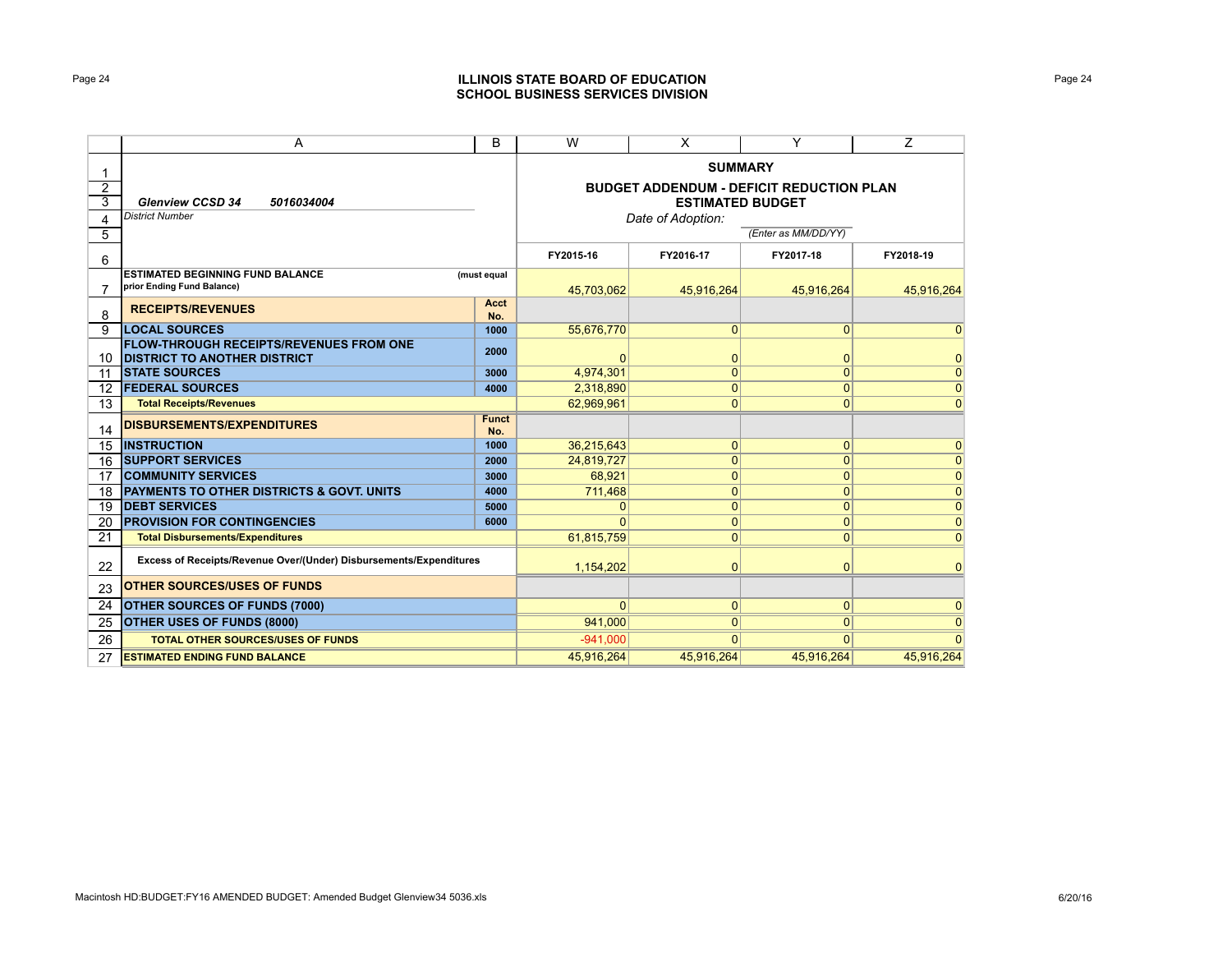# *Deficit Reduction Plan-Background/Assumptions Fiscal Year 2016 through Fiscal Year 2019*

# *Glenview CCSD 34 5016034004*

Please complete the following schedule and include a brief description to identify any areas of the budget that will be impacted from one year to the next. If the deficit<br>reduction plan relies upon new local revenues, iden *available. For additional information, please see:* 

http://www.isbe.net/sfms/budget/default.htm

**1. Background and Narrative of Budget Reductions:**

**2. Assumptions Used in the Deficit Reduction Plan:**

**- Foundation Levels for General State Aid:**

**- Equal Assessed Valuation and Tax Rates:**

**- Employee Salaries and Benefits:**

**- Short and Long Term Borrowing:**

**- Educational Impact:**

**- Other Assumptions:**

**- Has the district considered shared services or outsourcing (Ex: Transportation, Insurance) If yes please explain:**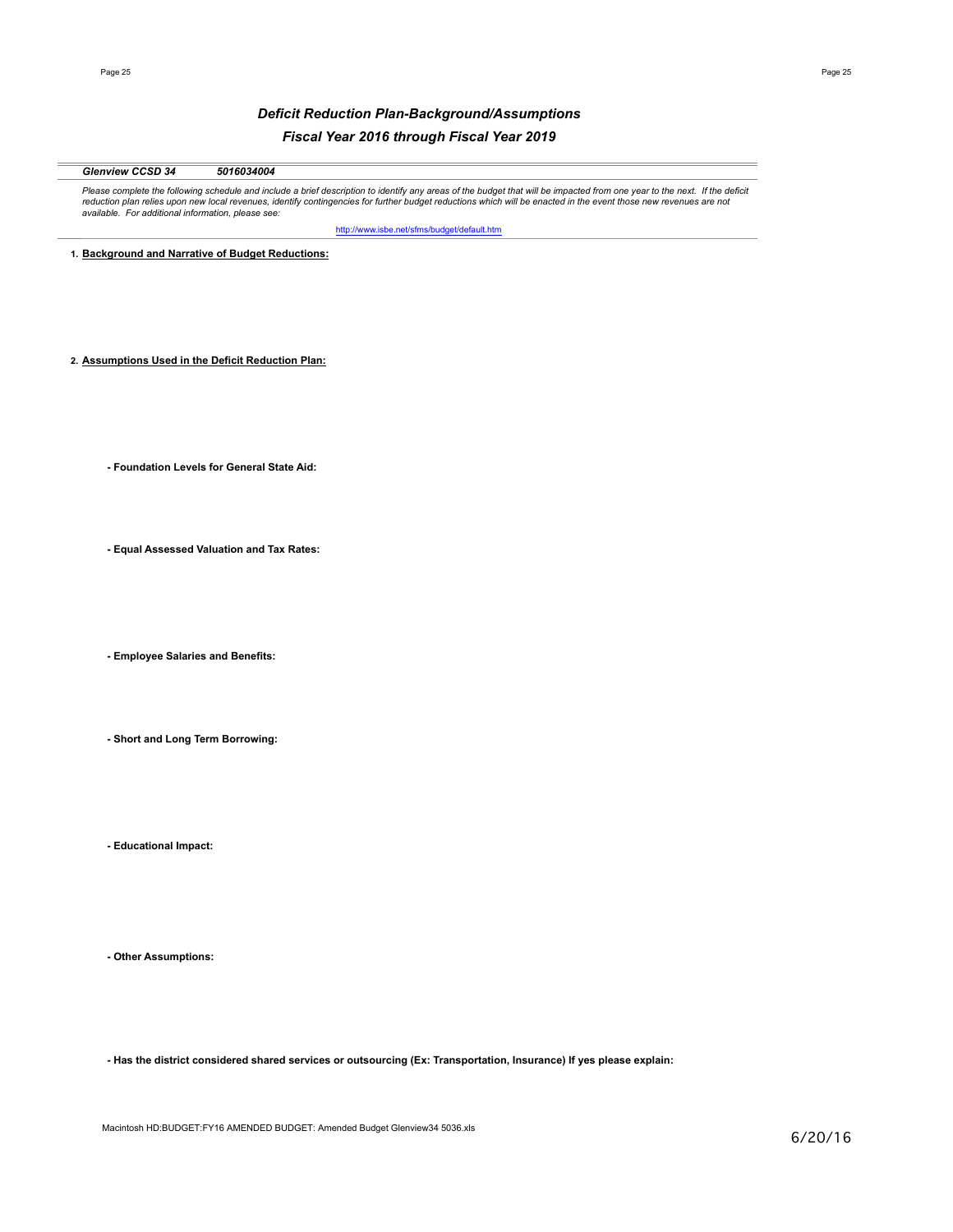# Page 26 **Page 26** Page 26 **Page 26** Page 26 Page 26 Page 26 Page 26 Page 26 Page 26 Page 26 Page 26

# **Reference Description**

- Each fund balance should correspond to the fund balance reflected on the books as of June 30th Balance Sheet Accounts #720 and #730 (audit figures, if available).
- 2 Accounting and Financial Reporting for Certain Grants and Other Financial Assistance. The "On-Behalf" Payments should only be reflected on this page (Budget Summary, Lines 10 and 20).
- $_3$  Requires the secretary of the school board to notify the county clerk (within 30 days of the transfer approval) to abate an equal amount of taxes to be next extended. See Sec. 10-22.14 & 17-2.11.
- 3a Requires notification to the county clerk to abate an equal amount from taxes next extended. See section 10-22.14

### 4 Principal on Bonds Sold:

- (1) Funding Bonds are to be entered in the fund or funds in which the liability occurs.
- (2) Refunding Bonds can be entered in the Debt Services Fund only.
- (3) Building Bonds can be entered in the Capital Projects Fund only.
- (4) Fire Prevention and Safety Bonds can be entered in the Fire Prevention & Safety Fund only.
- 5 The proceeds from the sale of school sites, buildings, or other real estate shall be used first to pay the principal and interest on any outstanding bonds on the property being sold, and after all such bonds have been retired, the remaining proceeds from the sale next shall be used by the school board to meet any urgent district needs as determined under Sections 2-3.12 and 17-2.11 of the School Code. Once these issues have been addressed, any remaining proceeds may be used for any other authorized purpose and for deposit into any district fund.
- 6 The School Code, Section 10-22.44 prohibits the transfer of interest earned on the investment of "any funds for purposes of Illinois Municipal Retirement under the Pension Code." This prohibition does not include funds for Social Security and Medicare-only purposes. For additional requirements on interest earnings, see 23 Illinois Administrative Code, Part 100, Section 100.50.
- **7** Cash plus investments must be greater than or equal to zero.
- **<sup>8</sup>** For cash basis budgets, this total will equal the Budget Summary Total Direct Receipts/Revenues (Line 9) plus Total Other Sources of Funds (Line 46).
- **<sup>9</sup>** For cash basis budgets, this total will equal the Budget Summary Total Direct Disbursements/Expenditures (Line 19) plus Total Other Uses of Funds (Line 79).
- $10$  Working Cash Fund loans may be made to any district fund for which taxes are levied (Section 20-5 of the School Code).
- <sup>11</sup> Include revenue accounts 1110 through 1115, 1117,1118 & 1120.
- 12 The School Code Section 17-2.2c. Tax for leasing educational facilities or computer technology or both, and for temporary relocation expense purposes.
- <sub>13</sub> Corporate personal property replacement tax revenue must be first applied to the Municipal Retirement/Social Security Fund to replace tax revenue lost due to the abolition of the corporate personal property tax (30 ILCS 115/12). This provision does not apply to taxes levied for Medicare-Only purposes.
- 14 Only tuition payments made to private facilities. See Functions 4200 or 4400 for estimated public facility disbursements/expenditures.
- 15 Payment towards the retirement of lease/purchase agreements or bonded/other indebtedness (principal only) otherwise reported within the fund e.g.: alternate revenue bonds. (Describe & Itemize)
- $16$  Only abolishment of Working Cash Fund must transfer its funds directly to the Educational Fund upon adoption of a resolution and at the close of the current school Year (see 105 ILCS 5/20-8 for further explanation) Only abatement of working cash fund can transfer its funds to any fund in most need of money (see 105 ILCS 5/20-10 for further explanation)